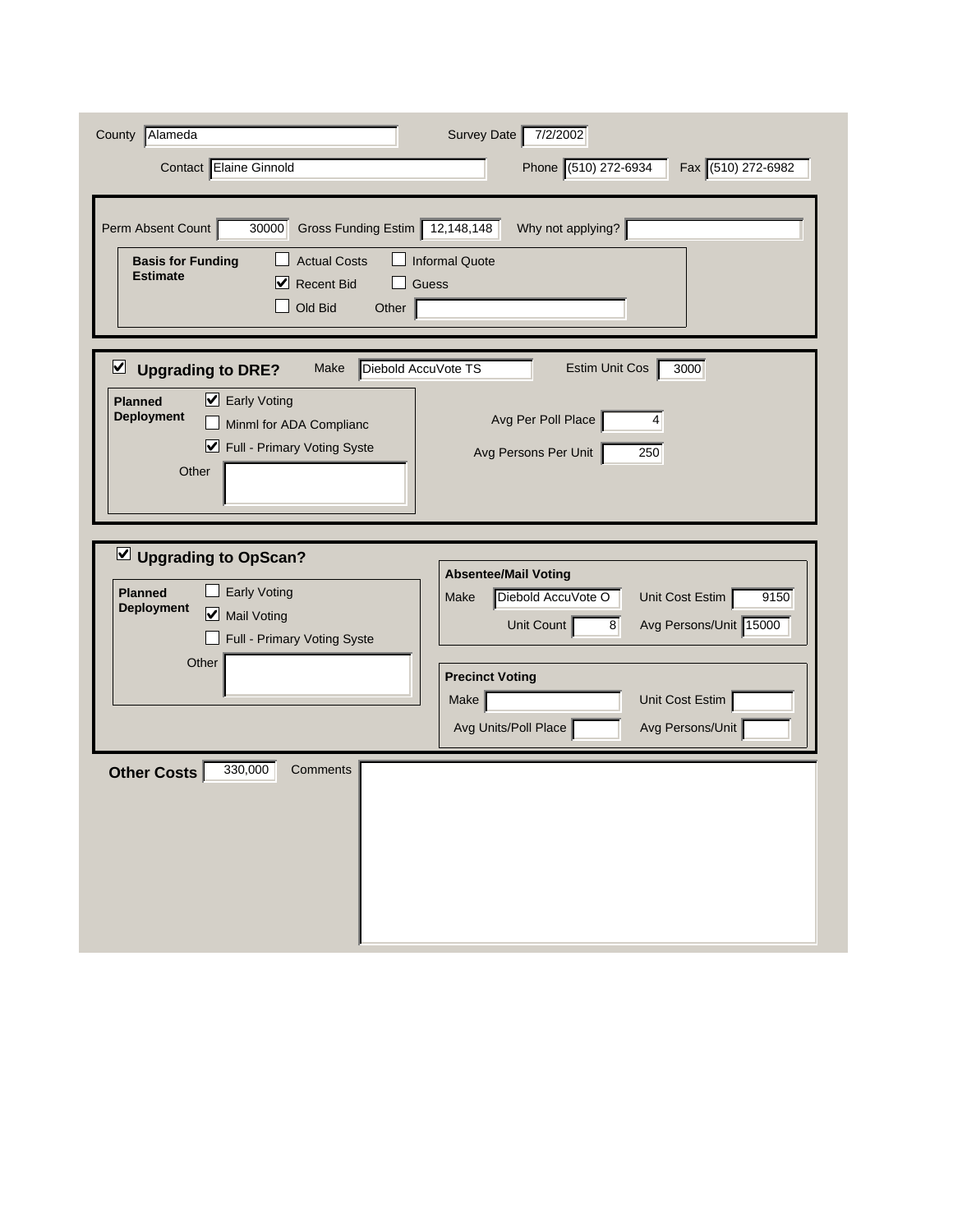| County<br>Alpine                                                                                                                                                                                | Survey Date 6/28/2002                                                                                                                                                                                 |
|-------------------------------------------------------------------------------------------------------------------------------------------------------------------------------------------------|-------------------------------------------------------------------------------------------------------------------------------------------------------------------------------------------------------|
| Contact Barbara Jones                                                                                                                                                                           | Phone (530) 694-2281<br>Fax                                                                                                                                                                           |
| Perm Absent Count<br>Gross Funding Estim<br>824<br><b>Actual Costs</b><br><b>Basis for Funding</b><br><b>Estimate</b><br>☑<br>Guess<br><b>Recent Bid</b><br>Old Bid<br>Other                    | Why not applying?<br>100,000<br><b>Informal Quote</b>                                                                                                                                                 |
| $\triangleright$<br>(undecided)<br><b>Upgrading to DRE?</b><br>Make<br>■ Early Voting<br><b>Planned</b><br><b>Deployment</b><br>Minml for ADA Complianc<br>Full - Primary Voting Syste<br>Other | Estim Unit Cos<br>Avg Per Poll Place<br>1<br>200<br>Avg Persons Per Unit                                                                                                                              |
| $\vee$ Upgrading to OpScan?<br>■ Early Voting<br><b>Planned</b><br><b>Deployment</b><br><b>Mail Voting</b><br>Full - Primary Voting Syste<br>Other                                              | <b>Absentee/Mail Voting</b><br>Diebold?<br>Unit Cost Estim<br>Make<br>Unit Count<br>Avg Persons/Unit<br><b>Precinct Voting</b><br>Unit Cost Estim<br>Make<br>Avg Units/Poll Place<br>Avg Persons/Unit |
| <b>Other Costs</b><br>Comments<br>#9- largest precinct 204<br><b>TS</b>                                                                                                                         | #7- Early voting at Mrkleeville<br>#10- County responded that they are considering Op Scan as an alternative to<br>#20- county responded: "100%"                                                      |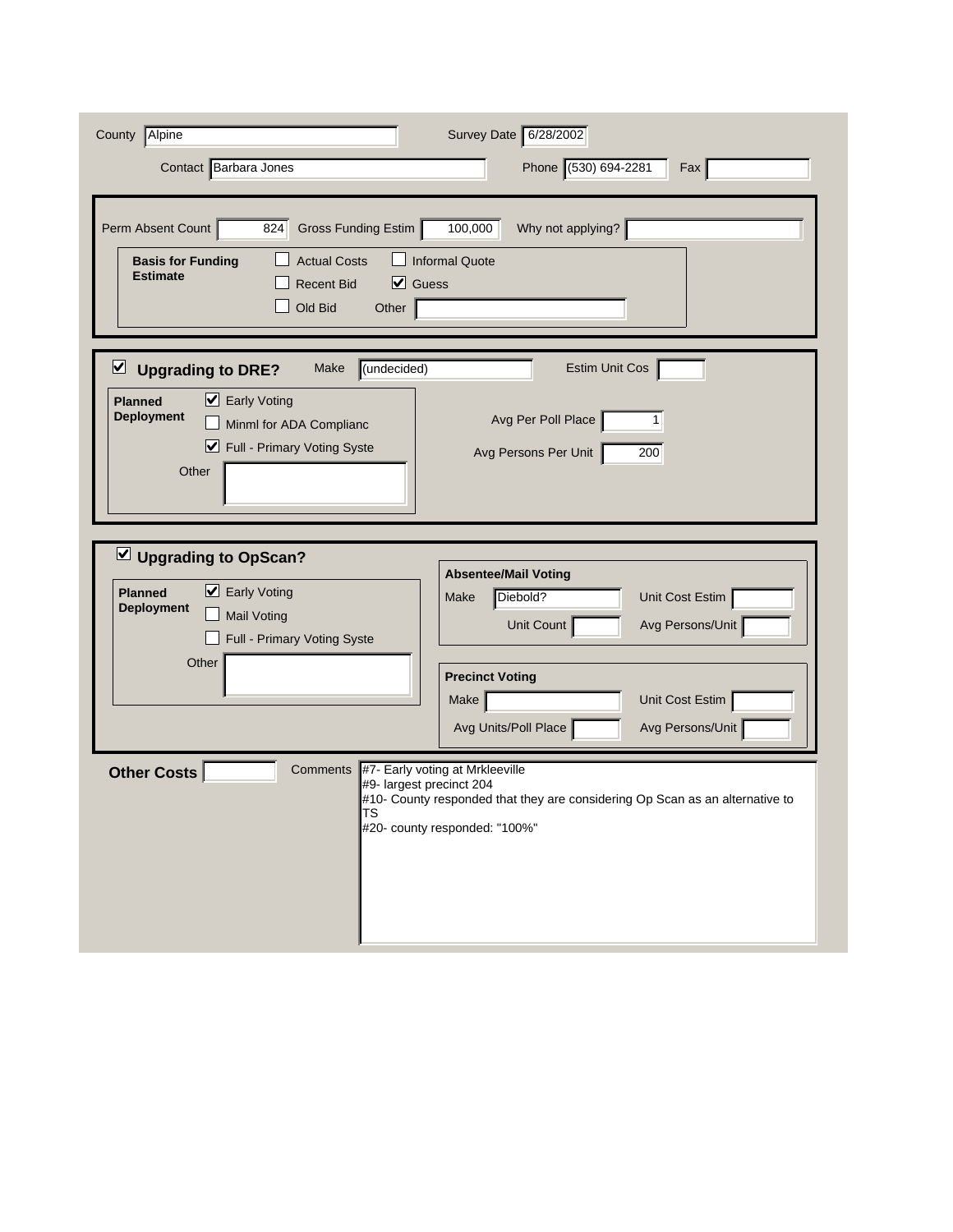| 6000                                                                        |
|-----------------------------------------------------------------------------|
|                                                                             |
|                                                                             |
|                                                                             |
|                                                                             |
|                                                                             |
| #10- Costs include "\$30K for software + 1 Eagle" (presumably noted in #14) |
|                                                                             |
|                                                                             |
|                                                                             |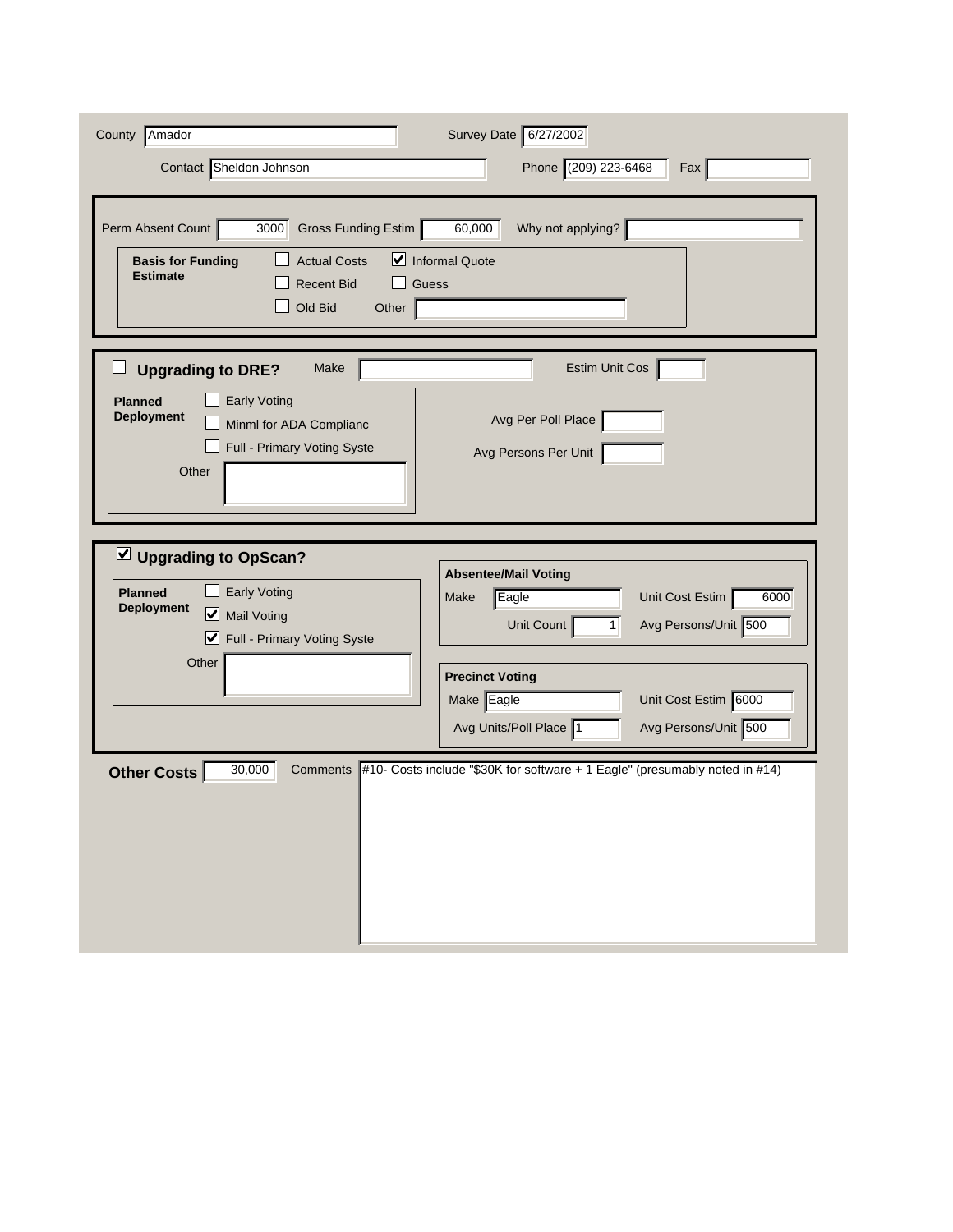| <b>Butte</b><br>County                                                                                                                                                    | Survey Date 6/28/2002                                                                                                                                                                                                                       |
|---------------------------------------------------------------------------------------------------------------------------------------------------------------------------|---------------------------------------------------------------------------------------------------------------------------------------------------------------------------------------------------------------------------------------------|
| Contact Candace Grubbs                                                                                                                                                    | Phone (530) 538-6366<br>Fax                                                                                                                                                                                                                 |
| Perm Absent Count<br>Gross Funding Estim<br>4550<br><b>Actual Costs</b><br><b>Basis for Funding</b><br><b>Estimate</b><br><b>Recent Bid</b><br>Old Bid<br>Other           | Why not applying?<br>3,200,000<br>$\triangleright$ Informal Quote<br>Guess                                                                                                                                                                  |
| Diebold<br>$\vee$ Upgrading to DRE?<br>Make<br>■ Early Voting<br><b>Planned</b><br><b>Deployment</b><br>Minml for ADA Complianc<br>■ Full - Primary Voting Syste<br>Other | 5300<br>Estim Unit Cos<br>Avg Per Poll Place<br>4<br>180<br>Avg Persons Per Unit                                                                                                                                                            |
| $\vee$ Upgrading to OpScan?<br>■ Early Voting<br><b>Planned</b><br><b>Deployment</b><br>Mail Voting<br>Full - Primary Voting Syste<br>Other                               | <b>Absentee/Mail Voting</b><br>Diebold (model uncer<br>Unit Cost Estim<br>5300<br>Make<br>Avg Persons/Unit 5000-6<br>Unit Count<br>$\vert$<br><b>Precinct Voting</b><br>Unit Cost Estim<br>Make<br>Avg Units/Poll Place<br>Avg Persons/Unit |
| 64,800<br><b>Other Costs</b><br>Comments<br>#8-160 pcts @ 4 ea                                                                                                            | #3- Estimate from Diebold last year<br>#6- price "with software"<br>#12- "looking at Diebold (model-AccuVote) - dependent on RFP process"                                                                                                   |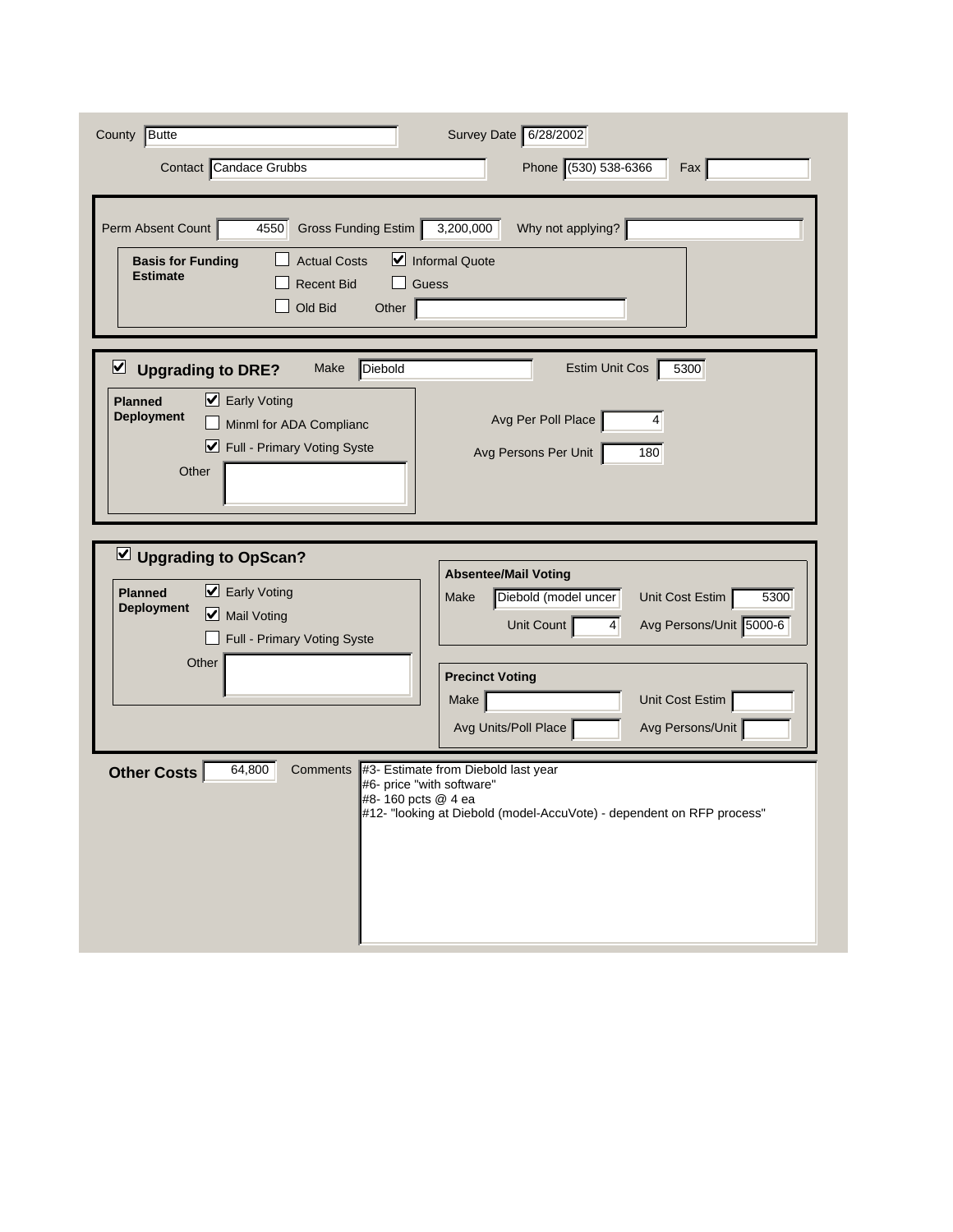| Calaveras<br>County                                                                                                                                               | Survey Date 7/3/2002                                                                                                                                                                                                                                                                     |
|-------------------------------------------------------------------------------------------------------------------------------------------------------------------|------------------------------------------------------------------------------------------------------------------------------------------------------------------------------------------------------------------------------------------------------------------------------------------|
| Contact Karen Varni                                                                                                                                               | Phone (209) 754-6377<br>Fax                                                                                                                                                                                                                                                              |
| Perm Absent Count<br>219<br>Gross Funding Estim<br><b>Actual Costs</b><br><b>Basis for Funding</b><br><b>Estimate</b><br><b>Recent Bid</b><br>Old Bid<br>Other    | 325,000<br>Why not applying?<br>Informal Quote<br>Guess                                                                                                                                                                                                                                  |
| Make<br><b>Upgrading to DRE?</b><br><b>Early Voting</b><br><b>Planned</b><br><b>Deployment</b><br>Minml for ADA Complianc<br>Full - Primary Voting Syste<br>Other | Estim Unit Cos<br>Avg Per Poll Place<br>Avg Persons Per Unit                                                                                                                                                                                                                             |
| U Upgrading to OpScan?<br><b>Early Voting</b><br><b>Planned</b><br><b>Deployment</b><br>Mail Voting<br>■ Full - Primary Voting Syste<br>Other                     | <b>Absentee/Mail Voting</b><br>Optech Eagle pct cou<br>Unit Cost Estim<br>4500<br>Make<br>Avg Persons/Unit unlimit<br>Unit Count<br>3 <sup>1</sup><br><b>Precinct Voting</b><br>Unit Cost Estim 5000<br>Make Optech Eagle pct coun<br>Avg Units/Poll Place 1<br>Avg Persons/Unit up to 1 |
| 100,000<br>Comments<br><b>Other Costs</b>                                                                                                                         | #16, 17- All Eagles will be equipped with a phone modem for direct<br>communication with election central on election night.                                                                                                                                                             |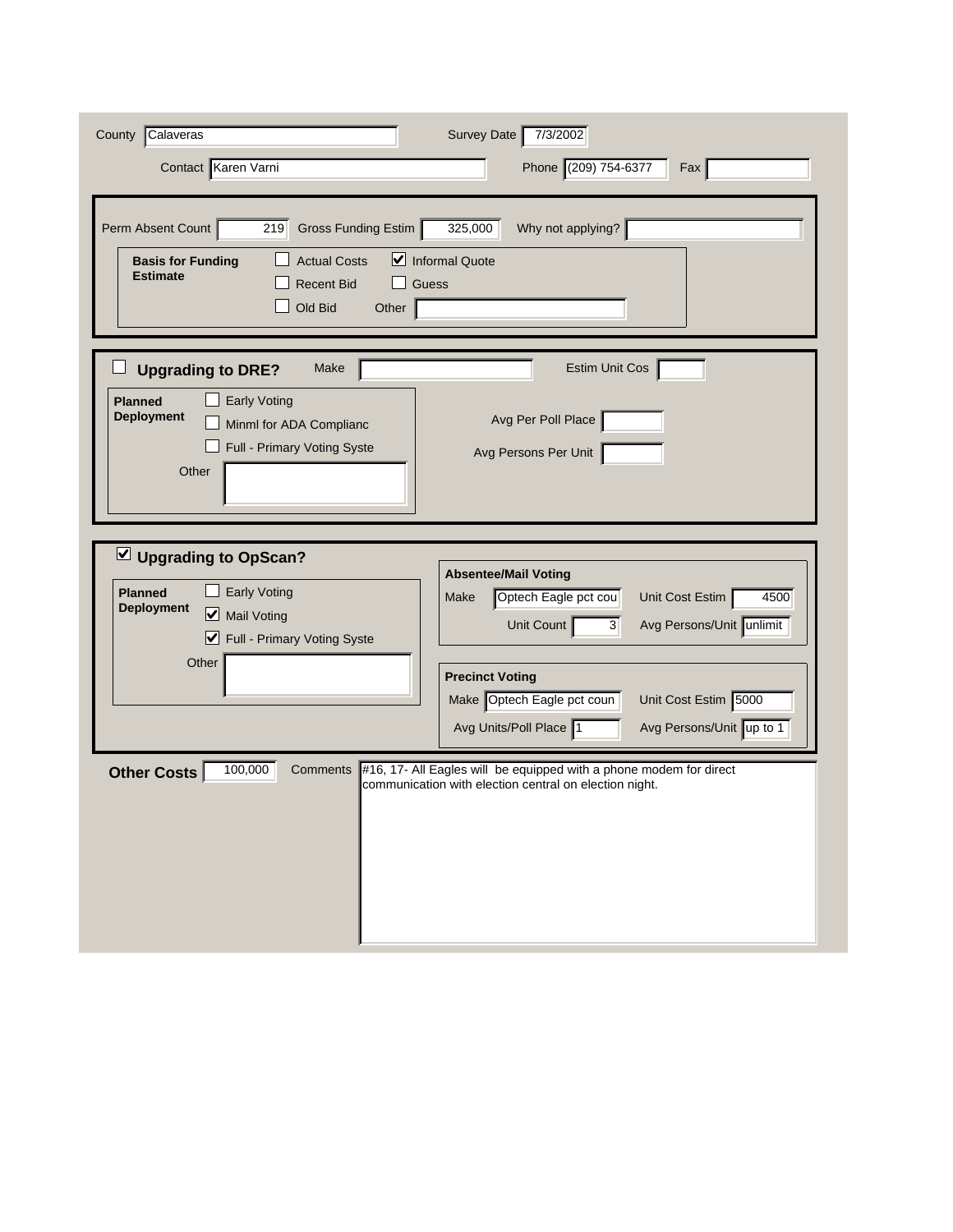| County Colusa                                                                                                                                                                                      | Survey Date<br>7/3/2002                                                                                                                                                                                                          |
|----------------------------------------------------------------------------------------------------------------------------------------------------------------------------------------------------|----------------------------------------------------------------------------------------------------------------------------------------------------------------------------------------------------------------------------------|
| Contact Kathleen Moran                                                                                                                                                                             | Phone (530) 458-0505<br>Fax (530) 458-0512                                                                                                                                                                                       |
| Perm Absent Count<br>Gross Funding Estim<br>785<br><b>Actual Costs</b><br><b>Basis for Funding</b><br><b>Estimate</b><br><b>Recent Bid</b><br>Old Bid<br>Other                                     | 321,248<br>Why not applying?<br>$\triangleright$ Informal Quote<br>Guess                                                                                                                                                         |
| Diebold AccuVote TS<br>$\vee$ Upgrading to DRE?<br>Make<br>$\triangleright$ Early Voting<br><b>Planned</b><br><b>Deployment</b><br>Minml for ADA Complianc<br>Full - Primary Voting Syste<br>Other | 3500<br>Estim Unit Cos<br>Avg Per Poll Place<br>$2 - 4$<br>Avg Persons Per Unit<br>115                                                                                                                                           |
| Upgrading to OpScan?<br><b>Early Voting</b><br><b>Planned</b><br><b>Deployment</b><br>Mail Voting<br>Full - Primary Voting Syste<br>Other                                                          | <b>Absentee/Mail Voting</b><br>Diebold AccuVote O<br>Unit Cost Estim<br>6750<br>Make<br>Avg Persons/Unit 600<br>Unit Count<br>2<br><b>Precinct Voting</b><br>Make<br>Unit Cost Estim<br>Avg Units/Poll Place<br>Avg Persons/Unit |
| 82,233<br>Comments<br>Other Costs                                                                                                                                                                  | #6- "There are add" implementation costs, such as software."                                                                                                                                                                     |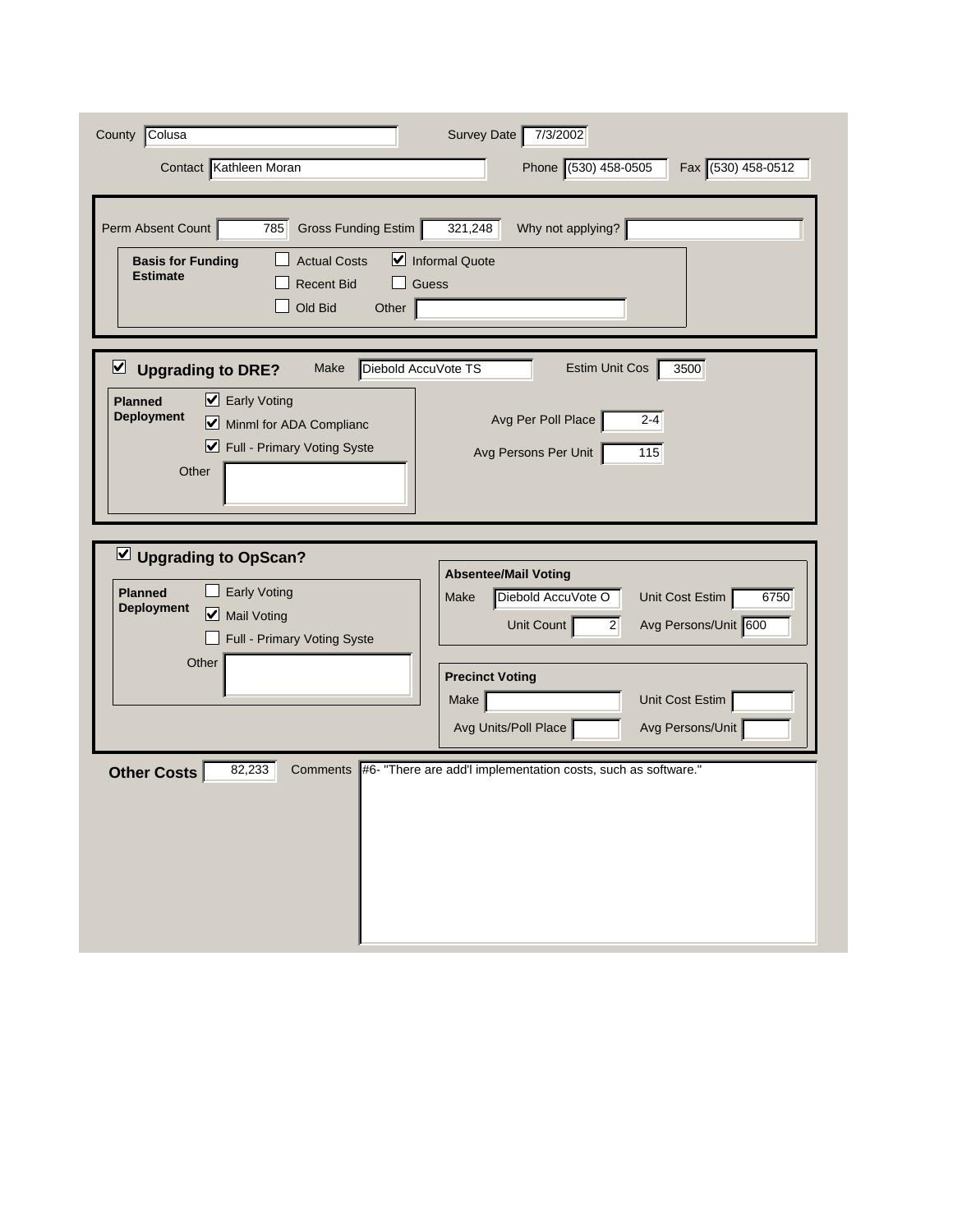| County Contra Costa<br>Contact Candy Lopez / John Kelly                                                                                                                    | Survey Date<br>7/2/2002<br>Phone (925) 646-4173<br>Fax (925) 646-1385                                                                                                   |
|----------------------------------------------------------------------------------------------------------------------------------------------------------------------------|-------------------------------------------------------------------------------------------------------------------------------------------------------------------------|
| Perm Absent Count<br>6438<br>Gross Funding Estim 16,000,000<br><b>Actual Costs</b><br><b>Basis for Funding</b><br><b>Estimate</b><br><b>Recent Bid</b><br>Old Bid<br>Other | Why not applying?<br>Informal Quote<br>Guess                                                                                                                            |
| $\vee$ Upgrading to DRE?<br>unknown<br>Make<br>■ Early Voting<br><b>Planned</b><br><b>Deployment</b><br>Minml for ADA Complianc<br>Full - Primary Voting Syste<br>Other    | 2300<br><b>Estim Unit Cos</b><br>Avg Per Poll Place<br>6<br>Avg Persons Per Unit<br>80                                                                                  |
| Upgrading to OpScan?<br><b>Early Voting</b><br><b>Planned</b><br><b>Deployment</b><br>Mail Voting<br>Full - Primary Voting Syste<br>Other                                  | <b>Absentee/Mail Voting</b><br>Unit Cost Estim<br>unknown<br>Make<br>Avg Persons/Unit 60000<br>Unit Count<br>2<br><b>Precinct Voting</b><br>Unit Cost Estim<br>Make $ $ |
| 200,000<br>Comments<br>Other Costs<br>Uncertain at this time."                                                                                                             | Avg Units/Poll Place<br>Avg Persons/Unit<br>#5- County has "viewed deoms from Diebold, Sequoia, ES&S, Hart & Unilect.                                                   |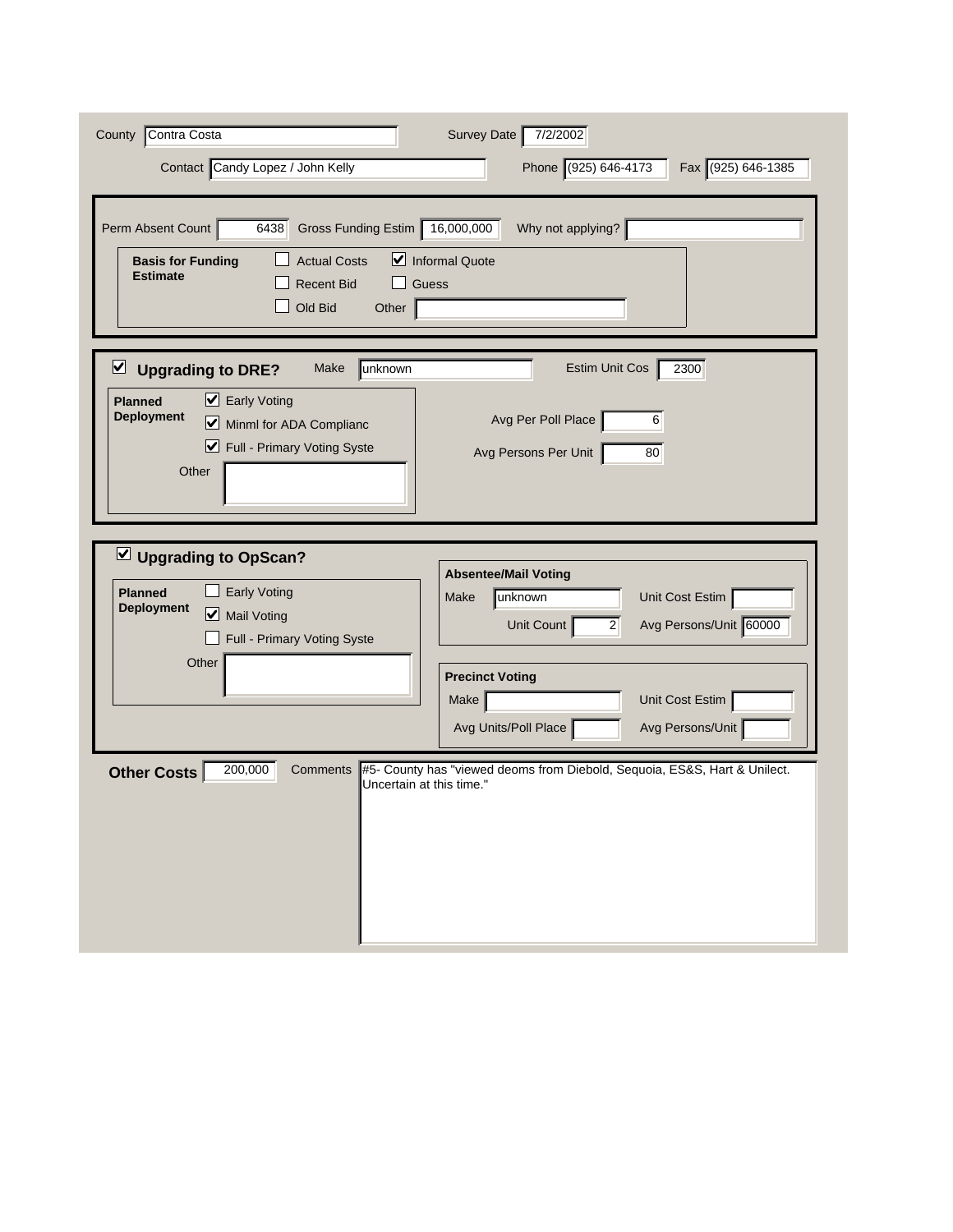| County Del Norte<br>Contact Vicki Frazier                                                                                                                                                                 | Survey Date<br>7/2/2002<br>Phone (707) 465-0383<br>Fax (707) 465-0321                                                                                                                                           |
|-----------------------------------------------------------------------------------------------------------------------------------------------------------------------------------------------------------|-----------------------------------------------------------------------------------------------------------------------------------------------------------------------------------------------------------------|
| Perm Absent Count<br>Gross Funding Estim<br>1423<br><b>Actual Costs</b><br><b>Basis for Funding</b><br><b>Estimate</b><br><b>Recent Bid</b><br>Old Bid<br>Other                                           | Why not applying?<br>465,000<br>$\triangleright$ Informal Quote<br>Guess                                                                                                                                        |
| $\overline{\mathbf{v}}$<br>Sequoia<br><b>Upgrading to DRE?</b><br>Make<br><b>Planned</b><br><b>Early Voting</b><br><b>Deployment</b><br>Minml for ADA Complianc<br>■ Full - Primary Voting Syste<br>Other | 4050<br>Estim Unit Cos<br>Avg Per Poll Place<br>3<br>Avg Persons Per Unit<br>200                                                                                                                                |
| Upgrading to OpScan?<br><b>Early Voting</b><br><b>Planned</b><br><b>Deployment</b><br>Mail Voting<br>Full - Primary Voting Syste<br>Other                                                                 | <b>Absentee/Mail Voting</b><br>Unit Cost Estim<br>Optec<br>Make<br>Unit Count<br>Avg Persons/Unit<br>$\vert$ 2<br><b>Precinct Voting</b><br>Unit Cost Estim<br>Make<br>Avg Units/Poll Place<br>Avg Persons/Unit |
| 100,000<br>Other Costs<br>Comments                                                                                                                                                                        | #2 - "estimate based on implementation in 2005."<br>#13 - "under negotiation"                                                                                                                                   |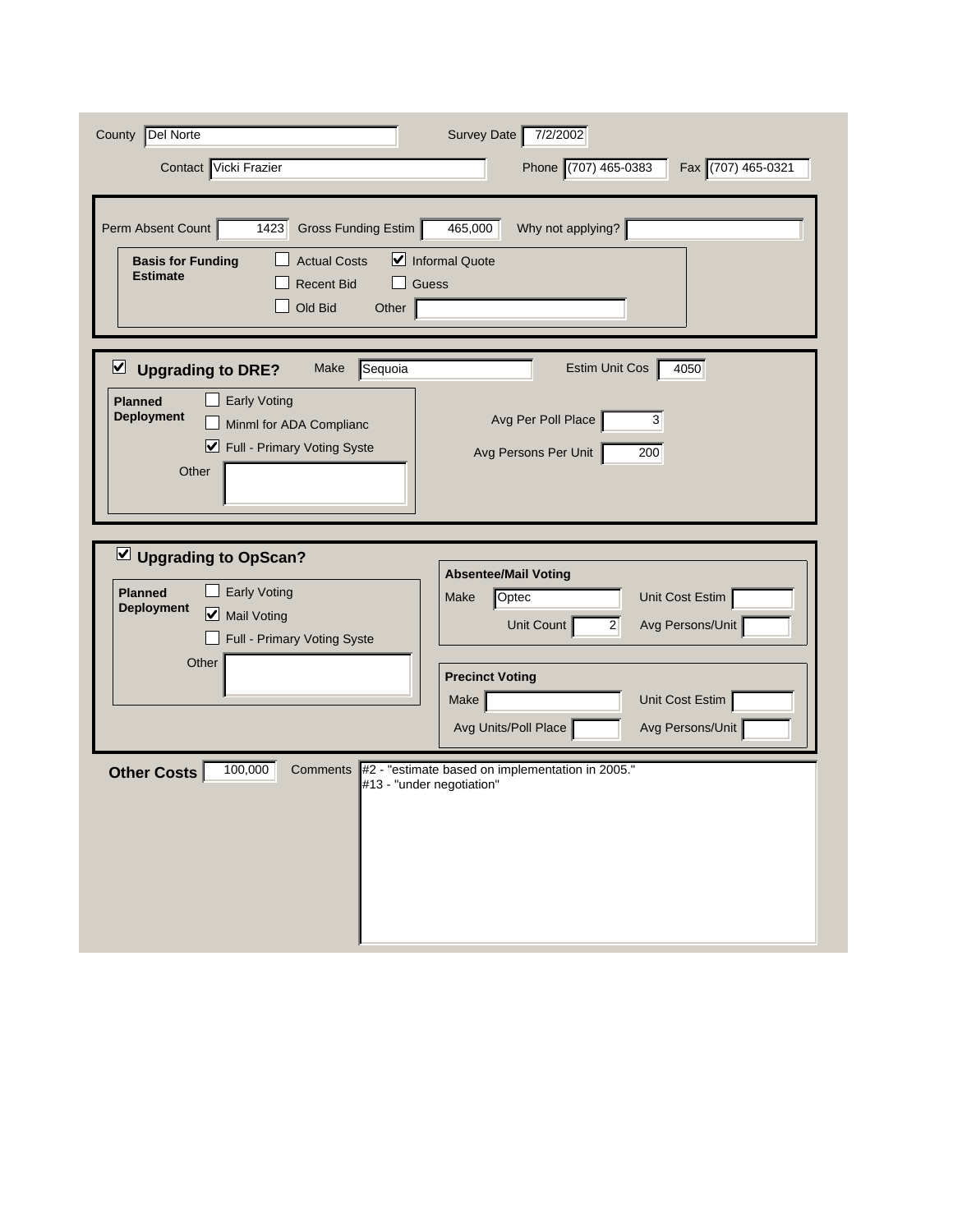| County   El Dorado                                                                                                                                                                                                                                                    | Survey Date<br>7/2/2002                                                                                                                                                                                                                                                                                                                                                                                                                                                                                                       |
|-----------------------------------------------------------------------------------------------------------------------------------------------------------------------------------------------------------------------------------------------------------------------|-------------------------------------------------------------------------------------------------------------------------------------------------------------------------------------------------------------------------------------------------------------------------------------------------------------------------------------------------------------------------------------------------------------------------------------------------------------------------------------------------------------------------------|
| Contact Michele MacIntyre                                                                                                                                                                                                                                             | Phone (530) 621-7484<br>Fax (530) 626-5514                                                                                                                                                                                                                                                                                                                                                                                                                                                                                    |
| Perm Absent Count<br>Gross Funding Estim<br>4500<br><b>Actual Costs</b><br><b>Basis for Funding</b><br><b>Estimate</b><br>$\vert\mathbf{v}\vert$<br>Guess<br><b>Recent Bid</b><br>Old Bid<br>Other                                                                    | Why not applying?<br>130,000<br>$\triangleright$ Informal Quote                                                                                                                                                                                                                                                                                                                                                                                                                                                               |
| ⊻<br><b>Upgrading to DRE?</b><br>Make<br>■ Early Voting<br><b>Planned</b><br><b>Deployment</b><br>Minml for ADA Complianc<br>Full - Primary Voting Syste<br>Use in city offices, Elections<br>Other<br>dept and intermittenly in polll<br>nlaces over snan of several | 4500<br>Estim Unit Cos<br>Avg Per Poll Place<br>Avg Persons Per Unit<br>500                                                                                                                                                                                                                                                                                                                                                                                                                                                   |
| <b>Upgrading to OpScan?</b><br><b>Early Voting</b><br><b>Planned</b><br><b>Deployment</b><br><b>Mail Voting</b><br>Full - Primary Voting Syste                                                                                                                        | <b>Absentee/Mail Voting</b><br>Unit Cost Estim<br>Make<br>Unit Count<br>Avg Persons/Unit                                                                                                                                                                                                                                                                                                                                                                                                                                      |
| Other                                                                                                                                                                                                                                                                 | <b>Precinct Voting</b><br>Unit Cost Estim<br>Make<br>Avg Units/Poll Place<br>Avg Persons/Unit                                                                                                                                                                                                                                                                                                                                                                                                                                 |
| <b>Other Costs</b><br><b>Comments</b><br>conference.<br>cost                                                                                                                                                                                                          | #1- Has risen to 9000 since the Primary.<br>#2- county notes: "this cost has risen after talks w/ several vendors at<br>#3- "Thinking of 15-20 touchscreens plus necessary extra hardware/software."<br>#6- Total does not include tax, shipping, software + unanticipated hdwr/software<br>#8- "not for every election"<br>#9- "1 per polling place + 4 Datavote punches."<br>#20- "I understood that monies were to be used only for software/hardware and<br>do not know the requirements for counting hardware software." |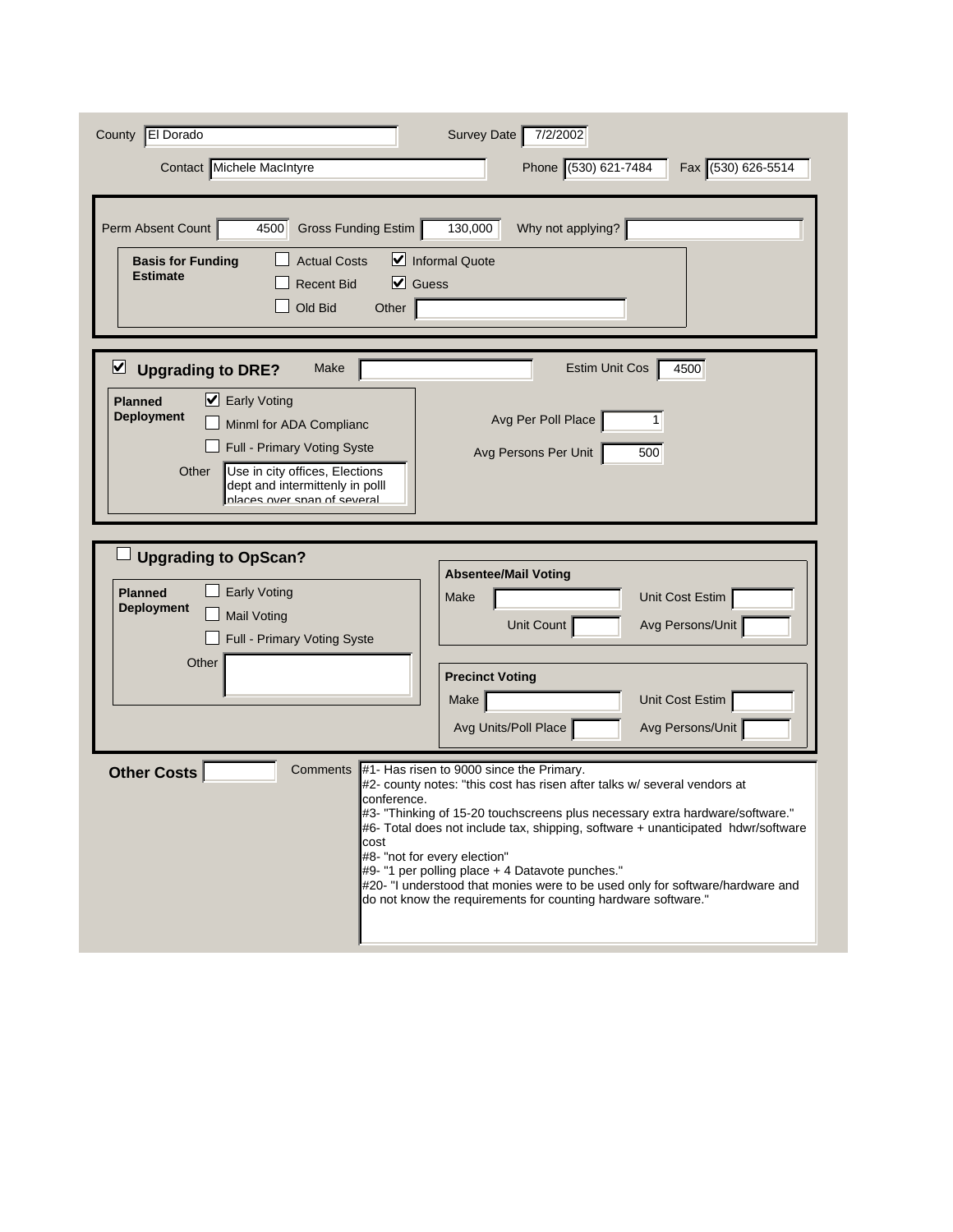| County Fresno<br>Contact Brandi Orth<br>Perm Absent Count<br>39000<br>Gross Funding Estim                                                                                      | Survey Date 6/28/2002<br>Phone (559) 488-1610<br>Fax (559) 488-3279<br>8,500,000<br>Why not applying?                       |
|--------------------------------------------------------------------------------------------------------------------------------------------------------------------------------|-----------------------------------------------------------------------------------------------------------------------------|
| <b>Actual Costs</b><br><b>Basis for Funding</b><br><b>Estimate</b><br><b>Recent Bid</b><br>Old Bid<br>Other                                                                    | Informal Quote<br>Guess                                                                                                     |
| ⊻<br>Diebold<br><b>Upgrading to DRE?</b><br>Make<br>■ Early Voting<br><b>Planned</b><br><b>Deployment</b><br>Minml for ADA Complianc<br>■ Full - Primary Voting Syste<br>Other | 4040<br><b>Estim Unit Cos</b><br>Avg Per Poll Place<br>4<br>Avg Persons Per Unit<br>250                                     |
| <b>Upgrading to OpScan?</b><br><b>Early Voting</b><br><b>Planned</b><br><b>Deployment</b><br><b>Mail Voting</b><br>Full - Primary Voting Syste                                 | <b>Absentee/Mail Voting</b><br>Unit Cost Estim<br>Make<br>Avg Persons/Unit<br>Unit Count                                    |
| Other                                                                                                                                                                          | <b>Precinct Voting</b><br>Unit Cost Estim<br>Make<br>Avg Units/Poll Place<br>Avg Persons/Unit                               |
| 10,000<br>Comments<br><b>Other Costs</b>                                                                                                                                       | #8- actual planned polling place deployment is 4 units for "single" polling place &<br>6 units for "double" polling places. |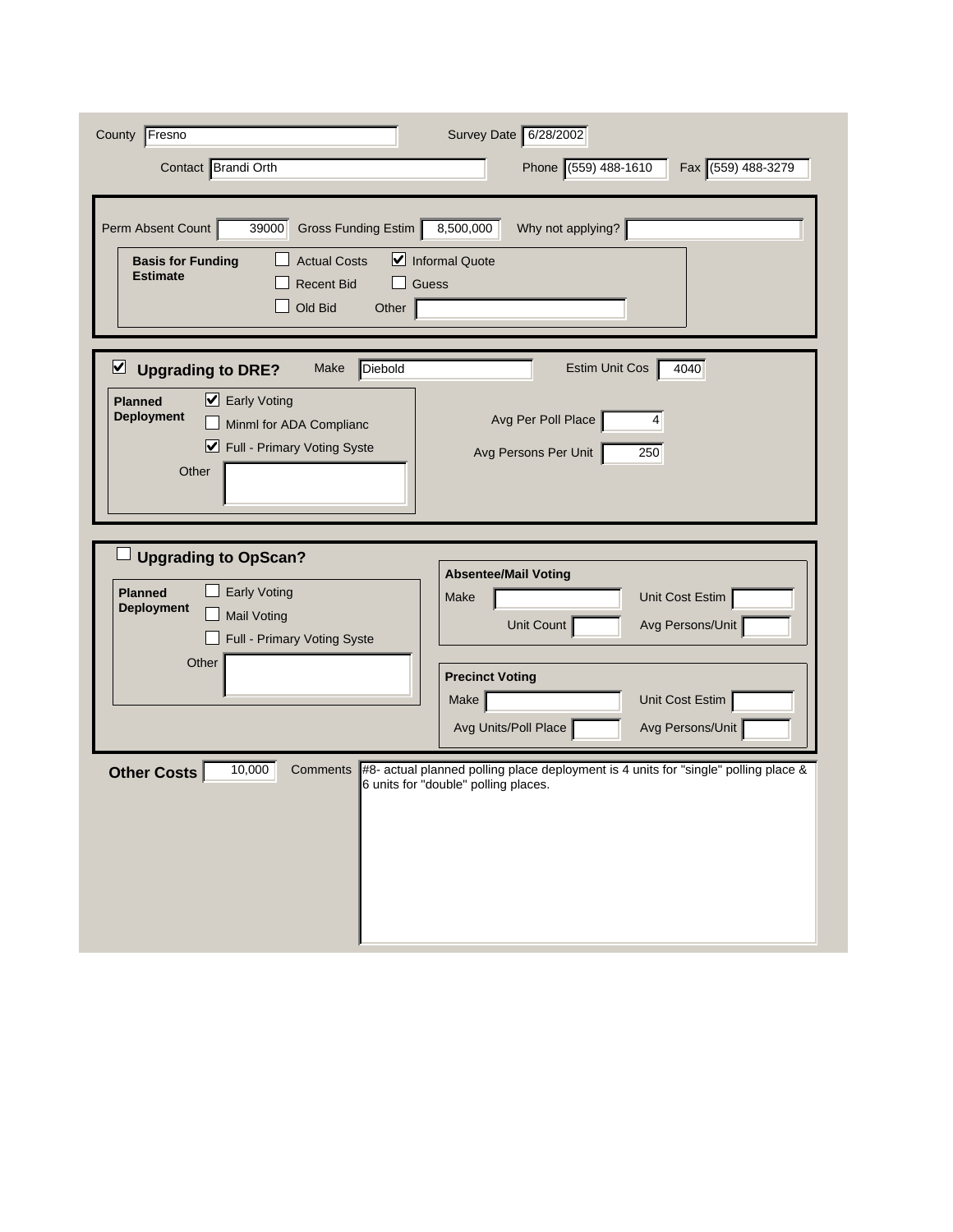| County Glenn<br>Contact Susan Alves                                                                                                                                                                            | Survey Date<br>7/3/2002<br>Phone (530) 934-6414<br>Fax                                                                                                                                                      |
|----------------------------------------------------------------------------------------------------------------------------------------------------------------------------------------------------------------|-------------------------------------------------------------------------------------------------------------------------------------------------------------------------------------------------------------|
| Gross Funding Estim<br>Perm Absent Count<br>1468<br><b>Actual Costs</b><br><b>Basis for Funding</b><br><b>Estimate</b><br><b>Recent Bid</b><br>Old Bid<br>Other                                                | Why not applying?<br>600,000<br>Informal Quote<br>Guess                                                                                                                                                     |
| $\overline{\mathbf{v}}$<br>Sequoia Edge<br><b>Upgrading to DRE?</b><br>Make<br><b>Planned</b><br><b>Early Voting</b><br><b>Deployment</b><br>Minml for ADA Complianc<br>■ Full - Primary Voting Syste<br>Other | 4050<br>Estim Unit Cos<br>Avg Per Poll Place<br>3<br>Avg Persons Per Unit<br>200                                                                                                                            |
| $\vee$ Upgrading to OpScan?<br><b>Early Voting</b><br><b>Planned</b><br><b>Deployment</b><br>Mail Voting<br>Full - Primary Voting Syste<br>Other                                                               | <b>Absentee/Mail Voting</b><br>Unit Cost Estim<br>Sequoia OpTech<br>Make<br>Unit Count<br>Avg Persons/Unit<br><b>Precinct Voting</b><br>Unit Cost Estim<br>Make<br>Avg Persons/Unit<br>Avg Units/Poll Place |
| <b>Other Costs</b><br>Comments<br>OpScan equipment.                                                                                                                                                            | #13-15, #20- Susan believes the cost for this equipment and "other" costs is<br>included in the \$600K total. She doesn't have the detailed breakdown on the                                                |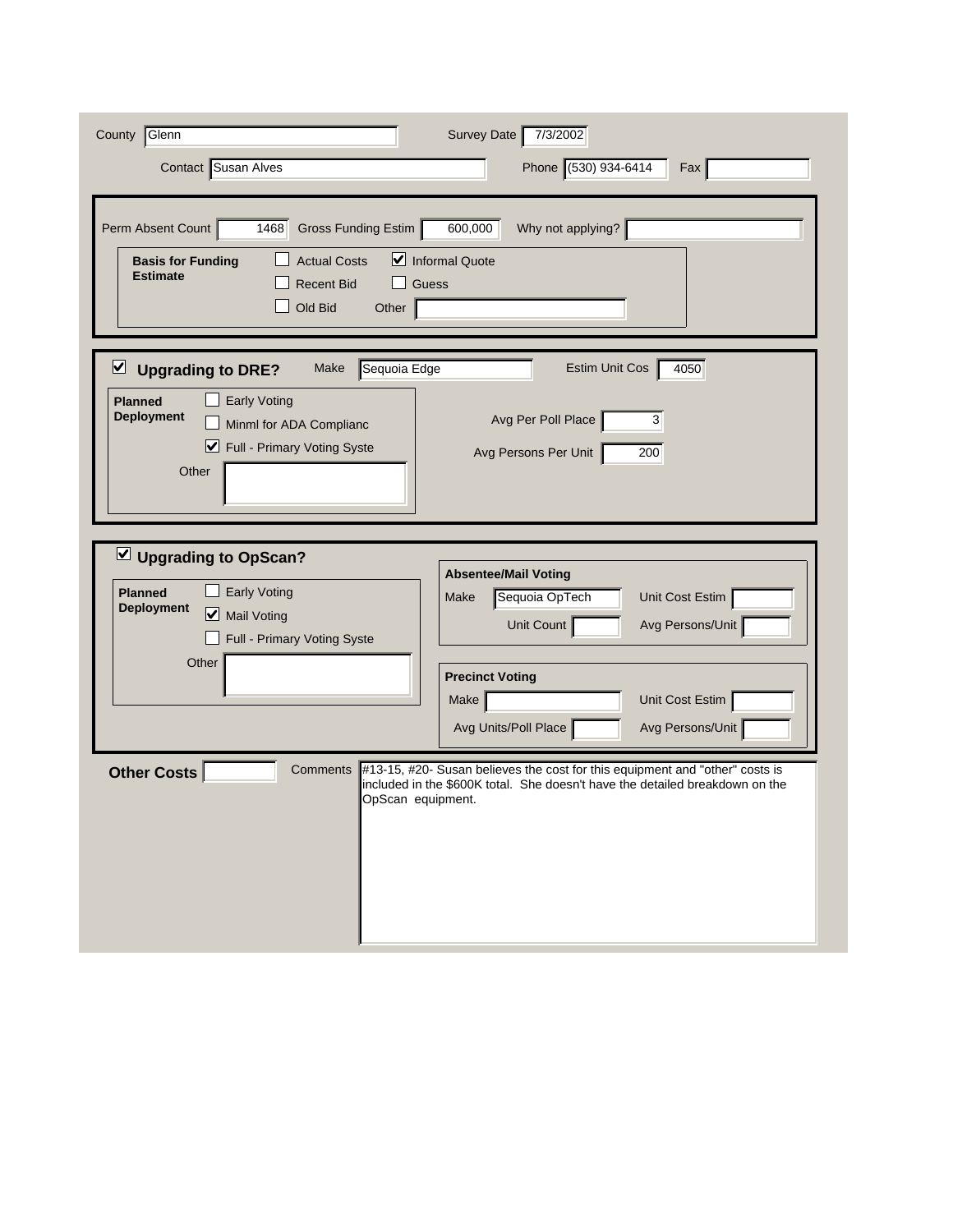| County Humboldt<br>Contact Lou Leeper<br>Perm Absent Count<br>7247<br>Gross Funding Estim                                                                                                             | Survey Date<br>7/1/2002<br>Phone (707) 445-7481<br>Fax (707) 445-7204<br>1,705,829<br>Why not applying? |
|-------------------------------------------------------------------------------------------------------------------------------------------------------------------------------------------------------|---------------------------------------------------------------------------------------------------------|
| <b>Actual Costs</b><br><b>Basis for Funding</b><br><b>Estimate</b><br><b>Recent Bid</b><br>Old Bid<br>Other                                                                                           | Informal Quote<br>Guess                                                                                 |
| Deibold TS<br>$\triangleright$<br><b>Upgrading to DRE?</b><br>Make<br><b>Early Voting</b><br><b>Planned</b><br><b>Deployment</b><br>Minml for ADA Complianc<br>■ Full - Primary Voting Syste<br>Other | Estim Unit Cos<br>Avg Per Poll Place<br>$4 - 5$<br>Avg Persons Per Unit<br>150-200                      |
| <b>Upgrading to OpScan?</b><br><b>Early Voting</b><br><b>Planned</b><br><b>Deployment</b><br><b>Mail Voting</b><br>Full - Primary Voting Syste                                                        | <b>Absentee/Mail Voting</b><br>Unit Cost Estim<br>Make<br>Avg Persons/Unit<br>Unit Count                |
| Other                                                                                                                                                                                                 | <b>Precinct Voting</b><br>Unit Cost Estim<br>Make<br>Avg Units/Poll Place<br>Avg Persons/Unit           |
| $\overline{0}$<br>Other Costs<br>Comments                                                                                                                                                             |                                                                                                         |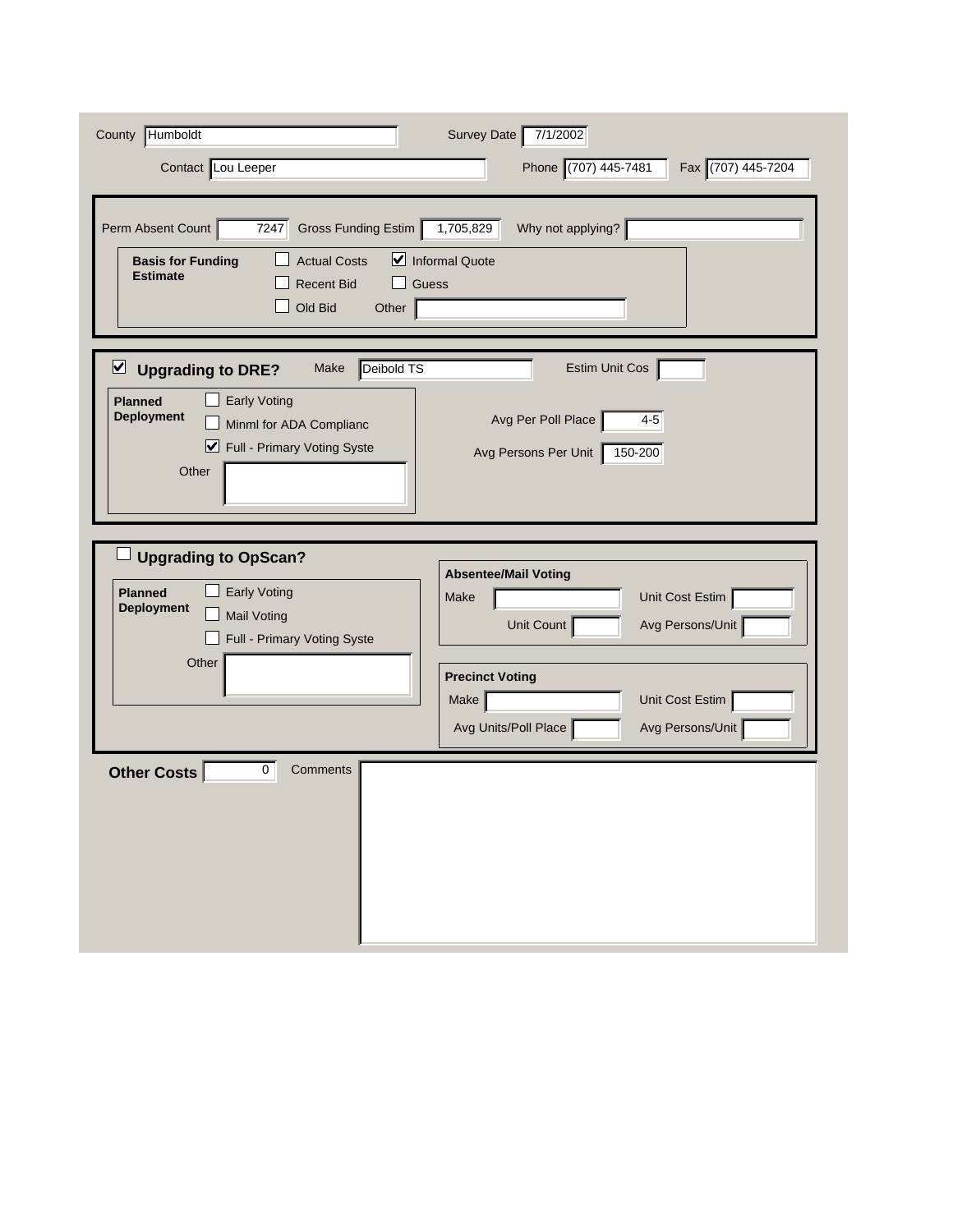| County Imperial<br>Contact Dolores Provencio<br>Perm Absent Count<br>Gross Funding Estim<br>263<br><b>Actual Costs</b><br><b>Basis for Funding</b><br><b>Estimate</b><br><b>Recent Bid</b><br>Old Bid<br>Other | Survey Date 6/28/2002<br>Phone (760) 482-4201<br>Fax (760) 337-4182<br>1,500,000<br>Why not applying?<br>$\triangleright$ Informal Quote<br>Guess                                                                                           |
|----------------------------------------------------------------------------------------------------------------------------------------------------------------------------------------------------------------|---------------------------------------------------------------------------------------------------------------------------------------------------------------------------------------------------------------------------------------------|
| $\overline{\mathbf{v}}$<br><b>Upgrading to DRE?</b><br>Make<br>unsure<br><b>Planned</b><br>■ Early Voting<br><b>Deployment</b><br>Minml for ADA Complianc<br>■ Full - Primary Voting Syste<br>Other            | 5000<br><b>Estim Unit Cos</b><br>Avg Per Poll Place<br>$4 - 5$<br>Avg Persons Per Unit<br>200                                                                                                                                               |
| Upgrading to OpScan?<br><b>Early Voting</b><br><b>Planned</b><br><b>Deployment</b><br>Mail Voting<br>Full - Primary Voting Syste<br>Other                                                                      | <b>Absentee/Mail Voting</b><br>unsure (favors Sequo<br>Unit Cost Estim<br>3000<br>Make<br>Unit Count<br>Avg Persons/Unit 5000<br>$\vert$ 2<br><b>Precinct Voting</b><br>Unit Cost Estim<br>Make<br>Avg Units/Poll Place<br>Avg Persons/Unit |
| 100,000<br>Other Costs<br>Comments                                                                                                                                                                             | #1 - now, as of 6/28, count is 731<br>#5, 12- (favors Sequoia/Diebold/ESS)                                                                                                                                                                  |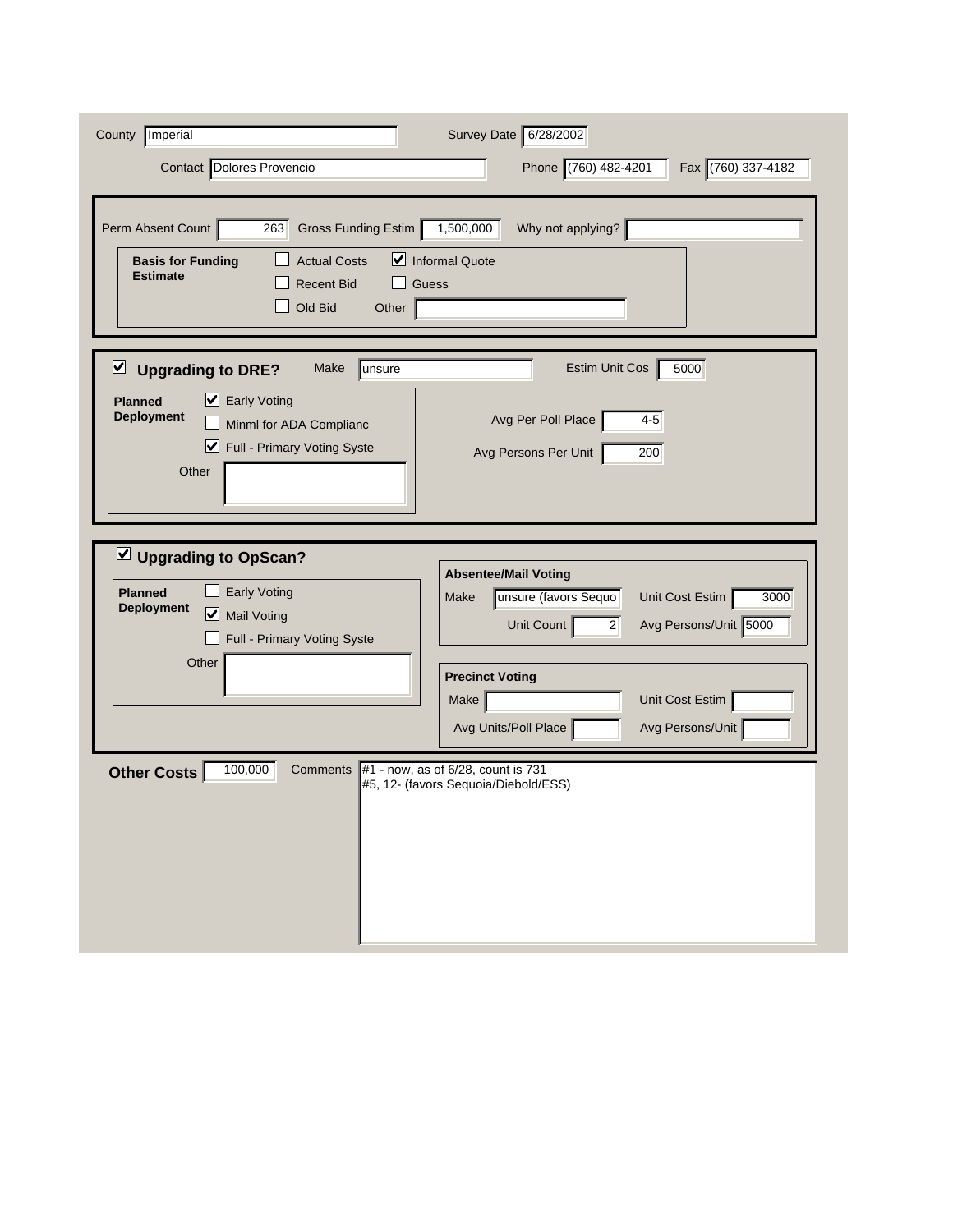| County   Inyo<br>Contact Beverly Harry/Mary Roper                                                                                                                 | Survey Date 6/28/2002<br>Phone (760) 878-0220<br>Fax (760) 878-1805                                                                                                                                                                                                   |
|-------------------------------------------------------------------------------------------------------------------------------------------------------------------|-----------------------------------------------------------------------------------------------------------------------------------------------------------------------------------------------------------------------------------------------------------------------|
| Perm Absent Count<br>Gross Funding Estim<br>630<br><b>Actual Costs</b><br><b>Basis for Funding</b><br><b>Estimate</b><br><b>Recent Bid</b><br>Old Bid<br>Other    | 100,000<br>Why not applying?<br>Informal Quote<br>Guess                                                                                                                                                                                                               |
| Make<br><b>Upgrading to DRE?</b><br><b>Early Voting</b><br><b>Planned</b><br><b>Deployment</b><br>Minml for ADA Complianc<br>Full - Primary Voting Syste<br>Other | <b>Estim Unit Cos</b><br>Avg Per Poll Place<br>Avg Persons Per Unit                                                                                                                                                                                                   |
| Upgrading to OpScan?<br><b>Early Voting</b><br><b>Planned</b><br><b>Deployment</b><br><b>Mail Voting</b><br>■ Full - Primary Voting Syste<br>Other                | <b>Absentee/Mail Voting</b><br>Unit Cost Estim<br>Optech Eagle<br>Make<br>5000<br>Avg Persons/Unit 2000-2<br>Unit Count<br>1 <sup>1</sup><br><b>Precinct Voting</b><br>Make Optech Eagle<br>Unit Cost Estim 5000<br>Avg Units/Poll Place 1<br>Avg Persons/Unit 1500-2 |
| <b>Comments</b><br><b>Other Costs</b>                                                                                                                             | #20- Unsure on "Other Costs"                                                                                                                                                                                                                                          |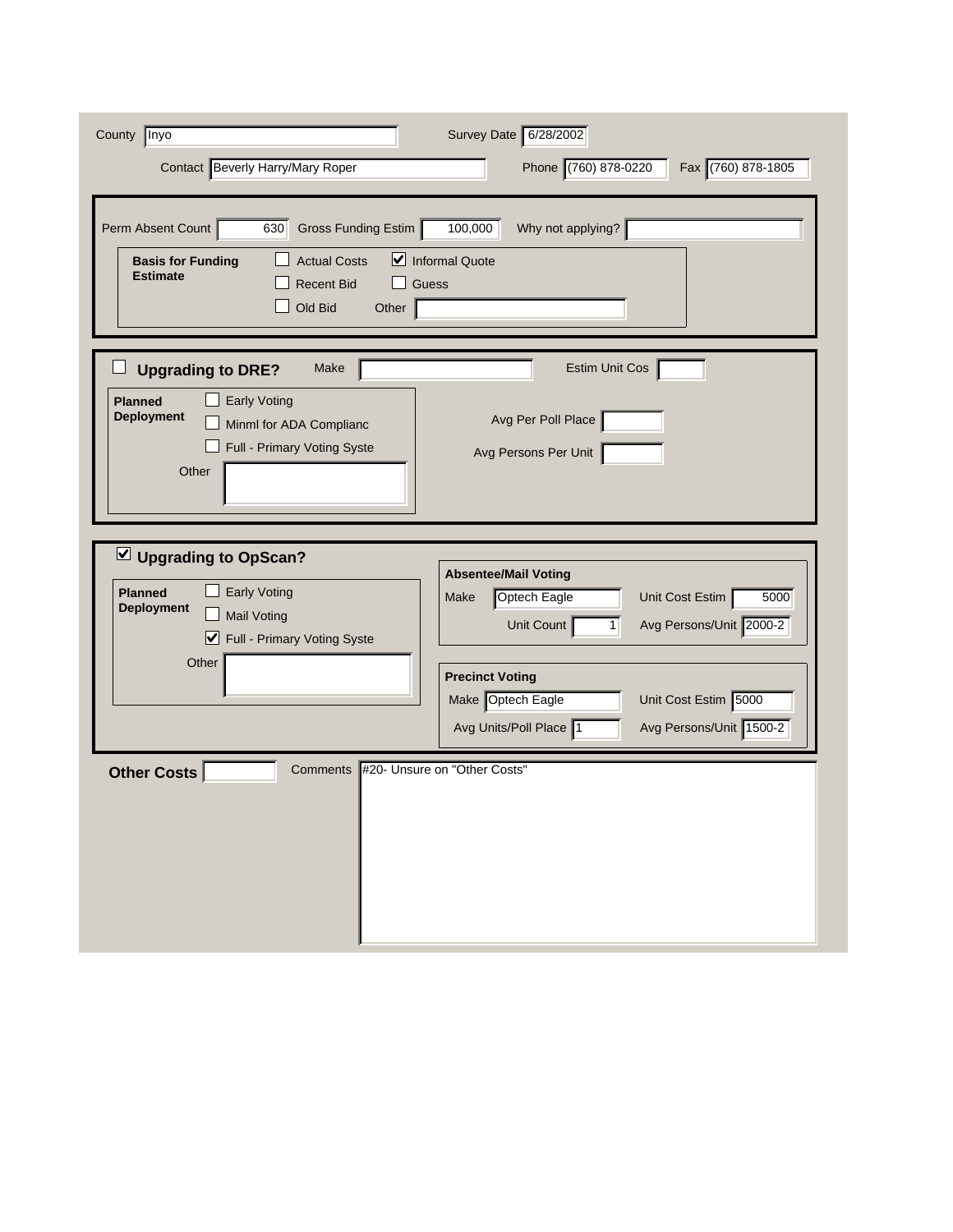| County Kern                                                                                                                                                          | Survey Date 6/21/2002                                                                                                                                |
|----------------------------------------------------------------------------------------------------------------------------------------------------------------------|------------------------------------------------------------------------------------------------------------------------------------------------------|
| Contact Edward G Johnston                                                                                                                                            | Phone (661) 868-3533<br>Fax (661) 868-3560                                                                                                           |
| Perm Absent Count<br>1506<br>Gross Funding Estim<br><b>Actual Costs</b><br><b>Basis for Funding</b><br><b>Estimate</b><br>V<br><b>Recent Bid</b><br>Old Bid<br>Other | 5,000,000<br>Why not applying?<br><b>Informal Quote</b><br>Guess                                                                                     |
| Accu-Vote TS<br>$\triangleright$ Upgrading to DRE?<br>Make                                                                                                           | 3260<br>Estim Unit Cos                                                                                                                               |
| ■ Early Voting<br><b>Planned</b><br><b>Deployment</b><br>Minml for ADA Complianc<br>■ Full - Primary Voting Syste<br>Other                                           | Avg Per Poll Place<br>5<br>Avg Persons Per Unit<br>150-200                                                                                           |
|                                                                                                                                                                      |                                                                                                                                                      |
| Upgrading to OpScan?<br><b>Early Voting</b><br><b>Planned</b><br><b>Deployment</b><br>Mail Voting<br>Full - Primary Voting Syste                                     | <b>Absentee/Mail Voting</b><br>AccuVote-OS central<br>Unit Cost Estim<br>9245<br>Make<br>Avg Persons/Unit   "No Li<br>Unit Count<br>$6 \overline{6}$ |
| Other                                                                                                                                                                | <b>Precinct Voting</b>                                                                                                                               |
|                                                                                                                                                                      | Unit Cost Estim<br>Make<br>Avg Units/Poll Place<br>Avg Persons/Unit                                                                                  |
| 240,000<br>#13- doesn't include tax<br><b>Other Costs</b><br>Comments                                                                                                | #20 "Other" includes hardware/software required to run system. Training &<br>Installation = \$55K additional.                                        |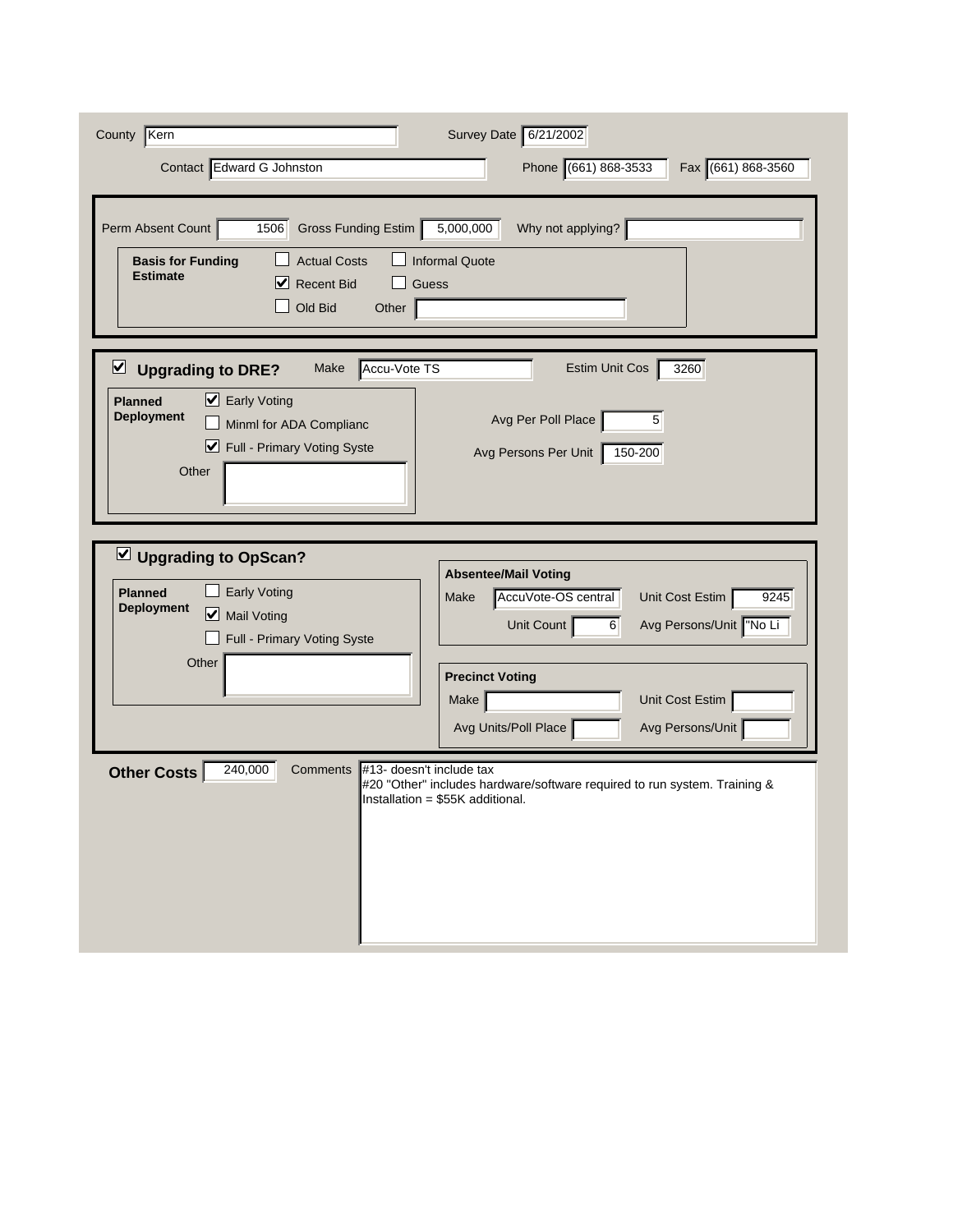| Kings<br>County                                                                                                                                                                      | Survey Date 7/3/2002                                                                                                                                                                                                                                           |
|--------------------------------------------------------------------------------------------------------------------------------------------------------------------------------------|----------------------------------------------------------------------------------------------------------------------------------------------------------------------------------------------------------------------------------------------------------------|
| Contact Mike Cardoza                                                                                                                                                                 | Phone (559) 582-3211 x<br>Fax (559) 582-2794                                                                                                                                                                                                                   |
| Gross Funding Estim<br>Perm Absent Count<br>3271<br>■ Actual Costs<br><b>Basis for Funding</b><br><b>Estimate</b><br><b>Recent Bid</b><br>Old Bid<br>Other                           | Why not applying?<br>665,000<br>$\triangleright$ Informal Quote<br>Guess                                                                                                                                                                                       |
| <b>AVC Edge</b><br>⊻<br><b>Upgrading to DRE?</b><br>Make<br>■ Early Voting<br><b>Planned</b><br><b>Deployment</b><br>Minml for ADA Complianc<br>Full - Primary Voting Syste<br>Other | 25000<br>Estim Unit Cos<br>N/A<br>Avg Per Poll Place<br>N/A<br>Avg Persons Per Unit                                                                                                                                                                            |
| $\vee$ Upgrading to OpScan?<br>$\triangleright$ Early Voting<br><b>Planned</b><br><b>Deployment</b><br>Mail Voting<br>■ Full - Primary Voting Syste<br>Other                         | <b>Absentee/Mail Voting</b><br>$IV-C$<br>Unit Cost Estim<br>50000<br>Make<br>Avg Persons/Unit 5000+<br>Unit Count<br>1 <sup>1</sup><br><b>Precinct Voting</b><br>Make Optech Eagles<br>Unit Cost Estim 8500<br>Avg Persons/Unit 1000<br>Avg Units/Poll Place 1 |
| <b>Other Costs</b><br>Comments                                                                                                                                                       | #2,3- County will be seeking reimbursement for the 40 Optech Eagles (\$340K)<br>and the IV-C Reader (\$50K) they've already purchased. They also plan to<br>purchase 5 DREs for Early Voting & ADA compliance.                                                 |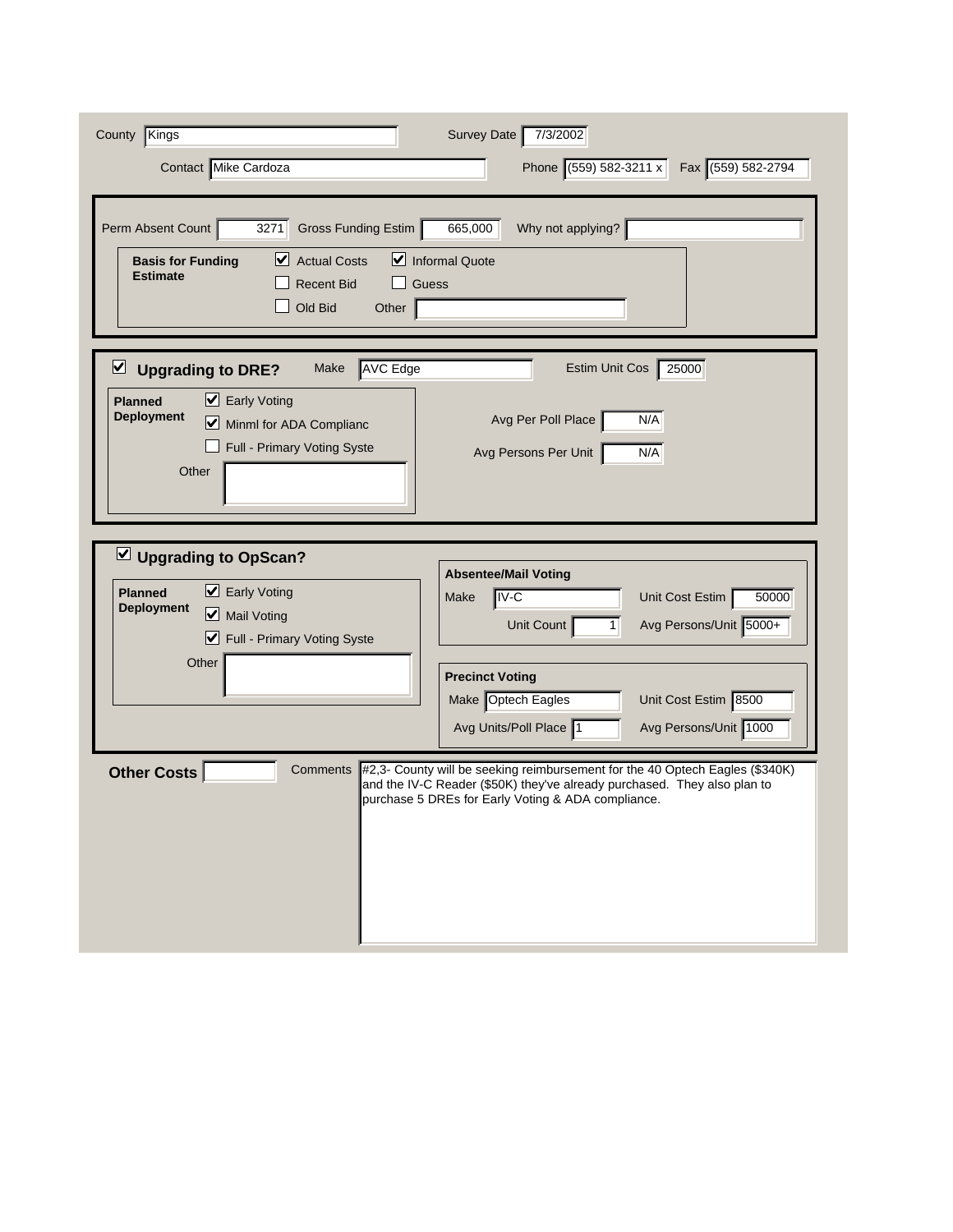| County Lake<br>Contact Diane Fridley<br>Perm Absent Count<br>Gross Funding Estim<br>3600<br><b>Actual Costs</b><br><b>Basis for Funding</b><br><b>Estimate</b><br><b>Recent Bid</b><br>Old Bid<br>Other | Survey Date<br>7/2/2002<br>Phone (707) 263-2372<br>Fax<br>Why not applying? Can't afford matching funds<br>0 <sup>1</sup><br><b>Informal Quote</b><br>Guess |
|---------------------------------------------------------------------------------------------------------------------------------------------------------------------------------------------------------|-------------------------------------------------------------------------------------------------------------------------------------------------------------|
| <b>Upgrading to DRE?</b><br>Make<br><b>Early Voting</b><br><b>Planned</b><br><b>Deployment</b><br>Minml for ADA Complianc<br>Full - Primary Voting Syste<br>Other                                       | Estim Unit Cos<br>Avg Per Poll Place<br>Avg Persons Per Unit                                                                                                |
| <b>Upgrading to OpScan?</b><br><b>Planned</b><br>Early Voting<br><b>Deployment</b><br><b>Mail Voting</b><br>Full - Primary Voting Syste<br>Other                                                        | <b>Absentee/Mail Voting</b><br>Unit Cost Estim<br>Make<br>Unit Count<br>Avg Persons/Unit                                                                    |
|                                                                                                                                                                                                         | <b>Precinct Voting</b><br>Unit Cost Estim<br>Make<br>Avg Units/Poll Place<br>Avg Persons/Unit                                                               |
| <b>Other Costs</b><br>Comments                                                                                                                                                                          |                                                                                                                                                             |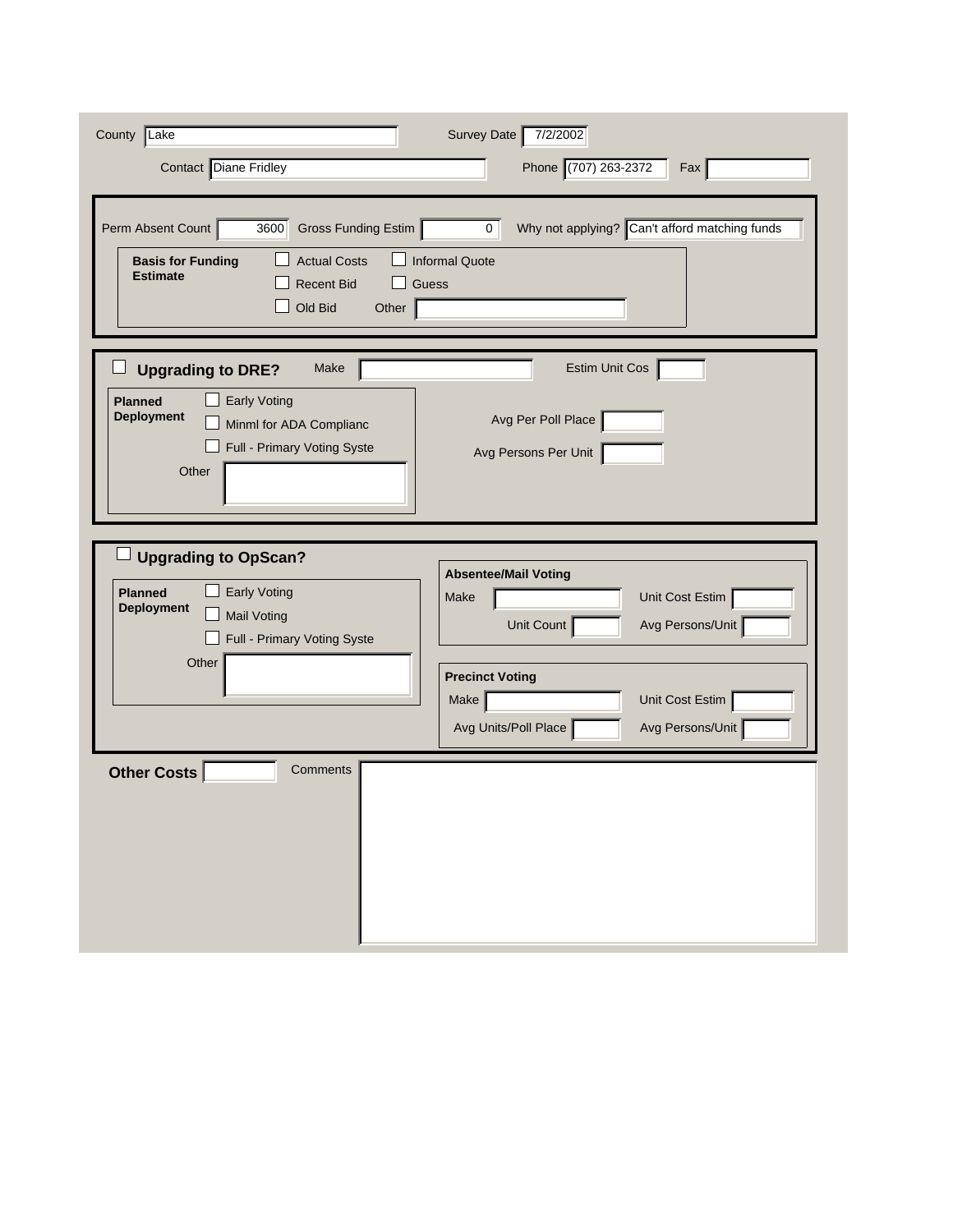| County<br>Lassen                                                                                                                                                                                                              | Survey Date<br>7/2/2002                                                                                                                                                                                                                 |
|-------------------------------------------------------------------------------------------------------------------------------------------------------------------------------------------------------------------------------|-----------------------------------------------------------------------------------------------------------------------------------------------------------------------------------------------------------------------------------------|
| Contact Theresa Nagel                                                                                                                                                                                                         | Phone (530) 251-8216<br>Fax (530) 257-3480                                                                                                                                                                                              |
| Perm Absent Count<br>Gross Funding Estim<br>802<br>$\triangleright$ Actual Costs<br><b>Basis for Funding</b><br><b>Estimate</b><br><b>Recent Bid</b><br>Old Bid<br>Other                                                      | Why not applying?<br>292,500<br>Informal Quote<br>Guess                                                                                                                                                                                 |
| $\overline{\mathbf{v}}$<br>Diebold AccuVote Ts<br><b>Upgrading to DRE?</b><br>Make<br>$\triangleright$ Early Voting<br><b>Planned</b><br><b>Deployment</b><br>Minml for ADA Complianc<br>Full - Primary Voting Syste<br>Other | Estim Unit Cos<br>5310<br>Avg Per Poll Place<br>1<br>Avg Persons Per Unit<br>N/A                                                                                                                                                        |
| $\vee$ Upgrading to OpScan?<br><b>Early Voting</b><br><b>Planned</b><br><b>Deployment</b><br>Mail Voting<br>Full - Primary Voting Syste<br>Other                                                                              | <b>Absentee/Mail Voting</b><br>Diebold AccuVote O<br>Unit Cost Estim<br>Make<br>4895<br>Avg Persons/Unit 2000<br>Unit Count<br>2 <sup>2</sup><br><b>Precinct Voting</b><br>Make Diebold AccuVote OS<br>Unit Cost Estim 4895             |
| 114,950<br>Comments<br><b>Other Costs</b>                                                                                                                                                                                     | Avg Units/Poll Place 1<br>Avg Persons/Unit 250-10<br>NOTE: County recently purchased OpScan system for which they'll seek<br>reimbursement. They are also considering/planning to purchase TS DREs to<br>Early Voting & ADA compliance. |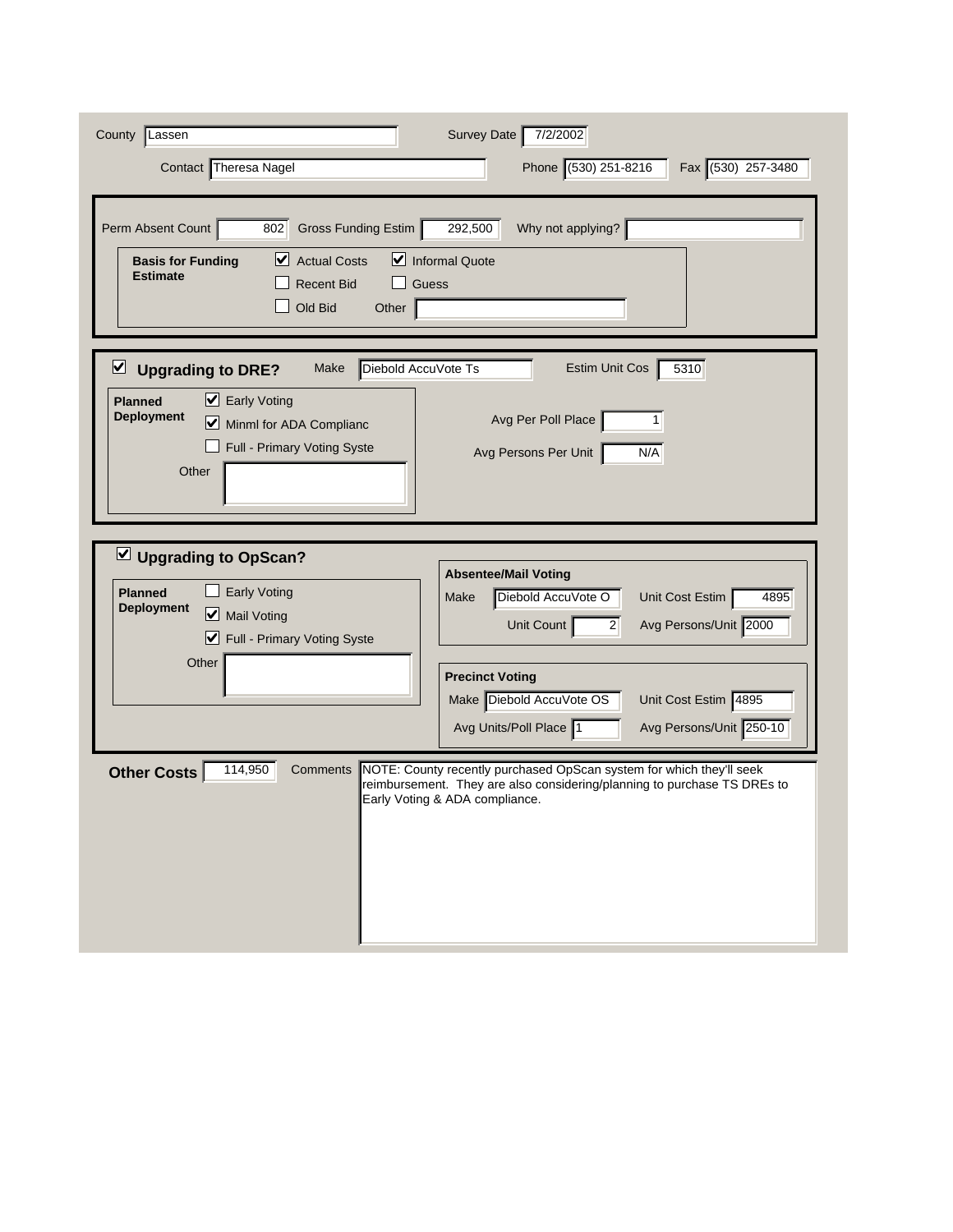| County Los Angeles                                                                                                                                                                     | Survey Date 7/1/2002                                                                                                                                                                                                                                                                                                                                                                                                                                                                             |
|----------------------------------------------------------------------------------------------------------------------------------------------------------------------------------------|--------------------------------------------------------------------------------------------------------------------------------------------------------------------------------------------------------------------------------------------------------------------------------------------------------------------------------------------------------------------------------------------------------------------------------------------------------------------------------------------------|
| Contact Conny McCormack                                                                                                                                                                | Phone (562) 462-2785<br>Fax (562) 929-4790                                                                                                                                                                                                                                                                                                                                                                                                                                                       |
| 163255<br>Gross Funding Estim 107,500,000<br>Perm Absent Count<br>$\vee$ Actual Costs<br><b>Basis for Funding</b><br><b>Estimate</b><br><b>Recent Bid</b><br>Guess<br>Old Bid<br>Other | Why not applying?<br>$\triangleright$ Informal Quote                                                                                                                                                                                                                                                                                                                                                                                                                                             |
| ⊻<br><b>Upgrading to DRE?</b><br>Make<br>unsure<br>■ Early Voting<br><b>Planned</b><br><b>Deployment</b><br>Minml for ADA Complianc<br>Full - Primary Voting Syste<br>Other            | 3300<br><b>Estim Unit Cos</b><br>Avg Per Poll Place<br>$5-6$<br>$140 - 165$<br>Avg Persons Per Unit                                                                                                                                                                                                                                                                                                                                                                                              |
| <b>Upgrading to OpScan?</b><br>$\triangleright$ Early Voting<br><b>Planned</b><br><b>Deployment</b><br>Mail Voting<br>Full - Primary Voting Syste                                      | <b>Absentee/Mail Voting</b><br>unsure (probably Opt<br>Unit Cost Estim<br>Make<br>Unit Count<br>Avg Persons/Unit                                                                                                                                                                                                                                                                                                                                                                                 |
| Other                                                                                                                                                                                  | <b>Precinct Voting</b><br>Unit Cost Estim<br>Make<br>Avg Units/Poll Place<br>Avg Persons/Unit                                                                                                                                                                                                                                                                                                                                                                                                    |
| 7,250,000<br><b>Comments</b><br>Other Costs<br>5000 pcts.<br>software.                                                                                                                 | #3- Estimate includes \$3M for DRE early voting + \$4M for transitional op-scan<br>system to use 2003-04, then 100.5M for full DRE deploy thereafter<br>#6 - \$3800 for ada units. Plan to deploy 1 ADA + 4.5 regular DREs at each of<br>#7 - needs additional units (\$3M for these DREs)<br>#12-15 - Estimate \$500K total for this equipment, unsure of individual answers<br>#20- includes \$5M for smart cards, card burners, servers etc & \$2.25M for<br><b>EXTENSIVE NOTES on SURVEY</b> |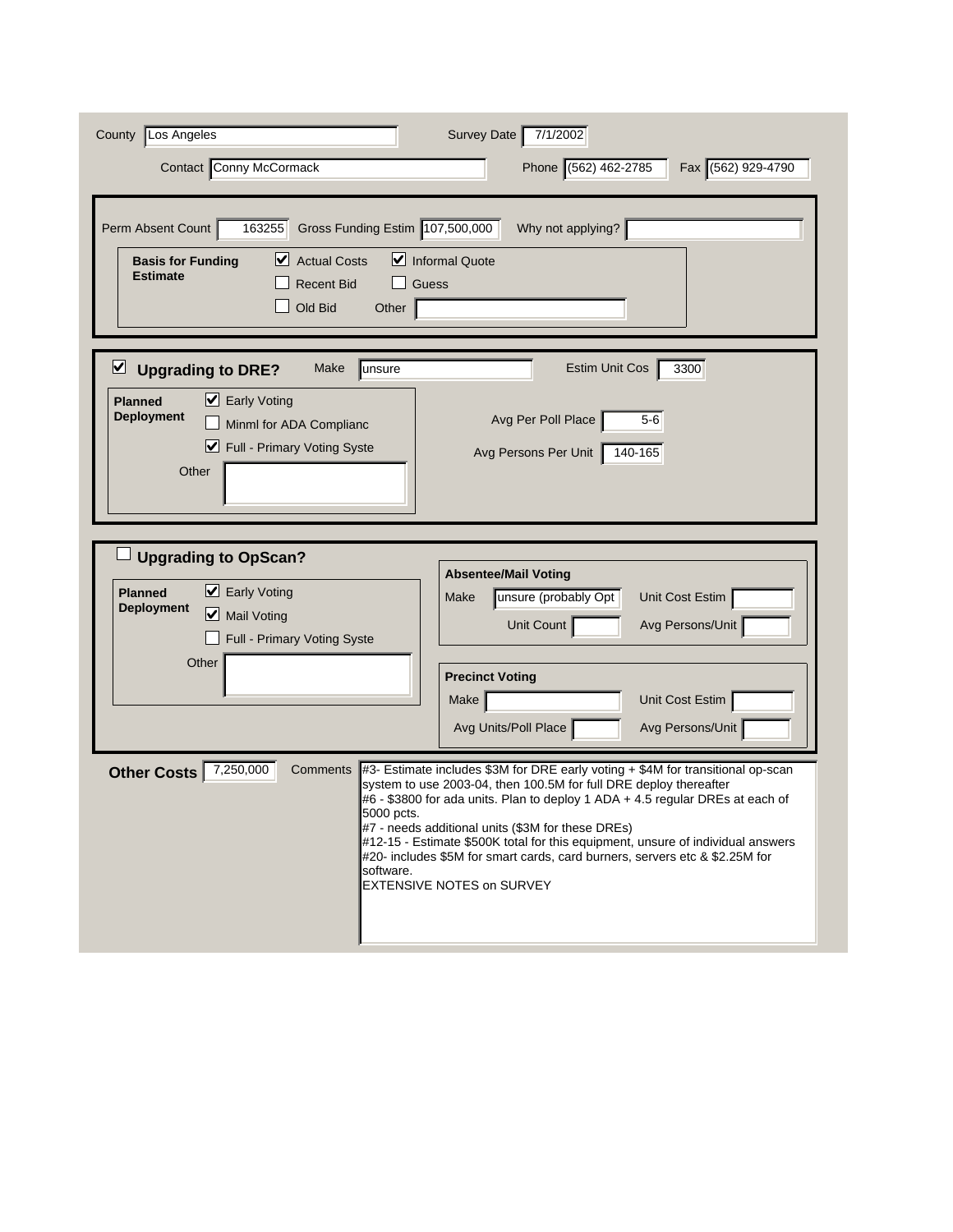| County Madera<br><b>Contact</b> Becky Martinez                                                                                                                                             | Survey Date<br>7/3/2002<br>Phone (559) 675-7722<br>Fax (559) 675-7870                                                                                                      |
|--------------------------------------------------------------------------------------------------------------------------------------------------------------------------------------------|----------------------------------------------------------------------------------------------------------------------------------------------------------------------------|
| Perm Absent Count<br>Gross Funding Estim<br>284<br><b>Actual Costs</b><br><b>Basis for Funding</b><br><b>Estimate</b><br>$\vert \mathbf{v} \vert$<br><b>Recent Bid</b><br>Old Bid<br>Other | 600,000<br>Why not applying?<br>Informal Quote<br>Guess                                                                                                                    |
| ⊻<br>unknown<br><b>Upgrading to DRE?</b><br>Make<br><b>Early Voting</b><br><b>Planned</b><br><b>Deployment</b><br>Minml for ADA Complianc<br>Full - Primary Voting Syste<br>Other          | 4000<br><b>Estim Unit Cos</b><br>Avg Per Poll Place<br>$\overline{2}$<br>Avg Persons Per Unit<br>500                                                                       |
| <b>Upgrading to OpScan?</b><br><b>Early Voting</b><br><b>Planned</b><br><b>Deployment</b><br><b>Mail Voting</b><br>Full - Primary Voting Syste<br>Other                                    | <b>Absentee/Mail Voting</b><br>Unit Cost Estim<br>Make<br>Unit Count<br>Avg Persons/Unit<br><b>Precinct Voting</b><br>Unit Cost Estim<br>Make                              |
| <b>Comments</b><br><b>Other Costs</b><br>very vague.                                                                                                                                       | Avg Units/Poll Place<br>Avg Persons/Unit<br>#1- After election, this went up to 7587<br>#4-9- Unsure at this point whether they are really going to apply. Plans are still |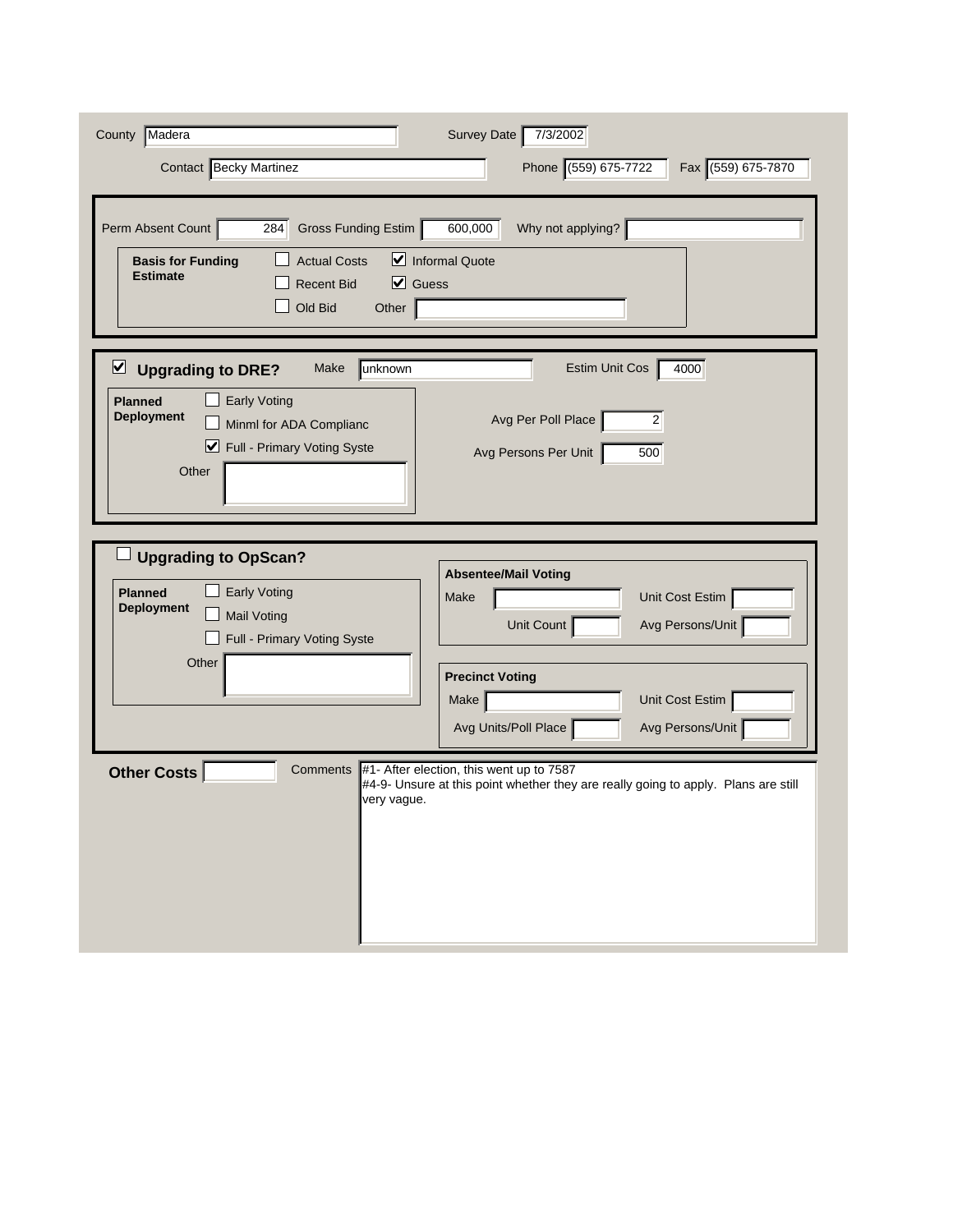| County Marin<br>Contact Madelyn De Justo                                                                                                                                                 | Survey Date 6/28/2002<br>Phone (415)499-6401<br>Fax (415) 499-6447                                                                                                                                     |
|------------------------------------------------------------------------------------------------------------------------------------------------------------------------------------------|--------------------------------------------------------------------------------------------------------------------------------------------------------------------------------------------------------|
| Perm Absent Count<br>36450<br>Gross Funding Estim<br>$\vee$ Actual Costs<br><b>Basis for Funding</b><br><b>Estimate</b><br><b>Recent Bid</b><br>Old Bid<br>Other                         | 900,000<br>Why not applying?<br><b>Informal Quote</b><br><b>Guess</b>                                                                                                                                  |
| Global/Diebold<br>$\triangleright$ Upgrading to DRE?<br>Make<br>■ Early Voting<br><b>Planned</b><br><b>Deployment</b><br>Minml for ADA Complianc<br>Full - Primary Voting Syste<br>Other | 5000<br><b>Estim Unit Cos</b><br>Avg Per Poll Place<br>Avg Persons Per Unit                                                                                                                            |
| Upgrading to OpScan?<br>■ Early Voting<br><b>Planned</b><br><b>Deployment</b><br>Mail Voting<br>■ Full - Primary Voting Syste<br>Other                                                   | <b>Absentee/Mail Voting</b><br>Diebold<br>Unit Cost Estim<br>5000<br>Make<br>Avg Persons/Unit 10000<br>Unit Count<br>$\vert 4 \vert$<br><b>Precinct Voting</b><br>Make Diebold<br>Unit Cost Estim 5000 |
| <b>Comments</b><br>Other Costs                                                                                                                                                           | Avg Persons/Unit 1000<br>Avg Units/Poll Place 1<br>#20- "?" for "Other Costs"                                                                                                                          |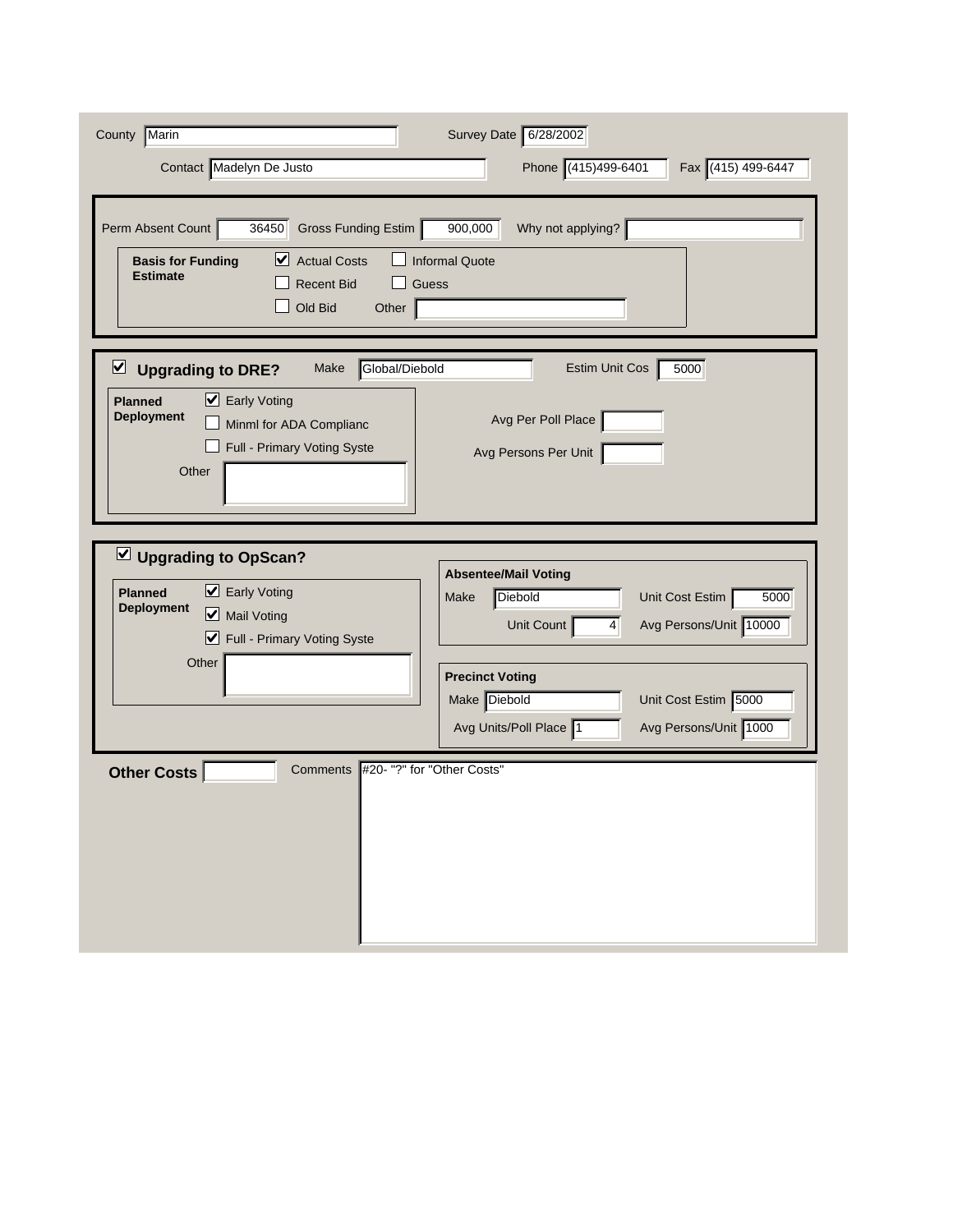| County Mariposa<br>Contact Marjorie Wass                                                                                                                                    | Survey Date 6/28/2002<br>Phone (209) 966-2007<br>Fax (209) 966-6496                         |
|-----------------------------------------------------------------------------------------------------------------------------------------------------------------------------|---------------------------------------------------------------------------------------------|
|                                                                                                                                                                             |                                                                                             |
| Perm Absent Count<br>$1254$<br>Gross Funding Estim<br>$\triangleright$ Actual Costs<br><b>Basis for Funding</b><br><b>Estimate</b><br><b>Recent Bid</b><br>Old Bid<br>Other | 134,092<br>Why not applying? $\vert$<br><b>Informal Quote</b><br><b>Guess</b>               |
| <b>Upgrading to DRE?</b><br>Make                                                                                                                                            | Estim Unit Cos                                                                              |
| <b>Early Voting</b><br><b>Planned</b><br><b>Deployment</b><br>Minml for ADA Complianc<br>Full - Primary Voting Syste<br>Other                                               | Avg Per Poll Place<br>Avg Persons Per Unit                                                  |
|                                                                                                                                                                             |                                                                                             |
| U Upgrading to OpScan?<br><b>Early Voting</b><br><b>Planned</b><br><b>Deployment</b><br><b>Mail Voting</b><br>Full - Primary Voting Syste                                   | <b>Absentee/Mail Voting</b><br>Unit Cost Estim<br>Make<br>Avg Persons/Unit<br>Unit Count    |
| Other                                                                                                                                                                       | <b>Precinct Voting</b>                                                                      |
|                                                                                                                                                                             | Make Optech Eagle<br>Unit Cost Estim 8000<br>Avg Units/Poll Place 1<br>Avg Persons/Unit 450 |
| 5,250<br><b>Other Costs</b><br>Comments                                                                                                                                     |                                                                                             |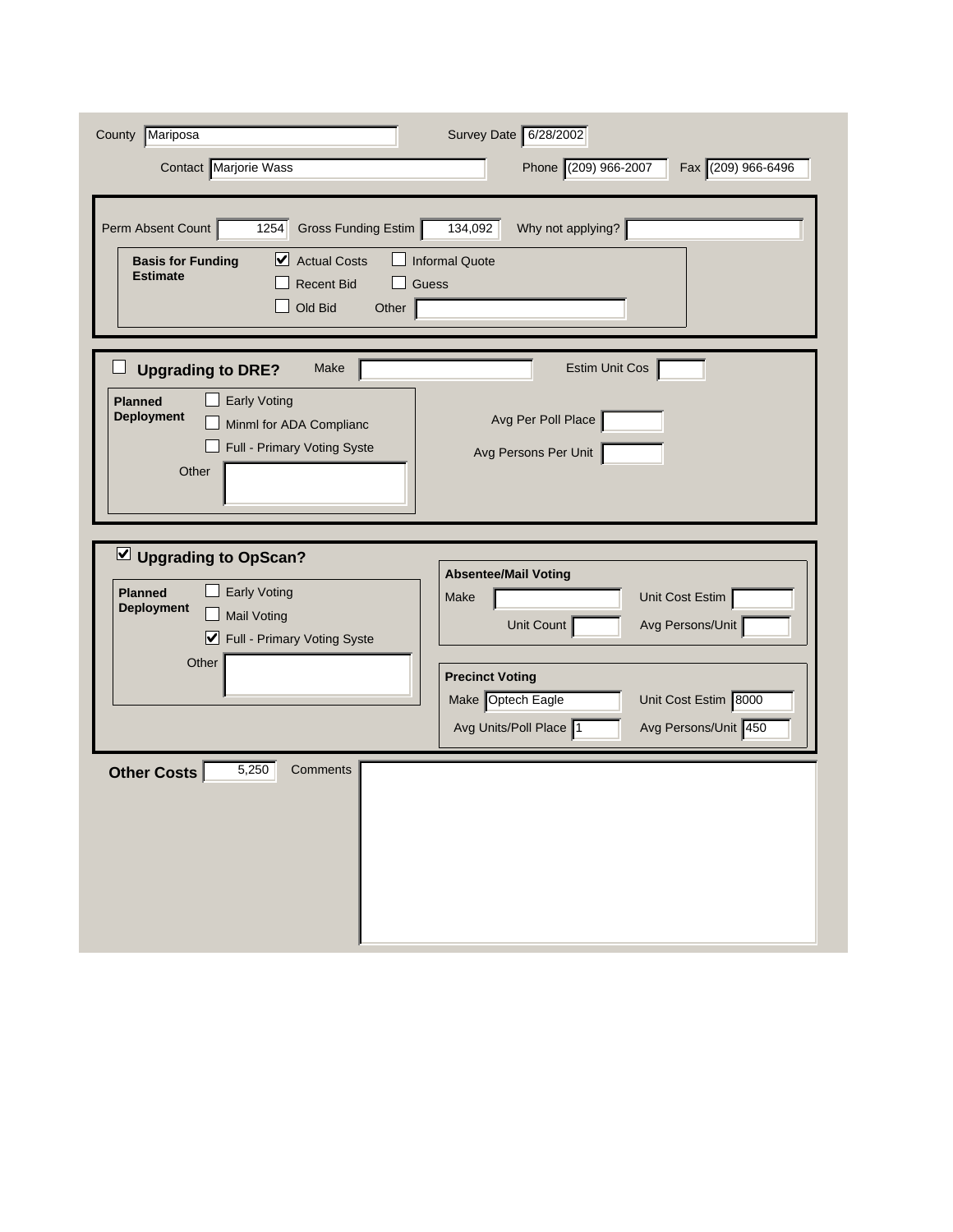| County Mendocino<br>Contact Marsha Wharff                                                                                                                                        | Survey Date 6/28/2002<br>Phone (707) 463-4371<br>Fax (707) 463-4257                                                                                                                                                                                       |
|----------------------------------------------------------------------------------------------------------------------------------------------------------------------------------|-----------------------------------------------------------------------------------------------------------------------------------------------------------------------------------------------------------------------------------------------------------|
| Perm Absent Count<br>Gross Funding Estim<br>935<br><b>Actual Costs</b><br><b>Basis for Funding</b><br><b>Estimate</b><br>$\vee$ Guess<br><b>Recent Bid</b><br>Old Bid<br>Other   | Why not applying?<br>1,500,000<br><b>Informal Quote</b>                                                                                                                                                                                                   |
| ⊻<br><b>Upgrading to DRE?</b><br>unsure<br>Make<br><b>Early Voting</b><br><b>Planned</b><br><b>Deployment</b><br>Minml for ADA Complianc<br>Full - Primary Voting Syste<br>Other | 3500<br>Estim Unit Cos<br>Avg Per Poll Place<br>$2 - 8$<br>150<br>Avg Persons Per Unit                                                                                                                                                                    |
| $\vee$ Upgrading to OpScan?<br><b>Early Voting</b><br><b>Planned</b><br><b>Deployment</b><br>Mail Voting<br>Full - Primary Voting Syste<br>Other                                 | <b>Absentee/Mail Voting</b><br>"don't know"<br>Unit Cost Estim<br>Make<br>Unit Count<br>2<br>Avg Persons/Unit<br><b>Precinct Voting</b><br>Unit Cost Estim<br>Make                                                                                        |
| <b>Other Costs</b><br>Comments<br>a system."<br>#20- "N/A"                                                                                                                       | Avg Persons/Unit<br>Avg Units/Poll Place<br>#3- actual response: "this is our buest guess of what we will need when we find<br>(Marsha actually responded to "#10-Does your plan include purchase of op<br>scan" by checking "YES" and then wrote "Maybe" |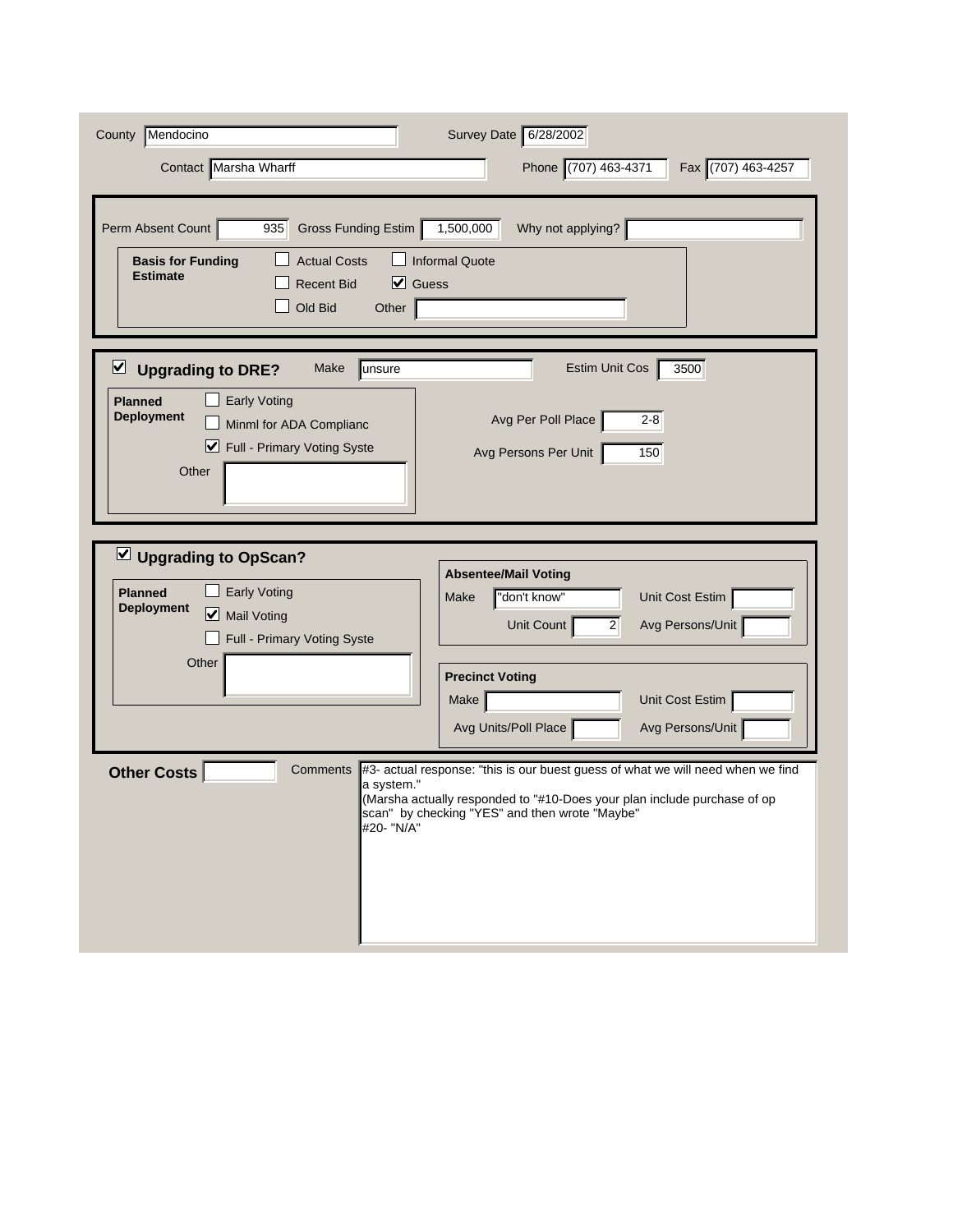| County   Merced<br>Contact Deanna Brown                                                                                                                                                    | Survey Date 6/24/2002<br>Phone (209) 385-7541<br>Fax (209) 385-7387                                                                                                                       |
|--------------------------------------------------------------------------------------------------------------------------------------------------------------------------------------------|-------------------------------------------------------------------------------------------------------------------------------------------------------------------------------------------|
| Perm Absent Count<br>Gross Funding Estim<br>4650<br><b>Actual Costs</b><br><b>Basis for Funding</b><br><b>Estimate</b><br><b>Recent Bid</b><br>Old Bid<br>Other                            | Why not applying?<br>1,456,750<br>$\triangleright$ Informal Quote<br>Guess                                                                                                                |
| ⊻<br>"open at this time"<br><b>Upgrading to DRE?</b><br>Make<br>■ Early Voting<br><b>Planned</b><br><b>Deployment</b><br>Minml for ADA Complianc<br>■ Full - Primary Voting Syste<br>Other | $\overline{3137}$<br>Estim Unit Cos<br>Avg Per Poll Place<br>4<br>Avg Persons Per Unit<br>200-250                                                                                         |
| <b>Upgrading to OpScan?</b><br><b>Early Voting</b><br><b>Planned</b><br><b>Deployment</b><br><b>Mail Voting</b><br>Full - Primary Voting Syste<br>Other                                    | <b>Absentee/Mail Voting</b><br>Unit Cost Estim<br>Make<br>Unit Count<br>Avg Persons/Unit<br><b>Precinct Voting</b><br>Unit Cost Estim<br>Make<br>Avg Persons/Unit<br>Avg Units/Poll Place |
| 130,000<br>Other Costs<br>Comments                                                                                                                                                         |                                                                                                                                                                                           |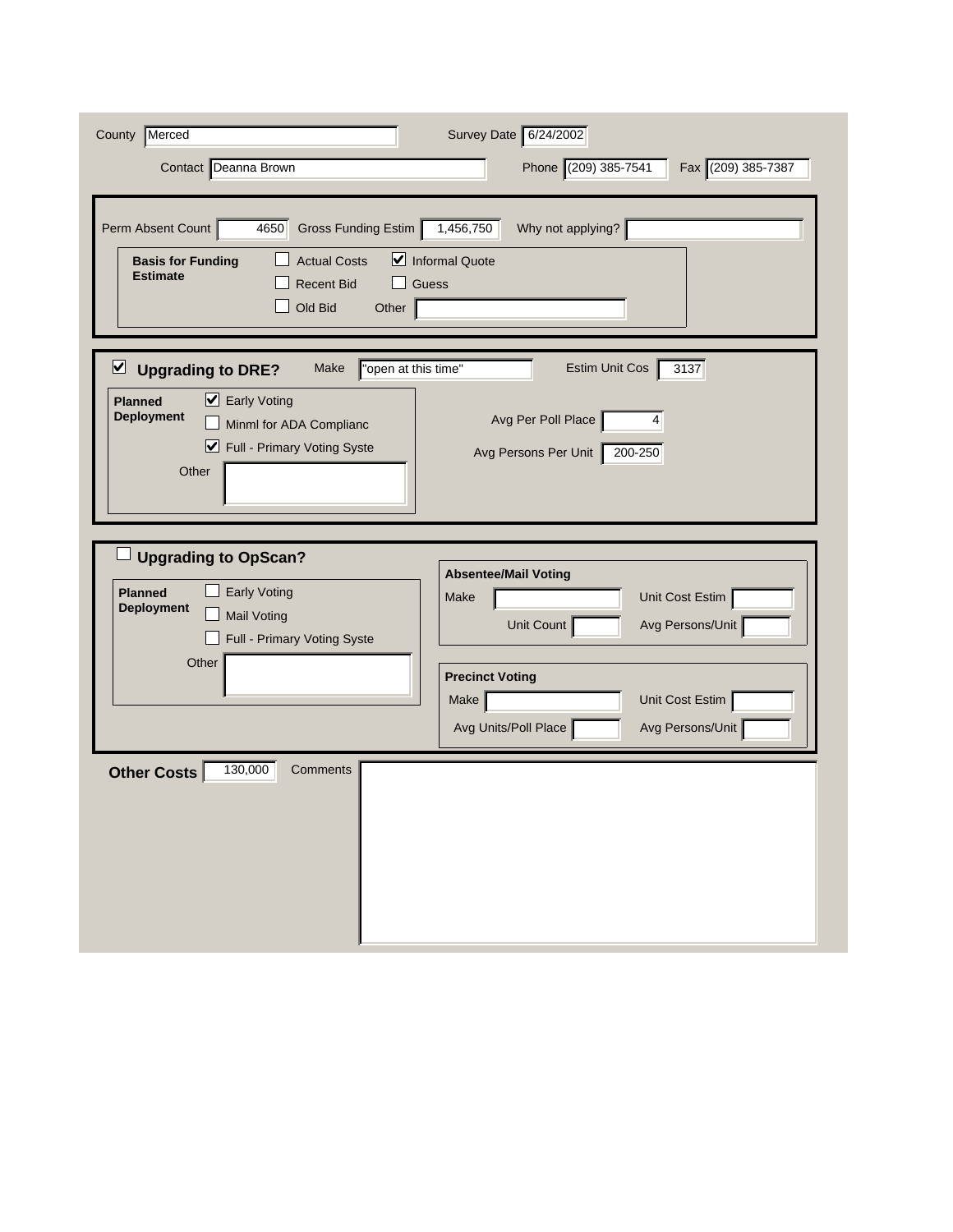| County Modoc<br><b>Contact</b> Maxine Madison                                                                                                                                               | Survey Date 6/27/2002<br>Phone (530) 233-6201<br>Fax (530) 233-2434                                                      |
|---------------------------------------------------------------------------------------------------------------------------------------------------------------------------------------------|--------------------------------------------------------------------------------------------------------------------------|
| Perm Absent Count<br>Gross Funding Estim<br>44<br>⊻<br><b>Actual Costs</b><br><b>Basis for Funding</b><br><b>Estimate</b><br><b>Recent Bid</b><br>Old Bid<br>Other                          | Why not applying?<br>110,000<br><b>Informal Quote</b><br><b>Guess</b>                                                    |
| ⊻<br>Diebold Accu-vote<br><b>Upgrading to DRE?</b><br>Make<br><b>Early Voting</b><br><b>Planned</b><br><b>Deployment</b><br>Minml for ADA Complianc<br>Full - Primary Voting Syste<br>Other | Estim Unit Cos<br>Avg Per Poll Place<br>Avg Persons Per Unit<br>500                                                      |
| $\vee$ Upgrading to OpScan?<br><b>Early Voting</b><br><b>Planned</b><br><b>Deployment</b><br><b>Mail Voting</b><br>Full - Primary Voting Syste                                              | <b>Absentee/Mail Voting</b><br>Diebold AccuVote<br>Unit Cost Estim<br>Make<br>Avg Persons/Unit<br>Unit Count             |
| Other                                                                                                                                                                                       | <b>Precinct Voting</b><br>Unit Cost Estim<br>Make<br>Avg Units/Poll Place<br>Avg Persons/Unit                            |
| <b>Comments</b><br>#6- "unknown"<br><b>Other Costs</b><br>responses.                                                                                                                        | #11- already purchase system - March 2002<br>NOTE: Maxine on vacation until 7/8 & not available for clarification of her |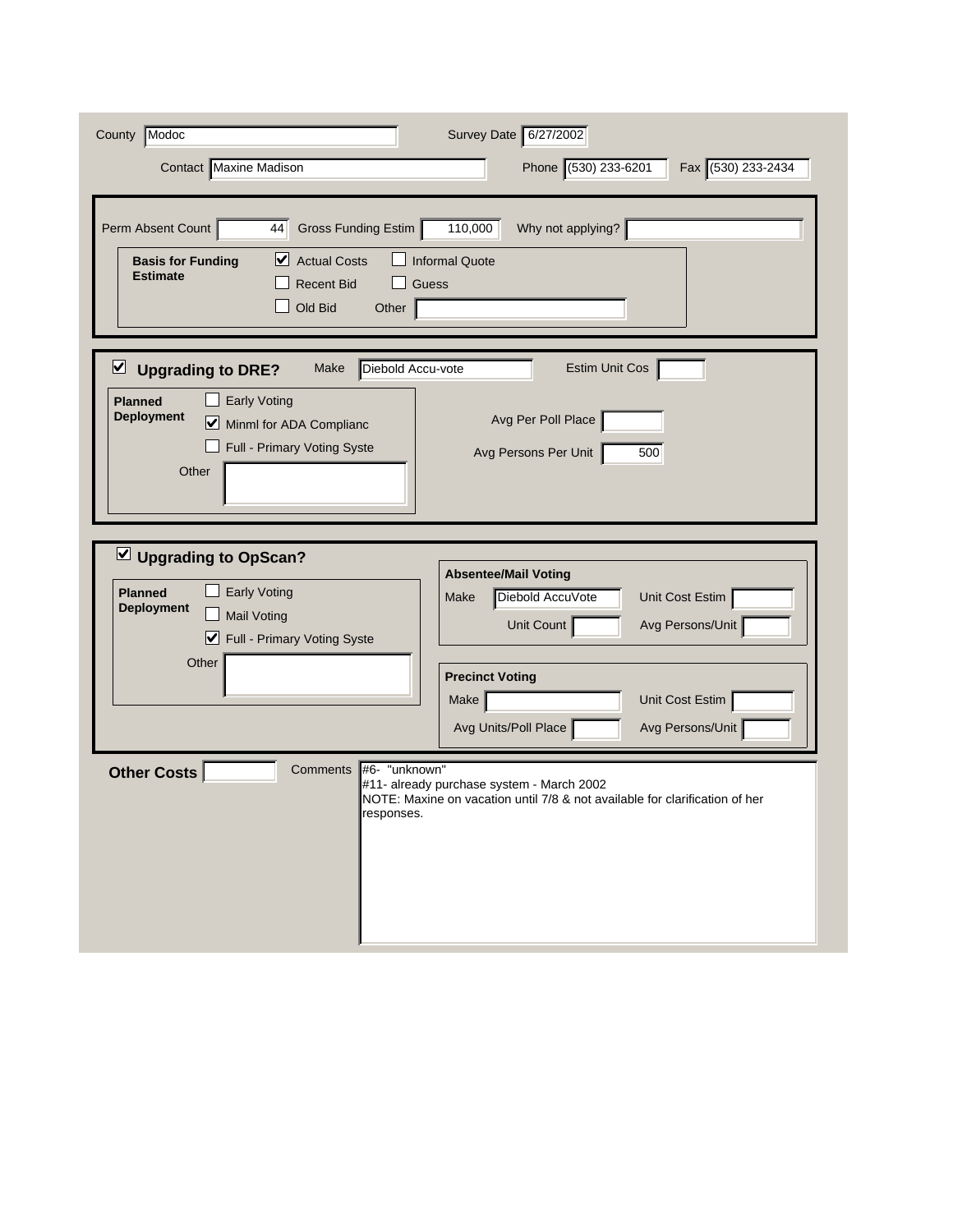| County Mono                                                                                                                                                       | Survey Date<br>7/2/2002                                                                                                                                                                                                                                      |
|-------------------------------------------------------------------------------------------------------------------------------------------------------------------|--------------------------------------------------------------------------------------------------------------------------------------------------------------------------------------------------------------------------------------------------------------|
| Contact Renn Nolan                                                                                                                                                | Phone (760) 932-5215<br>Fax                                                                                                                                                                                                                                  |
| Perm Absent Count<br>500<br>Gross Funding Estim<br>$\vee$ Actual Costs<br><b>Basis for Funding</b><br><b>Estimate</b><br><b>Recent Bid</b><br>Old Bid<br>Other    | 60,000<br>Why not applying?<br><b>Informal Quote</b><br>Guess                                                                                                                                                                                                |
| <b>Upgrading to DRE?</b><br>Make<br><b>Early Voting</b><br><b>Planned</b><br><b>Deployment</b><br>Minml for ADA Complianc<br>Full - Primary Voting Syste<br>Other | Estim Unit Cos<br>Avg Per Poll Place<br>Avg Persons Per Unit                                                                                                                                                                                                 |
| Upgrading to OpScan?<br><b>Early Voting</b><br><b>Planned</b><br><b>Deployment</b><br>Mail Voting<br>■ Full - Primary Voting Syste<br>Other                       | <b>Absentee/Mail Voting</b><br>Unit Cost Estim<br>5000<br><b>Optech Eagle</b><br>Make<br>Avg Persons/Unit 1000<br>Unit Count<br>11<br><b>Precinct Voting</b><br>Make Optech Eagle<br>Unit Cost Estim 5000<br>Avg Persons/Unit 1000<br>Avg Units/Poll Place 1 |
| 60,000<br>Comments<br>Other Costs                                                                                                                                 |                                                                                                                                                                                                                                                              |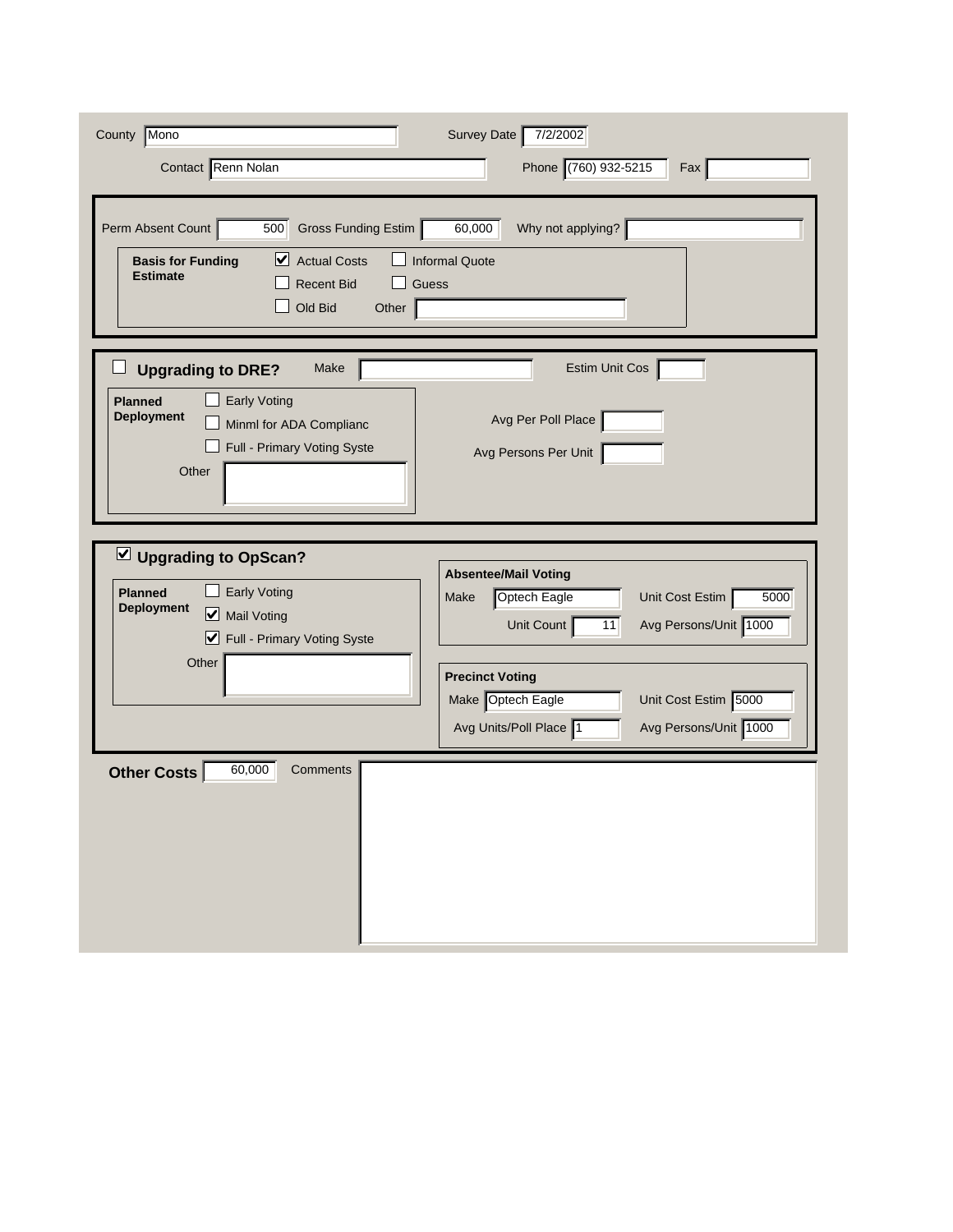| County Monterey<br>Contact Tony Anchundo                                                                                                                                                                          | Survey Date 6/28/2002<br>Phone (831) 755-5085<br>Fax (831) 755-5485                             |
|-------------------------------------------------------------------------------------------------------------------------------------------------------------------------------------------------------------------|-------------------------------------------------------------------------------------------------|
| Perm Absent Count<br>Gross Funding Estim<br>5700<br>$\vee$ Actual Costs<br><b>Basis for Funding</b><br><b>Estimate</b><br><b>Recent Bid</b><br>Old Bid<br>Other                                                   | 150,000<br>Why not applying?<br><b>Informal Quote</b><br>Guess                                  |
| Sequoia Edge<br>⊻<br><b>Upgrading to DRE?</b><br>Make<br>■ Early Voting<br><b>Planned</b><br><b>Deployment</b><br>Minml for ADA Complianc<br>Full - Primary Voting Syste<br>Other<br>May deploy some on Elect day | 4500<br><b>Estim Unit Cos</b><br>Avg Per Poll Place<br>Avg Persons Per Unit                     |
| <b>Upgrading to OpScan?</b><br><b>Early Voting</b><br><b>Planned</b><br><b>Deployment</b><br><b>Mail Voting</b><br>Full - Primary Voting Syste<br>Other                                                           | <b>Absentee/Mail Voting</b><br>Unit Cost Estim<br>Make<br>Avg Persons/Unit<br>Unit Count        |
|                                                                                                                                                                                                                   | <b>Precinct Voting</b><br>Make  <br>Unit Cost Estim<br>Avg Units/Poll Place<br>Avg Persons/Unit |
| 50,000<br><b>Other Costs</b><br>Comments                                                                                                                                                                          | #20- Includes software, activation units, etc.                                                  |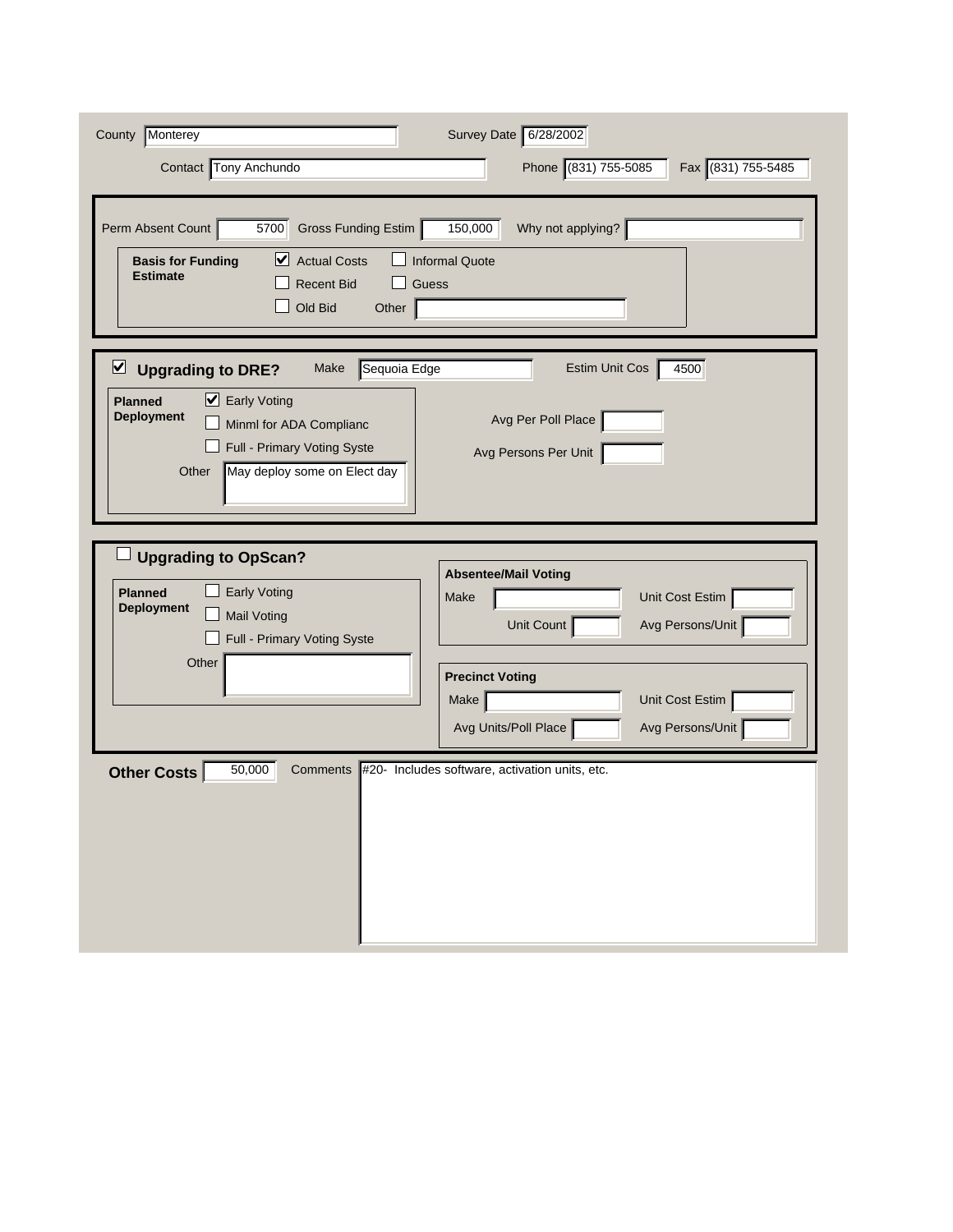| County<br>Napa<br>Contact John Tuteur                                                                                                                                             | Survey Date 6/24/2002<br>Phone (707) 253-4459<br>Fax                                                                                                                                                                  |
|-----------------------------------------------------------------------------------------------------------------------------------------------------------------------------------|-----------------------------------------------------------------------------------------------------------------------------------------------------------------------------------------------------------------------|
| Perm Absent Count<br>1284<br>Gross Funding Estim<br><b>Actual Costs</b><br><b>Basis for Funding</b><br><b>Estimate</b><br>V<br><b>Recent Bid</b><br>Old Bid<br>Other              | Why not applying?<br><b>Informal Quote</b><br>Guess                                                                                                                                                                   |
| Sequoia Edge<br>$\vee$ Upgrading to DRE?<br>Make<br>■ Early Voting<br><b>Planned</b><br><b>Deployment</b><br>M<br>Minml for ADA Complianc<br>Full - Primary Voting Syste<br>Other | 4050<br>Estim Unit Cos<br>Avg Per Poll Place<br>3<br>175<br>Avg Persons Per Unit                                                                                                                                      |
| $\vee$ Upgrading to OpScan?<br><b>Early Voting</b><br><b>Planned</b><br><b>Deployment</b><br>Mail Voting<br>Full - Primary Voting Syste<br>Other                                  | <b>Absentee/Mail Voting</b><br>Unit Cost Estim<br>N/A<br>Sequoia Optech<br>Make<br>Unit Count<br>Avg Persons/Unit<br>1<br><b>Precinct Voting</b><br>Unit Cost Estim<br>Make                                           |
| 135,000<br>Other Costs<br>Comments                                                                                                                                                | Avg Units/Poll Place<br>Avg Persons/Unit<br>#2: "Amount allocated by VMB + 25%"<br>#7: "depends on funding - federal + state"<br>#11- Full: "Not unless required by decert of Datavote."<br>15- "All - approx 16-20K" |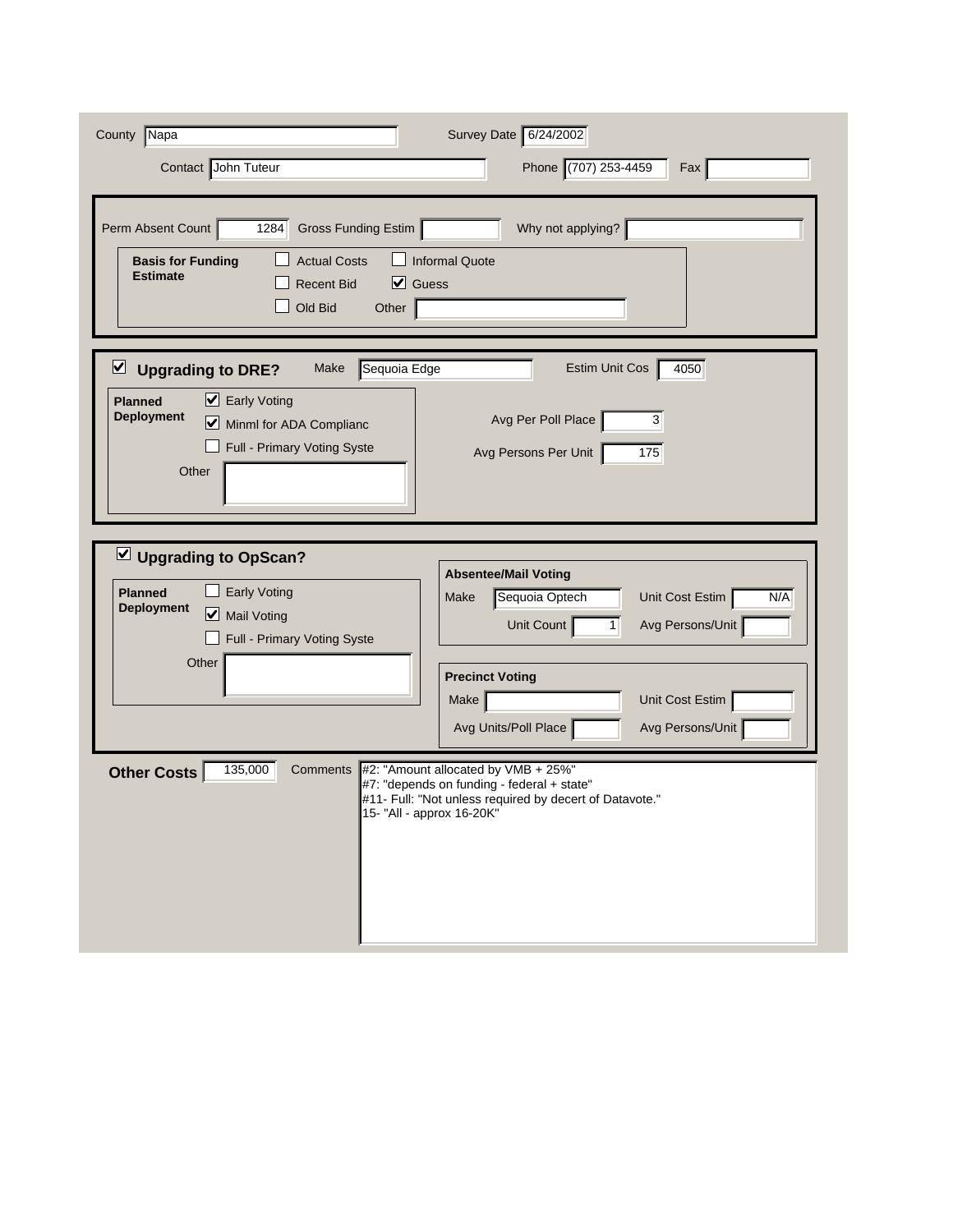| County Nevada<br>Contact Lorraine Jewett-Burdick                                                                                                                                        | Survey Date 6/24/2002<br>Phone (530) 265-1297<br>Fax (530) 265-7159                           |
|-----------------------------------------------------------------------------------------------------------------------------------------------------------------------------------------|-----------------------------------------------------------------------------------------------|
| Perm Absent Count<br>7000<br>Gross Funding Estim<br><b>Actual Costs</b><br><b>Basis for Funding</b><br><b>Estimate</b><br><b>Recent Bid</b><br>Old Bid<br>Other                         | 1,343,000<br>Why not applying?<br>Informal Quote<br>Guess                                     |
| (not determined)<br>⊻<br><b>Upgrading to DRE?</b><br>Make<br>■ Early Voting<br><b>Planned</b><br><b>Deployment</b><br>Minml for ADA Complianc<br>■ Full - Primary Voting Syste<br>Other | 3000<br>Estim Unit Cos<br>Avg Per Poll Place<br>$3-4$<br>Avg Persons Per Unit<br>150-200      |
| <b>Upgrading to OpScan?</b><br><b>Early Voting</b><br><b>Planned</b><br><b>Deployment</b><br><b>Mail Voting</b><br>Full - Primary Voting Syste<br>Other                                 | <b>Absentee/Mail Voting</b><br>Unit Cost Estim<br>Make<br>Avg Persons/Unit<br>Unit Count      |
|                                                                                                                                                                                         | <b>Precinct Voting</b><br>Unit Cost Estim<br>Make<br>Avg Units/Poll Place<br>Avg Persons/Unit |
| 211<br>Other Costs<br>Comments                                                                                                                                                          |                                                                                               |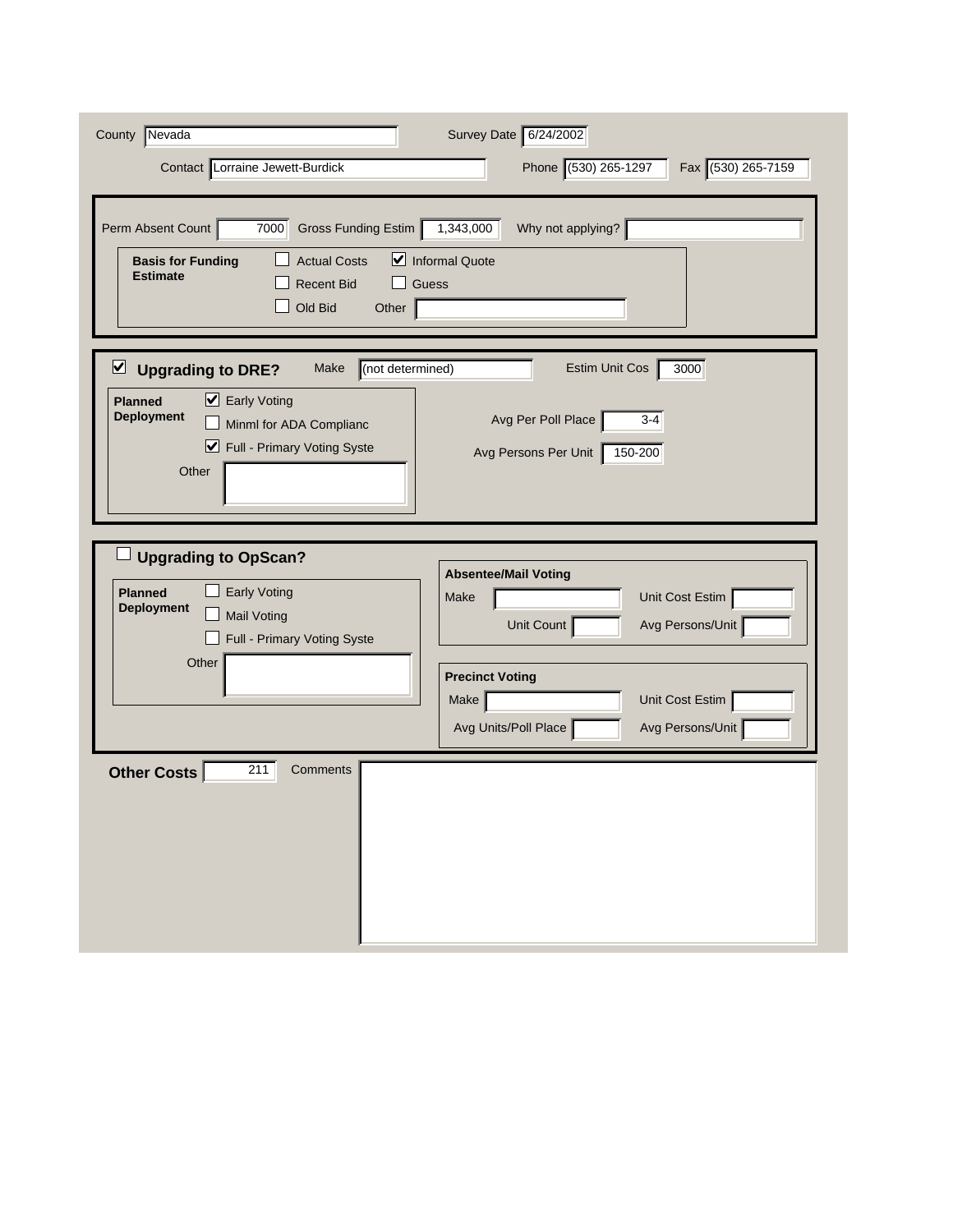| County Orange<br>Contact Steve Rodermund                                                                                                                                               | Survey Date 6/25/2002<br>Phone (714) 567-7625<br>Fax (714) 567-7627                                                                                                                                                                          |
|----------------------------------------------------------------------------------------------------------------------------------------------------------------------------------------|----------------------------------------------------------------------------------------------------------------------------------------------------------------------------------------------------------------------------------------------|
| Perm Absent Count<br>144507<br>Gross Funding Estim 28,500,000<br><b>Actual Costs</b><br><b>Basis for Funding</b><br><b>Estimate</b><br><b>Recent Bid</b><br>Old Bid<br>Other           | Why not applying?<br>Informal Quote<br>Guess                                                                                                                                                                                                 |
| (SOS certified)<br>⊻<br><b>Upgrading to DRE?</b><br>Make<br>■ Early Voting<br><b>Planned</b><br><b>Deployment</b><br>Minml for ADA Complianc<br>■ Full - Primary Voting Syste<br>Other | 3000<br><b>Estim Unit Cos</b><br>Avg Per Poll Place<br>$5-6$<br>Avg Persons Per Unit<br>137                                                                                                                                                  |
| $\vee$ Upgrading to OpScan?<br><b>Early Voting</b><br><b>Planned</b><br><b>Deployment</b><br>Mail Voting<br>Full - Primary Voting Syste<br>Other                                       | <b>Absentee/Mail Voting</b><br>(SOS certified)<br>Unit Cost Estim<br>Make<br>Avg Persons/Unit 25000<br>Unit Count<br>10<br><b>Precinct Voting</b>                                                                                            |
| <b>Other Costs</b><br>Comments                                                                                                                                                         | Unit Cost Estim<br>Make<br>Avg Units/Poll Place<br>Avg Persons/Unit<br>#13, 20 -- "Based upon discussions with vendors, this price is normally included<br>in the 'per machine' cost. Actual cost compared to total DRE cost will be minor." |
|                                                                                                                                                                                        |                                                                                                                                                                                                                                              |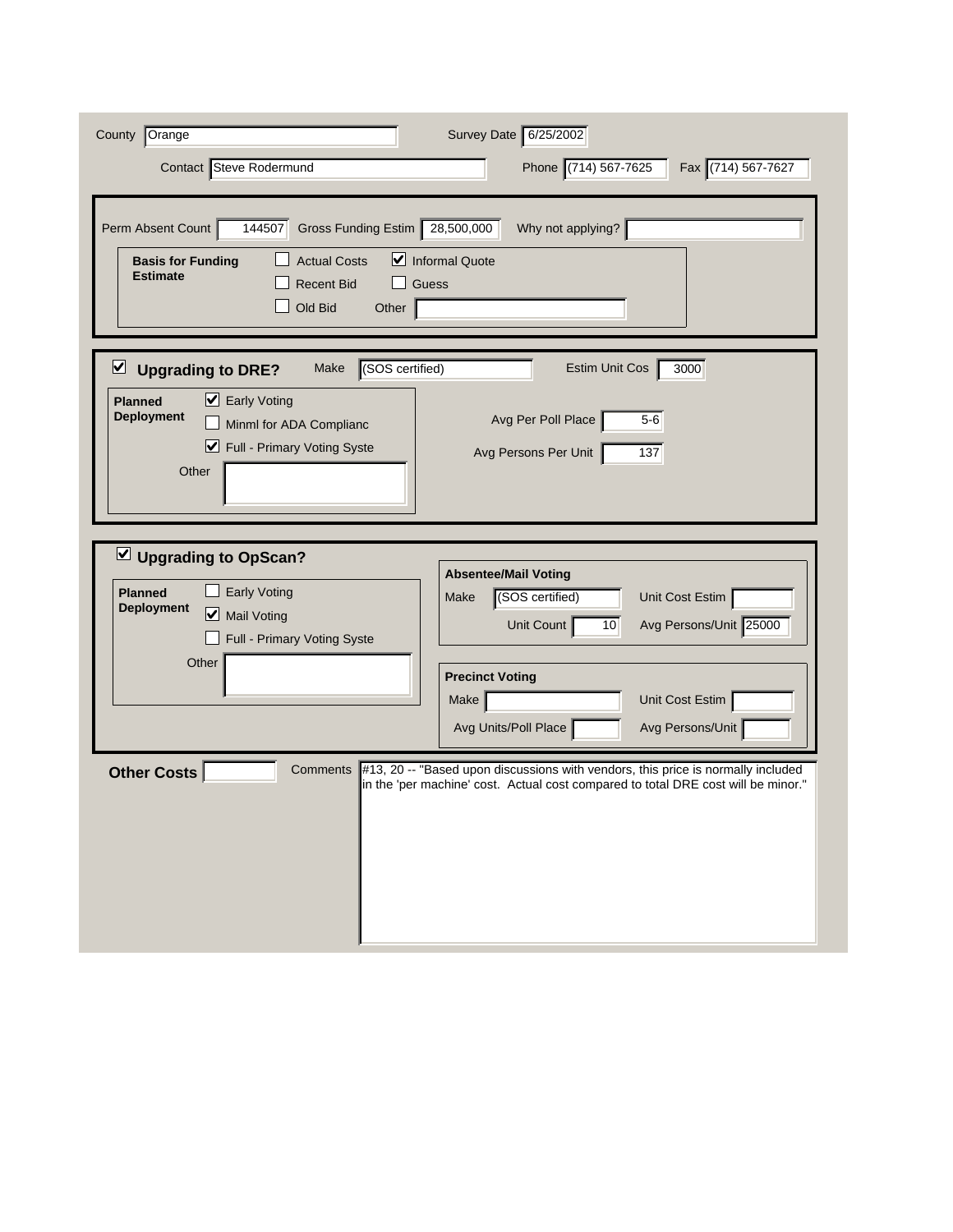| County Placer<br>Contact Jim McCauley or Ryan Ronco                                                                                                                                                                                 | Survey Date<br>7/1/2002<br>Phone (530) 886-5690<br>Fax (530) 886-5689                                                                                                                                                                                                            |
|-------------------------------------------------------------------------------------------------------------------------------------------------------------------------------------------------------------------------------------|----------------------------------------------------------------------------------------------------------------------------------------------------------------------------------------------------------------------------------------------------------------------------------|
| Perm Absent Count<br>Gross Funding Estim<br>3555<br>⊻<br><b>Actual Costs</b><br><b>Basis for Funding</b><br><b>Estimate</b><br><b>Recent Bid</b><br>Old Bid<br>Other (see notes)                                                    | 1,900,000<br>Why not applying?<br><b>Informal Quote</b><br>Guess                                                                                                                                                                                                                 |
| ⊻<br><b>Upgrading to DRE?</b><br>Make<br>■ Early Voting<br><b>Planned</b><br><b>Deployment</b><br>Minml for ADA Complianc<br>Full - Primary Voting Syste<br>Other<br>Mininal deployment at<br>centralized locations on elect<br>dav | Diebold AccuVoteTS, VIBS T<br>5000<br>Estim Unit Cos<br>Avg Per Poll Place<br>0<br>Avg Persons Per Unit<br>1000                                                                                                                                                                  |
| $\vee$ Upgrading to OpScan?<br><b>Early Voting</b><br><b>Planned</b><br><b>Deployment</b><br>Mail Voting<br>Full - Primary Voting Syste<br>Other                                                                                    | <b>Absentee/Mail Voting</b><br>Diebold AccuVote O<br>Unit Cost Estim<br>7000<br>Make<br>Avg Persons/Unit 7000-1<br>Unit Count<br>5 <sup>5</sup><br><b>Precinct Voting</b><br>Make Diebold Accuvote OS<br>Unit Cost Estim 7000<br>Avg Persons/Unit 1000<br>Avg Units/Poll Place 1 |
| 40,000<br>Comments<br><b>Other Costs</b>                                                                                                                                                                                            | #3: County has already incurred 1.7M for OpScan system, anticipates 200K<br>additional for TS systems                                                                                                                                                                            |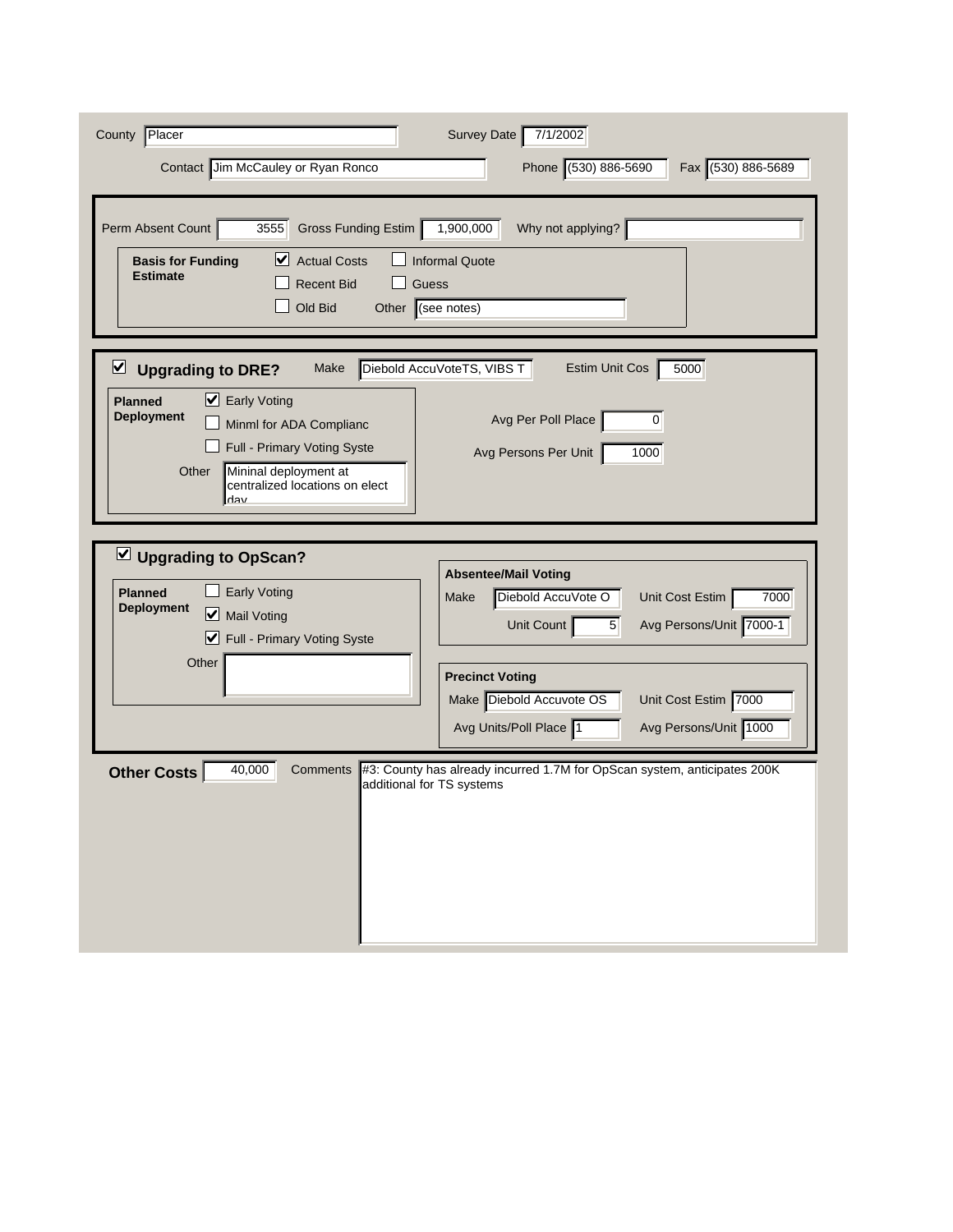| County Plumas                                                                                                                                                                                   | Survey Date 6/24/2002                                                                                           |
|-------------------------------------------------------------------------------------------------------------------------------------------------------------------------------------------------|-----------------------------------------------------------------------------------------------------------------|
| Contact Judith Wells                                                                                                                                                                            | Phone (530) 283-6252<br>Fax (530) 283-6155                                                                      |
| Perm Absent Count<br>140<br>Gross Funding Estim<br>$\triangleright$ Actual Costs<br><b>Basis for Funding</b><br><b>Estimate</b><br><b>Recent Bid</b><br>Old Bid                                 | Why not applying?<br>340,000<br><b>Informal Quote</b><br><b>Guess</b><br>Other $\ $ + planned addit'l purchases |
| Diebold AccuVote TS<br>$\triangleright$ Upgrading to DRE?<br>Make<br>■ Early Voting<br><b>Planned</b><br><b>Deployment</b><br>Minml for ADA Complianc<br>■ Full - Primary Voting Syste<br>Other | <b>Estim Unit Cos</b><br>3795<br>Avg Per Poll Place<br>$3 - 4$<br>Avg Persons Per Unit                          |
| <b>Upgrading to OpScan?</b><br><b>Early Voting</b><br><b>Planned</b><br><b>Deployment</b><br><b>Mail Voting</b><br>Full - Primary Voting Syste                                                  | <b>Absentee/Mail Voting</b><br>Unit Cost Estim<br>Make<br>Avg Persons/Unit<br>Unit Count                        |
| Other                                                                                                                                                                                           | <b>Precinct Voting</b><br>Make<br>Unit Cost Estim<br>Avg Units/Poll Place<br>Avg Persons/Unit                   |
| 40,000<br>Comments<br><b>Other Costs</b>                                                                                                                                                        |                                                                                                                 |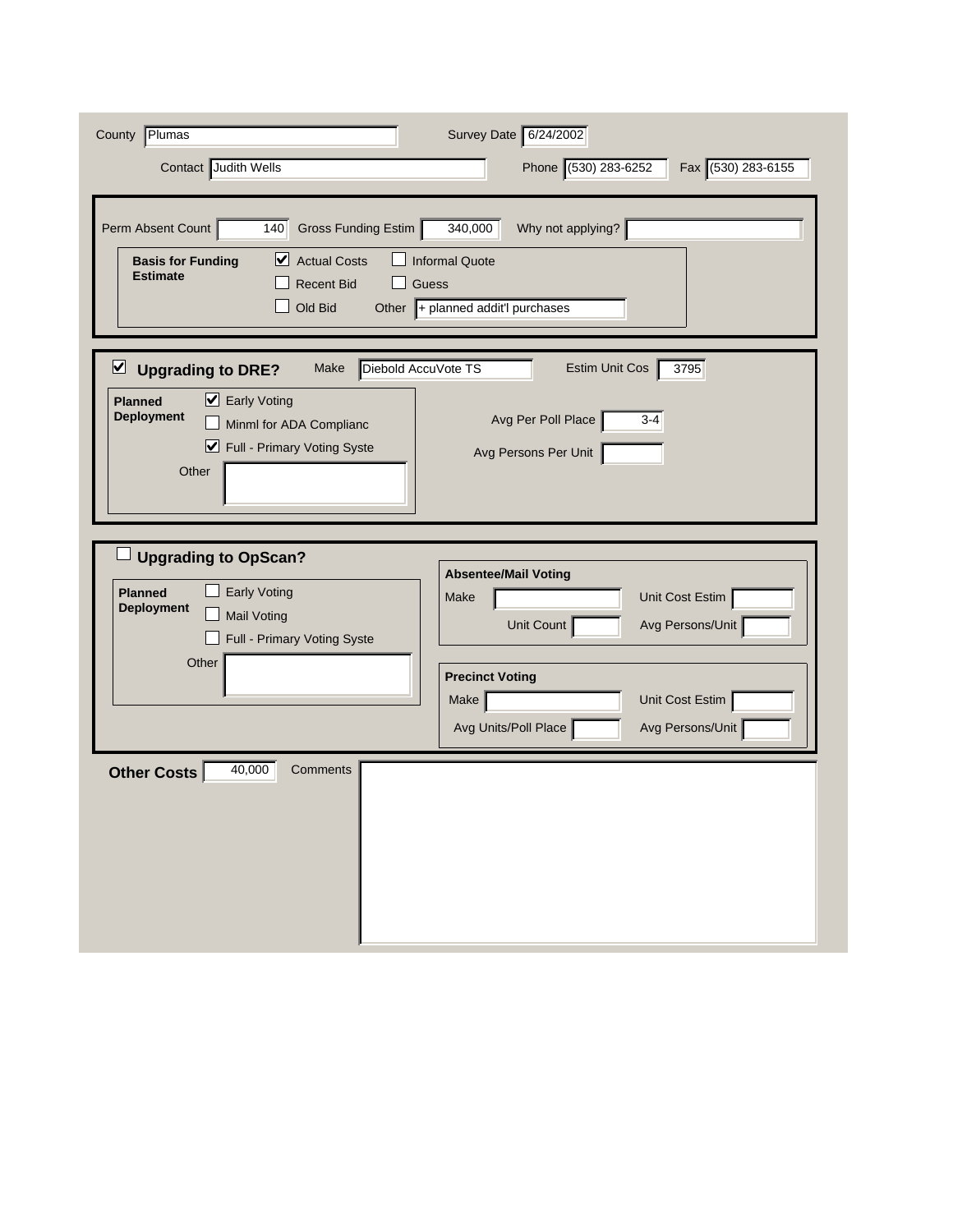| County Riverside<br>Contact Mischelle Townsend                                                                                                                                      | Survey Date 6/25/2002<br>Phone (909) 486-7333<br>Fax (909) 486-7335                                         |
|-------------------------------------------------------------------------------------------------------------------------------------------------------------------------------------|-------------------------------------------------------------------------------------------------------------|
| Perm Absent Count<br>27251<br>Gross Funding Estim 14,000,000<br>⊻<br><b>Actual Costs</b><br><b>Basis for Funding</b><br><b>Estimate</b><br><b>Recent Bid</b><br>Old Bid<br>Other    | Why not applying?<br><b>Informal Quote</b><br>Guess                                                         |
| Sequoia Edge<br>⊻<br><b>Upgrading to DRE?</b><br>Make<br>■ Early Voting<br><b>Planned</b><br><b>Deployment</b><br>Minml for ADA Complianc<br>■ Full - Primary Voting Syste<br>Other | $\overline{3125}$<br><b>Estim Unit Cos</b><br>$5 - 10$<br>Avg Per Poll Place<br>Avg Persons Per Unit<br>250 |
| <b>Upgrading to OpScan?</b><br><b>Early Voting</b><br><b>Planned</b><br><b>Deployment</b><br><b>Mail Voting</b><br>Full - Primary Voting Syste<br>Other                             | <b>Absentee/Mail Voting</b><br>Unit Cost Estim<br>Make<br>Avg Persons/Unit<br>Unit Count                    |
|                                                                                                                                                                                     | <b>Precinct Voting</b><br>Unit Cost Estim<br>Make<br>Avg Units/Poll Place<br>Avg Persons/Unit               |
| 710,000<br><b>Comments</b><br><b>Other Costs</b>                                                                                                                                    | #8- "Depending on precinc size"<br>#20- "Other" breakdown: \$350K Software, \$360K card activating units    |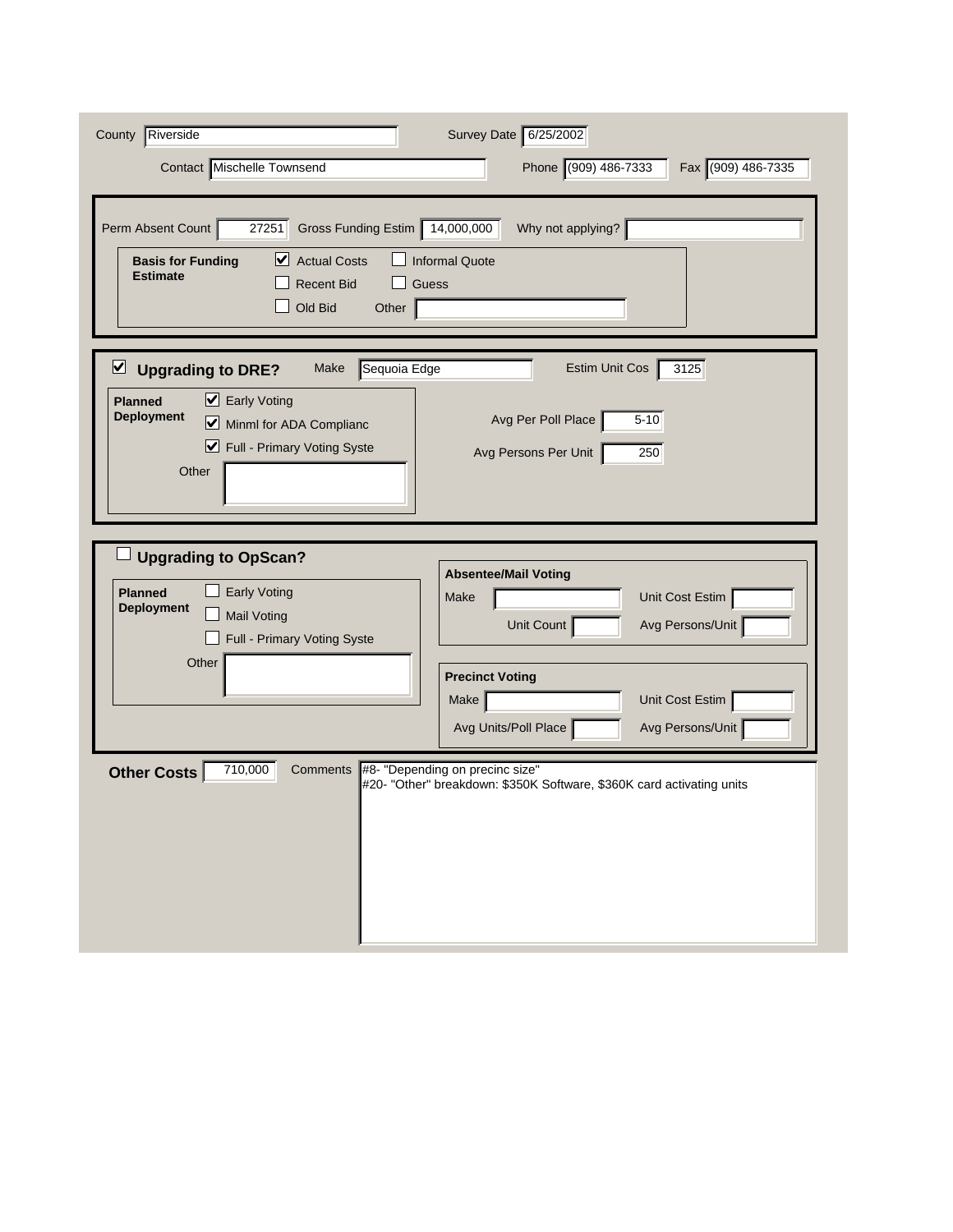| County Sacramento                                                                                           | Survey Date 6/28/2002                                                                                                                                                                                                               |
|-------------------------------------------------------------------------------------------------------------|-------------------------------------------------------------------------------------------------------------------------------------------------------------------------------------------------------------------------------------|
| Contact                                                                                                     | Phone<br>Fax                                                                                                                                                                                                                        |
| Gross Funding Estim 30,000,000<br>Perm Absent Count<br>46000                                                | Why not applying?                                                                                                                                                                                                                   |
| <b>Actual Costs</b><br><b>Basis for Funding</b><br><b>Estimate</b><br><b>Recent Bid</b><br>Old Bid<br>Other | $\triangleright$ Informal Quote<br>Guess                                                                                                                                                                                            |
| (undecided)<br>$\triangleright$<br><b>Upgrading to DRE?</b><br>Make                                         | 6000<br>Estim Unit Cos                                                                                                                                                                                                              |
| $\triangleright$ Early Voting<br><b>Planned</b><br><b>Deployment</b><br>Minml for ADA Complianc             | Avg Per Poll Place<br>5                                                                                                                                                                                                             |
| Full - Primary Voting Syste                                                                                 | 250<br>Avg Persons Per Unit                                                                                                                                                                                                         |
| Other                                                                                                       |                                                                                                                                                                                                                                     |
| <b>Upgrading to OpScan?</b>                                                                                 |                                                                                                                                                                                                                                     |
| <b>Early Voting</b><br><b>Planned</b>                                                                       | <b>Absentee/Mail Voting</b><br>Unit Cost Estim<br>Make                                                                                                                                                                              |
| <b>Deployment</b><br><b>Mail Voting</b><br>Full - Primary Voting Syste                                      | Unit Count<br>Avg Persons/Unit                                                                                                                                                                                                      |
| Other                                                                                                       | <b>Precinct Voting</b>                                                                                                                                                                                                              |
|                                                                                                             | Unit Cost Estim<br>Make                                                                                                                                                                                                             |
|                                                                                                             | Avg Units/Poll Place<br>Avg Persons/Unit                                                                                                                                                                                            |
| <b>Other Costs</b><br>Comments                                                                              | #2- county also checked: "county cannot afford its portion of matching funds"<br>#7- Full accessability at all polling places<br>#10 - "[op scan is] part of plan, not part of Prop 41 est."<br>#20 - "Not broken out at this time" |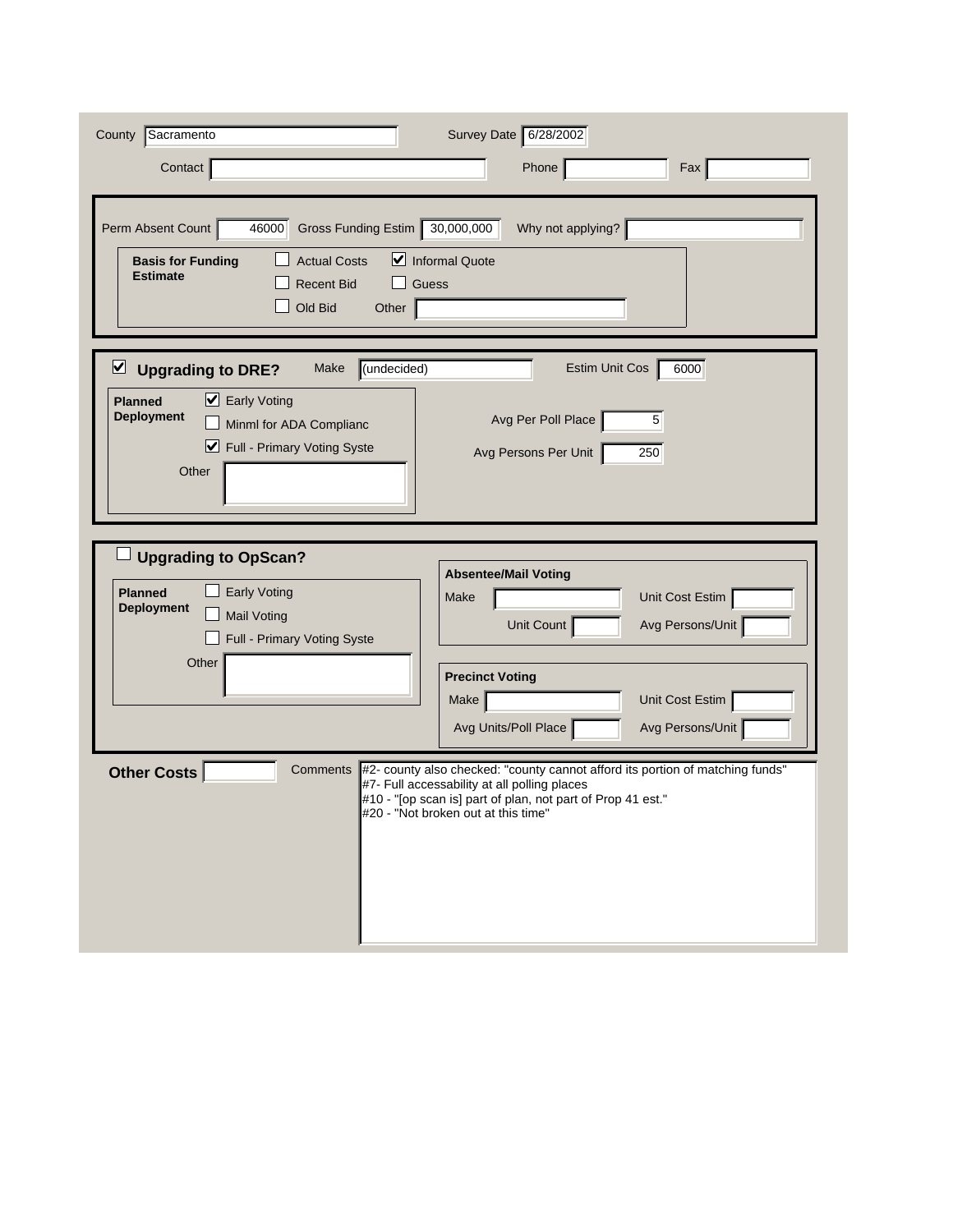| San Benito<br>County<br>Contact Kim Hawk or John Hodges                                                                                                             | Survey Date<br>7/1/2002<br>Phone (831) 636-4016<br>Fax (831) 636-2939                         |
|---------------------------------------------------------------------------------------------------------------------------------------------------------------------|-----------------------------------------------------------------------------------------------|
| Perm Absent Count<br>Gross Funding Estim<br>1378<br><b>Actual Costs</b><br><b>Basis for Funding</b><br><b>Estimate</b><br><b>Recent Bid</b><br>Old Bid<br>Other     | 700,000<br>Why not applying?<br>Informal Quote<br>Guess                                       |
| ⊻<br><b>Upgrading to DRE?</b><br>Make<br>■ Early Voting<br><b>Planned</b><br><b>Deployment</b><br>Minml for ADA Complianc<br>■ Full - Primary Voting Syste<br>Other | Estim Unit Cos<br>Avg Per Poll Place<br>Avg Persons Per Unit<br>300                           |
| Upgrading to OpScan?<br><b>Early Voting</b><br><b>Planned</b><br><b>Deployment</b><br><b>Mail Voting</b><br>Full - Primary Voting Syste                             | <b>Absentee/Mail Voting</b><br>Unit Cost Estim<br>Make<br>Avg Persons/Unit<br>Unit Count      |
| Not sure at this time<br>Other<br>#8- "still reviewing"<br><b>Comments</b>                                                                                          | <b>Precinct Voting</b><br>Make<br>Unit Cost Estim<br>Avg Persons/Unit<br>Avg Units/Poll Place |
| <b>Other Costs</b>                                                                                                                                                  | #11-20- county indicated "not sure at this time."                                             |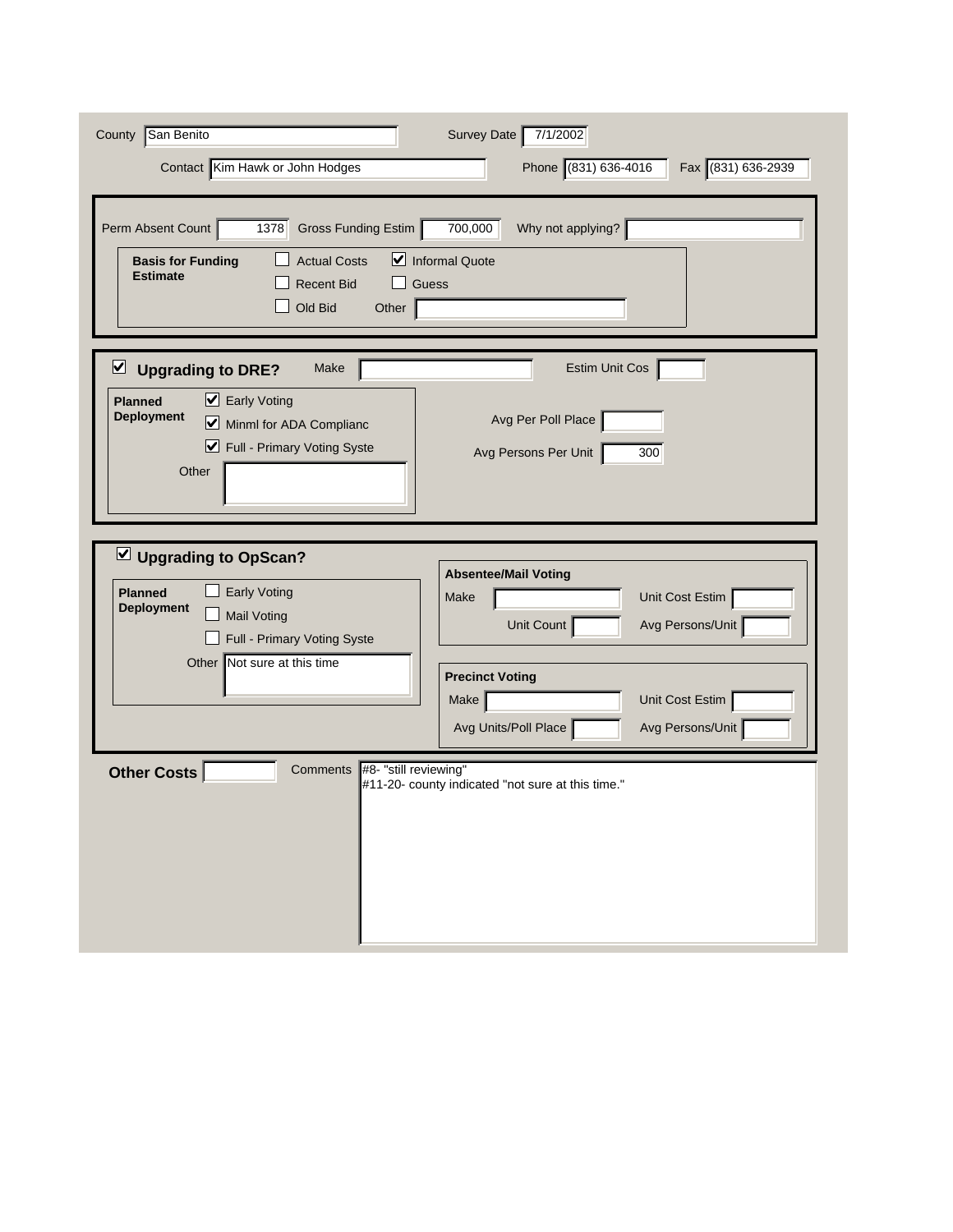| County San Bernardino                                                                                                                                                                                                                                                                                                                                                                                                                                                                                                                                                                                                                                                                                                  | Survey Date 6/26/2002                                                                                                                                                                                                                              |
|------------------------------------------------------------------------------------------------------------------------------------------------------------------------------------------------------------------------------------------------------------------------------------------------------------------------------------------------------------------------------------------------------------------------------------------------------------------------------------------------------------------------------------------------------------------------------------------------------------------------------------------------------------------------------------------------------------------------|----------------------------------------------------------------------------------------------------------------------------------------------------------------------------------------------------------------------------------------------------|
| Contact Bram Dykstra                                                                                                                                                                                                                                                                                                                                                                                                                                                                                                                                                                                                                                                                                                   | Phone (909) 387-2042<br>Fax (909) 387-2022                                                                                                                                                                                                         |
| Gross Funding Estim 16,900,000<br>Perm Absent Count<br>15326<br><b>Actual Costs</b><br><b>Basis for Funding</b><br><b>Estimate</b><br><b>Recent Bid</b><br>Guess<br>Old Bid<br>Other                                                                                                                                                                                                                                                                                                                                                                                                                                                                                                                                   | Why not applying?<br>$\vee$ Informal Quote<br>info from other counties (see "Plan")                                                                                                                                                                |
| ⊻<br>(unsure)<br><b>Upgrading to DRE?</b><br>Make<br>■ Early Voting<br><b>Planned</b><br><b>Deployment</b><br>Minml for ADA Complianc<br>Full - Primary Voting Syste<br>Other                                                                                                                                                                                                                                                                                                                                                                                                                                                                                                                                          | 3610<br><b>Estim Unit Cos</b><br>Avg Per Poll Place<br>5<br>Avg Persons Per Unit<br>120                                                                                                                                                            |
| $\vee$ Upgrading to OpScan?<br><b>Early Voting</b><br><b>Planned</b><br><b>Deployment</b><br>Mail Voting<br>Full - Primary Voting Syste<br>Other                                                                                                                                                                                                                                                                                                                                                                                                                                                                                                                                                                       | <b>Absentee/Mail Voting</b><br>Unit Cost Estim<br>12000<br>Make<br>unknow (units w/ rate<br><b>Unit Count</b><br>Avg Persons/Unit<br>$\mathbf{3}$<br><b>Precinct Voting</b><br>Unit Cost Estim<br>Make<br>Avg Units/Poll Place<br>Avg Persons/Unit |
| 480,000<br>Comments<br>#2- This figure includes training, outreach, etc, which county indicates they hope<br>Other Costs<br>can be paid with their share of the "matching funds." They also indicate they<br>hope the matching funds will be covered by Federal programs and note they will<br>have to reconsider their plans if this is not the case.<br>#11- assumes 1 counter for backup<br>#12- assumed card read rate of 1000 cards per minute<br>#20 Other - "depending on the solution purchased, we may have to purchase<br>addit'l software or interfaces. Right now in our plan, this is shown as \$480K<br>consulting estimate."<br>SEE EXTENSIVE NOTES ON SURVEY AND FORMAL "PLAN" SUBMITTED<br>BY COUNTY. |                                                                                                                                                                                                                                                    |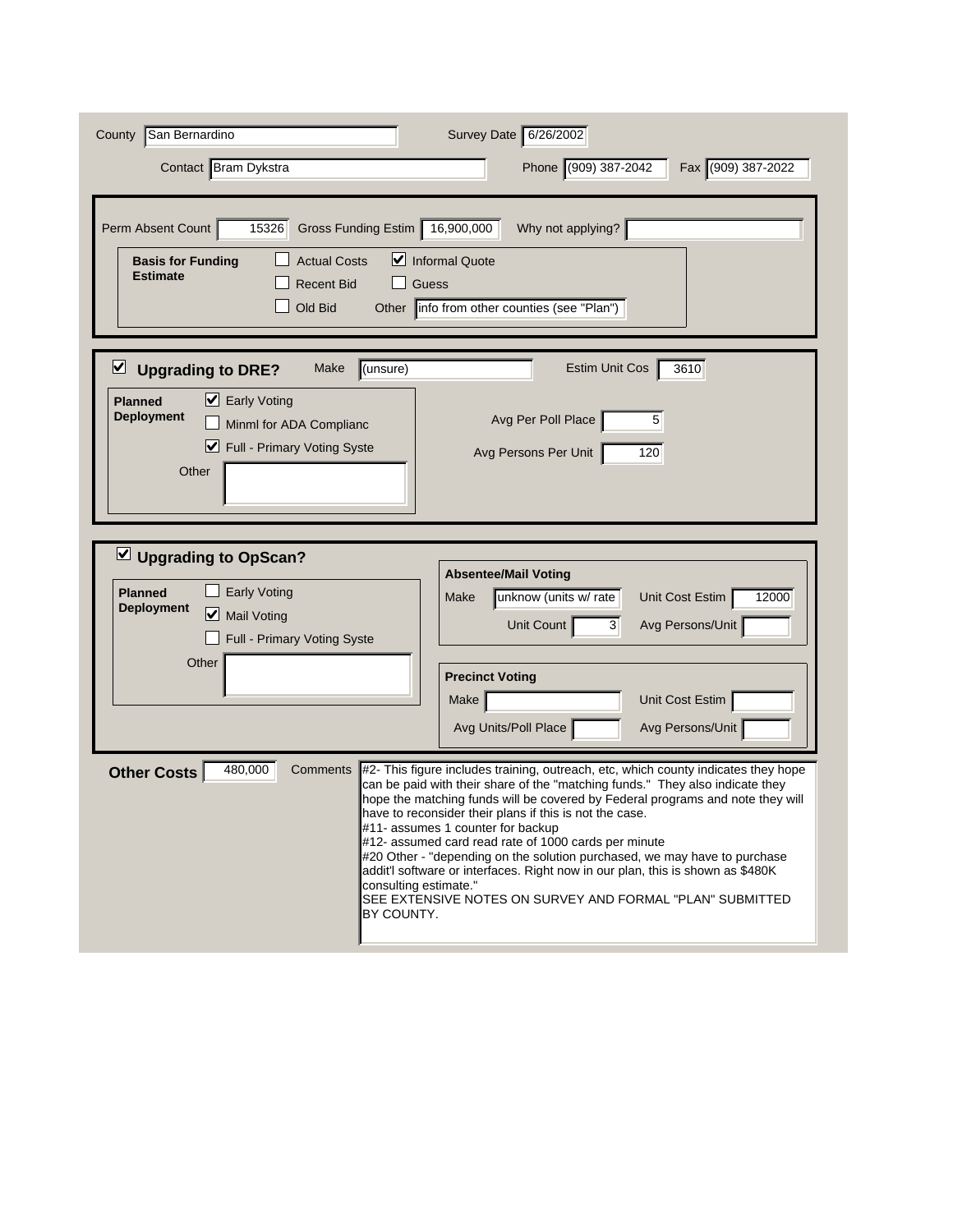| County San Diego<br>Contact Sally McPherson<br>Perm Absent Count<br>Gross Funding Estim<br>14517<br><b>Actual Costs</b><br><b>Basis for Funding</b><br><b>Estimate</b><br>$\triangledown$ Guess<br><b>Recent Bid</b><br>Old Bid<br>Other | Survey Date<br>7/1/2002<br>Phone (858) 694-3401<br>Fax (858) 694-8888<br>28,000,000<br>Why not applying?<br><b>Informal Quote</b>                                                                                           |
|------------------------------------------------------------------------------------------------------------------------------------------------------------------------------------------------------------------------------------------|-----------------------------------------------------------------------------------------------------------------------------------------------------------------------------------------------------------------------------|
| $\overline{\mathbf{v}}$<br>(unknown)<br><b>Upgrading to DRE?</b><br>Make<br>$\triangleright$ Early Voting<br><b>Planned</b><br><b>Deployment</b><br>Minml for ADA Complianc<br>■ Full - Primary Voting Syste<br>Other                    | <b>Estim Unit Cos</b><br>2600<br>Avg Per Poll Place<br>6<br>Avg Persons Per Unit<br>100                                                                                                                                     |
| $\vee$ Upgrading to OpScan?<br><b>Early Voting</b><br><b>Planned</b><br><b>Deployment</b><br>Mail Voting<br>Full - Primary Voting Syste<br>Other                                                                                         | <b>Absentee/Mail Voting</b><br>(unknown)<br>Unit Cost Estim<br>20000<br>Make<br>Avg Persons/Unit 40000<br>Unit Count<br>10<br><b>Precinct Voting</b><br>Unit Cost Estim<br>Make<br>Avg Units/Poll Place<br>Avg Persons/Unit |
| 1,500,000<br>Other Costs<br>Comments                                                                                                                                                                                                     | #14- includes 2 readers for backup<br>#15- "This will increase because of PAV"<br>#20- county notes "central ballot layout"                                                                                                 |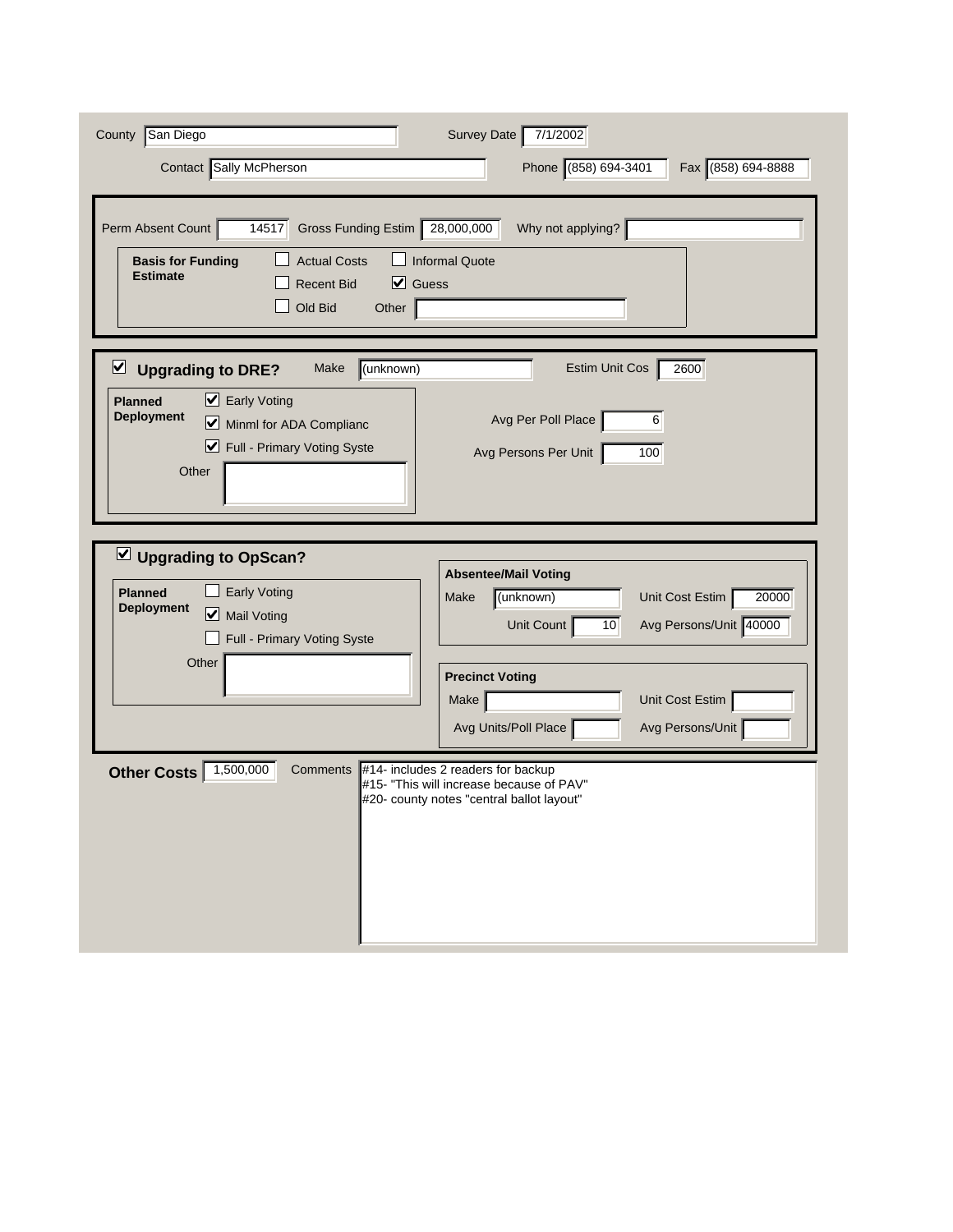| County San Francisco<br>Contact John Arntz                                                                                                                               | Survey Date 6/24/2002<br>Phone (415) 554-4348<br>Fax (415) 554-7344                           |
|--------------------------------------------------------------------------------------------------------------------------------------------------------------------------|-----------------------------------------------------------------------------------------------|
| Perm Absent Count<br>440000<br>Gross Funding Estim<br><b>Actual Costs</b><br><b>Basis for Funding</b><br><b>Estimate</b><br><b>Recent Bid</b><br>Old Bid<br>Other        | Why not applying?<br>15,000,000<br>Informal Quote<br>Guess                                    |
| ⊻<br><b>Upgrading to DRE?</b><br>Make<br><b>Planned</b><br><b>Early Voting</b><br><b>Deployment</b><br>Minml for ADA Complianc<br>■ Full - Primary Voting Syste<br>Other | 4000<br>Estim Unit Cos<br>Avg Per Poll Place<br>5 <sup>5</sup><br>Avg Persons Per Unit<br>100 |
| <b>Upgrading to OpScan?</b><br><b>Planned</b><br><b>Early Voting</b><br><b>Deployment</b><br><b>Mail Voting</b><br>Full - Primary Voting Syste                           | <b>Absentee/Mail Voting</b><br>Unit Cost Estim<br>Make<br>Unit Count<br>Avg Persons/Unit      |
| Other                                                                                                                                                                    | <b>Precinct Voting</b><br>Unit Cost Estim<br>Make<br>Avg Persons/Unit<br>Avg Units/Poll Place |
| Other Costs<br>$\mathbf 0$<br>Comments                                                                                                                                   |                                                                                               |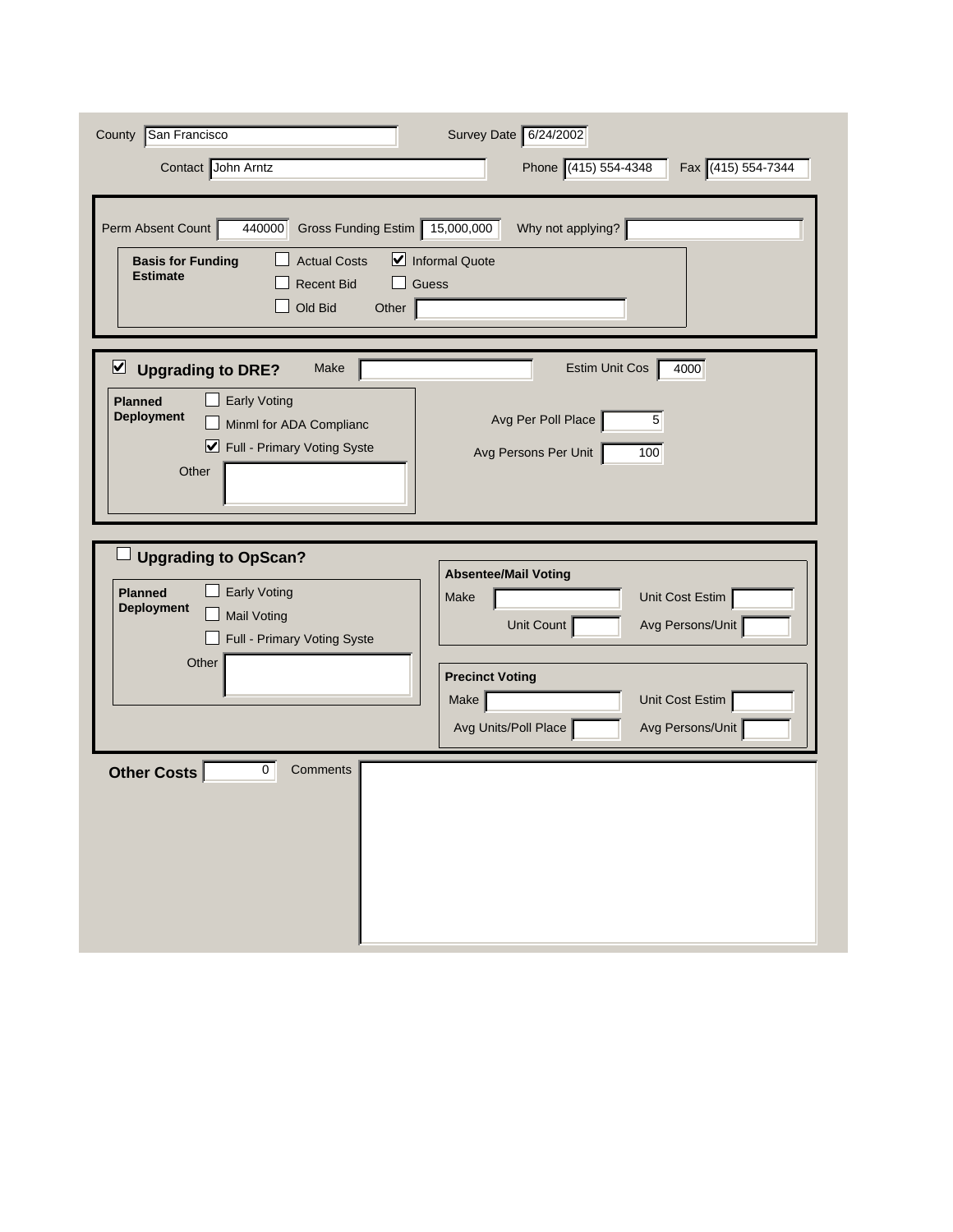| San Joaquin<br>County<br>Contact Debby Hench                                                                                                                         | Survey Date 6/24/2002<br>Phone (209) 468-3194<br>Fax (209) 468-2889                                                                                                                                   |
|----------------------------------------------------------------------------------------------------------------------------------------------------------------------|-------------------------------------------------------------------------------------------------------------------------------------------------------------------------------------------------------|
| Perm Absent Count<br>Gross Funding Estim<br>3500<br><b>Actual Costs</b><br><b>Basis for Funding</b><br><b>Estimate</b><br>⋈<br><b>Recent Bid</b><br>Old Bid<br>Other | Why not applying?<br>4,725,000<br><b>Informal Quote</b><br><b>Guess</b>                                                                                                                               |
| ⊻<br><b>Upgrading to DRE?</b><br>Make<br>■ Early Voting<br><b>Planned</b><br><b>Deployment</b><br>Minml for ADA Complianc<br>■ Full - Primary Voting Syste<br>Other  | Deibold AccuVote-TS<br><b>Estim Unit Cos</b><br>3200<br>Avg Per Poll Place<br>4<br>Avg Persons Per Unit<br>100                                                                                        |
| $\vee$ Upgrading to OpScan?<br><b>Early Voting</b><br><b>Planned</b><br><b>Deployment</b><br>Mail Voting<br>Full - Primary Voting Syste<br>Other                     | <b>Absentee/Mail Voting</b><br>Diebold AccuVote-O<br>Unit Cost Estim<br>Make<br>9425<br>Avg Persons/Unit 10000<br>Unit Count<br>$6 \overline{6}$<br><b>Precinct Voting</b><br>Unit Cost Estim<br>Make |
| 950,000<br><b>Comments</b><br><b>Other Costs</b>                                                                                                                     | Avg Units/Poll Place<br>Avg Persons/Unit<br>#1- "after the primary we have 14000 PAVs"<br>#2- price is for normal TS, ADA compliant unit is \$3400                                                    |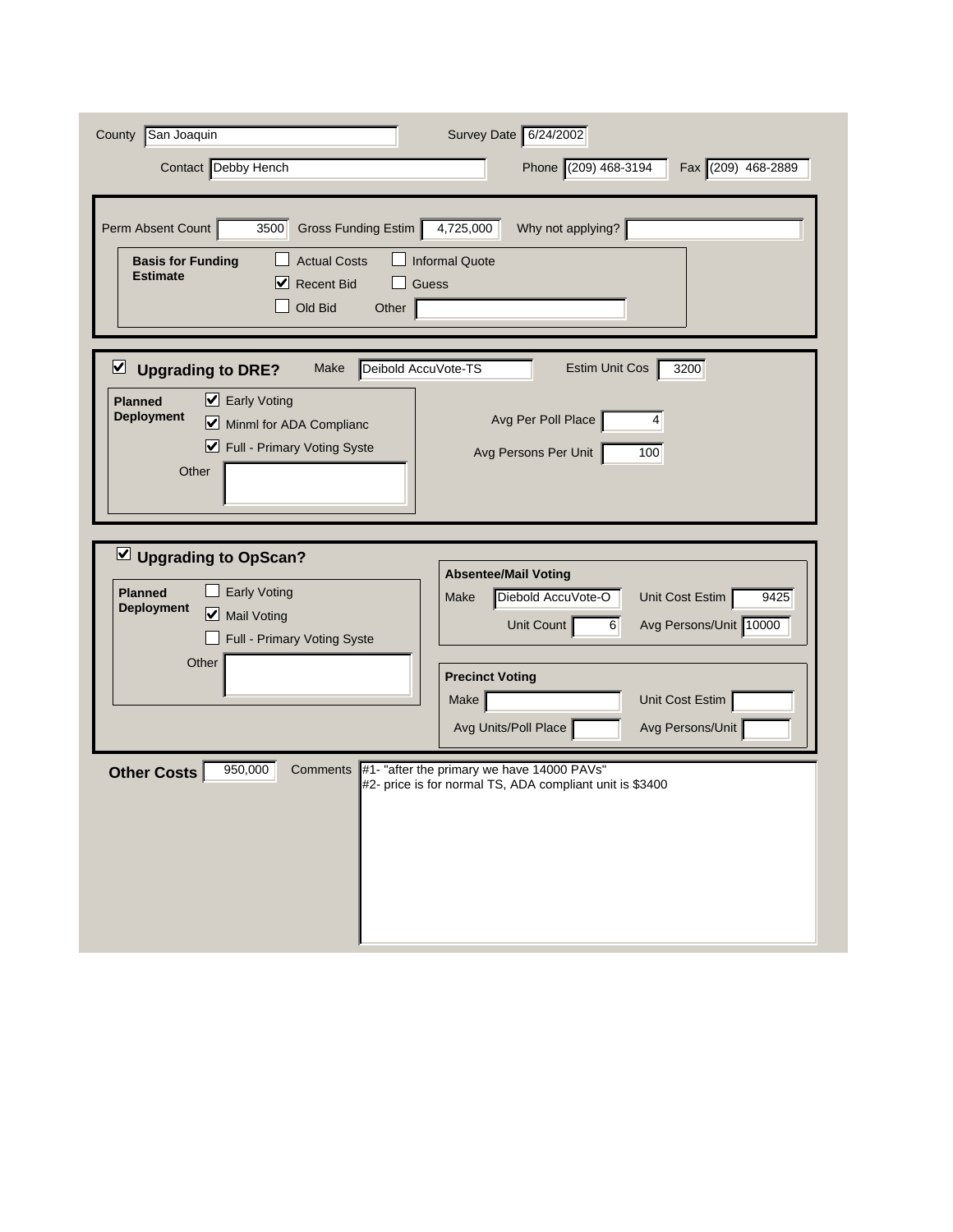| San Luis Obispo<br>County<br>Contact Julie Rodewald                                                                                                                                                       | Survey Date<br>7/2/2002<br>Phone (805) 781-5144<br>Fax (805) 781-1111                                                                     |
|-----------------------------------------------------------------------------------------------------------------------------------------------------------------------------------------------------------|-------------------------------------------------------------------------------------------------------------------------------------------|
| Perm Absent Count<br>Gross Funding Estim<br>2000<br><b>Actual Costs</b><br><b>Basis for Funding</b><br><b>Estimate</b><br><b>Recent Bid</b><br>Old Bid<br>Other                                           | Why not applying?<br>1,700,000<br>$\triangleright$ Informal Quote<br><b>Guess</b>                                                         |
| $\triangleright$<br>Diebold Accuvote TS<br><b>Upgrading to DRE?</b><br>Make<br>■ Early Voting<br><b>Planned</b><br><b>Deployment</b><br>Minml for ADA Complianc<br>■ Full - Primary Voting Syste<br>Other | 3300<br>Estim Unit Cos<br>Avg Per Poll Place<br>5<br>Avg Persons Per Unit<br>200                                                          |
| <b>Upgrading to OpScan?</b><br><b>Planned</b><br><b>Early Voting</b><br><b>Deployment</b><br><b>Mail Voting</b><br>Full - Primary Voting Syste<br>Other                                                   | <b>Absentee/Mail Voting</b><br>Unit Cost Estim<br>Make<br>Avg Persons/Unit<br>Unit Count                                                  |
| 20,000<br>Comments                                                                                                                                                                                        | <b>Precinct Voting</b><br>Unit Cost Estim<br>Make<br>Avg Units/Poll Place<br>Avg Persons/Unit<br>#6- \$3500 for ADA compliant VIBS units. |
| <b>Other Costs</b>                                                                                                                                                                                        | #8- 4 regular DREs + 1 VIBS                                                                                                               |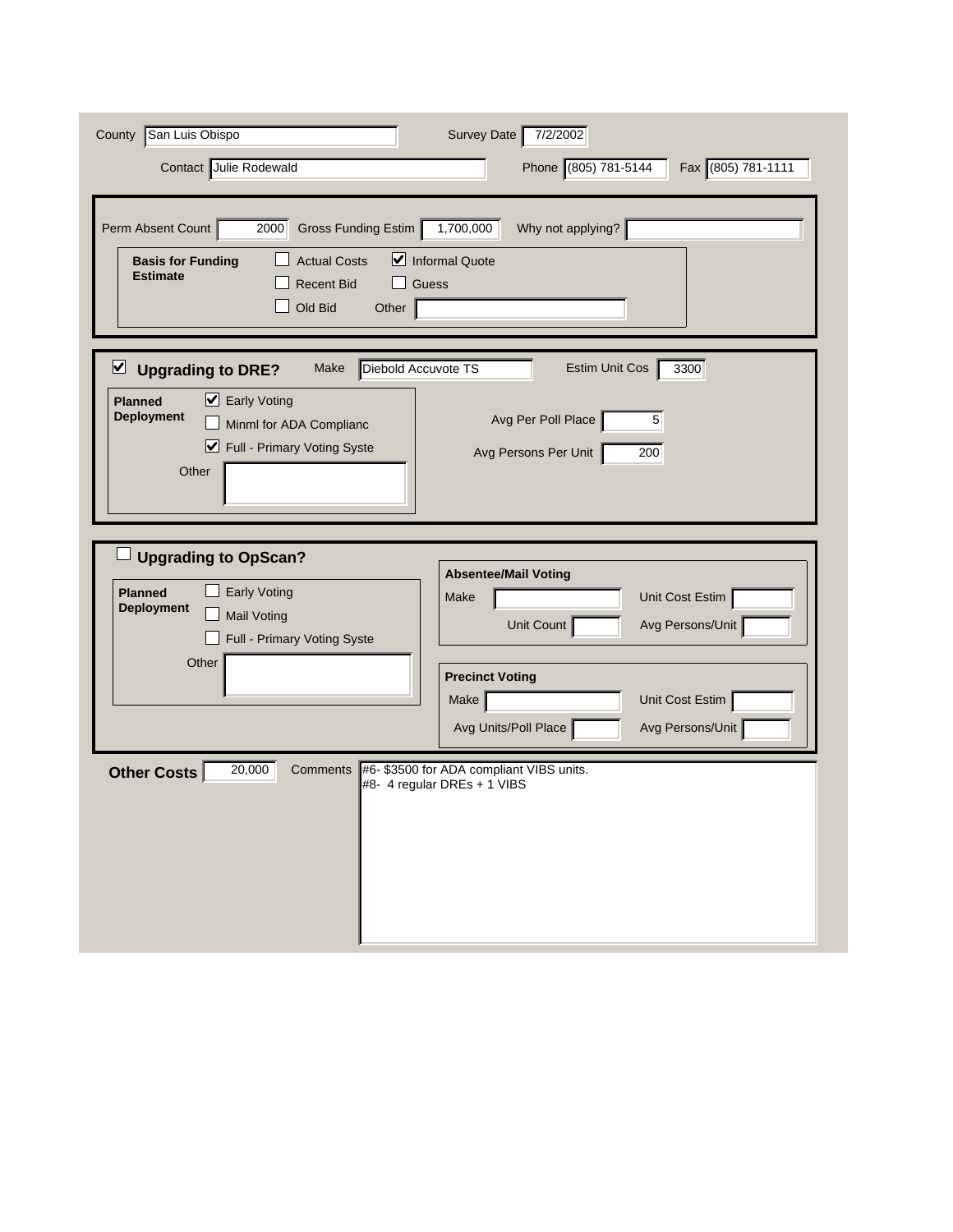| County San Mateo<br>Contact David Tom                                                                                                                                                        | Survey Date 6/24/2002<br>Phone (650) 312-5301<br>Fax (650) 312-5343                           |
|----------------------------------------------------------------------------------------------------------------------------------------------------------------------------------------------|-----------------------------------------------------------------------------------------------|
| Perm Absent Count<br>36000<br>Gross Funding Estim<br><b>Actual Costs</b><br><b>Basis for Funding</b><br><b>Estimate</b><br><b>Recent Bid</b><br>Old Bid<br>Other                             | Why not applying?<br>6,000,000<br>Informal Quote<br>Guess                                     |
| <b>ESS iVotronics</b><br>⊻<br><b>Upgrading to DRE?</b><br>Make<br>■ Early Voting<br><b>Planned</b><br><b>Deployment</b><br>Minml for ADA Complianc<br>■ Full - Primary Voting Syste<br>Other | 3000<br>Estim Unit Cos<br>Avg Per Poll Place<br>4<br>Avg Persons Per Unit<br>157              |
| <b>Upgrading to OpScan?</b><br><b>Planned</b><br><b>Early Voting</b><br><b>Deployment</b><br><b>Mail Voting</b><br>Full - Primary Voting Syste                                               | <b>Absentee/Mail Voting</b><br>Unit Cost Estim<br>Make<br>Unit Count<br>Avg Persons/Unit      |
| Other                                                                                                                                                                                        | <b>Precinct Voting</b><br>Unit Cost Estim<br>Make<br>Avg Persons/Unit<br>Avg Units/Poll Place |
| Other Costs<br>$\mathbf 0$<br>Comments                                                                                                                                                       |                                                                                               |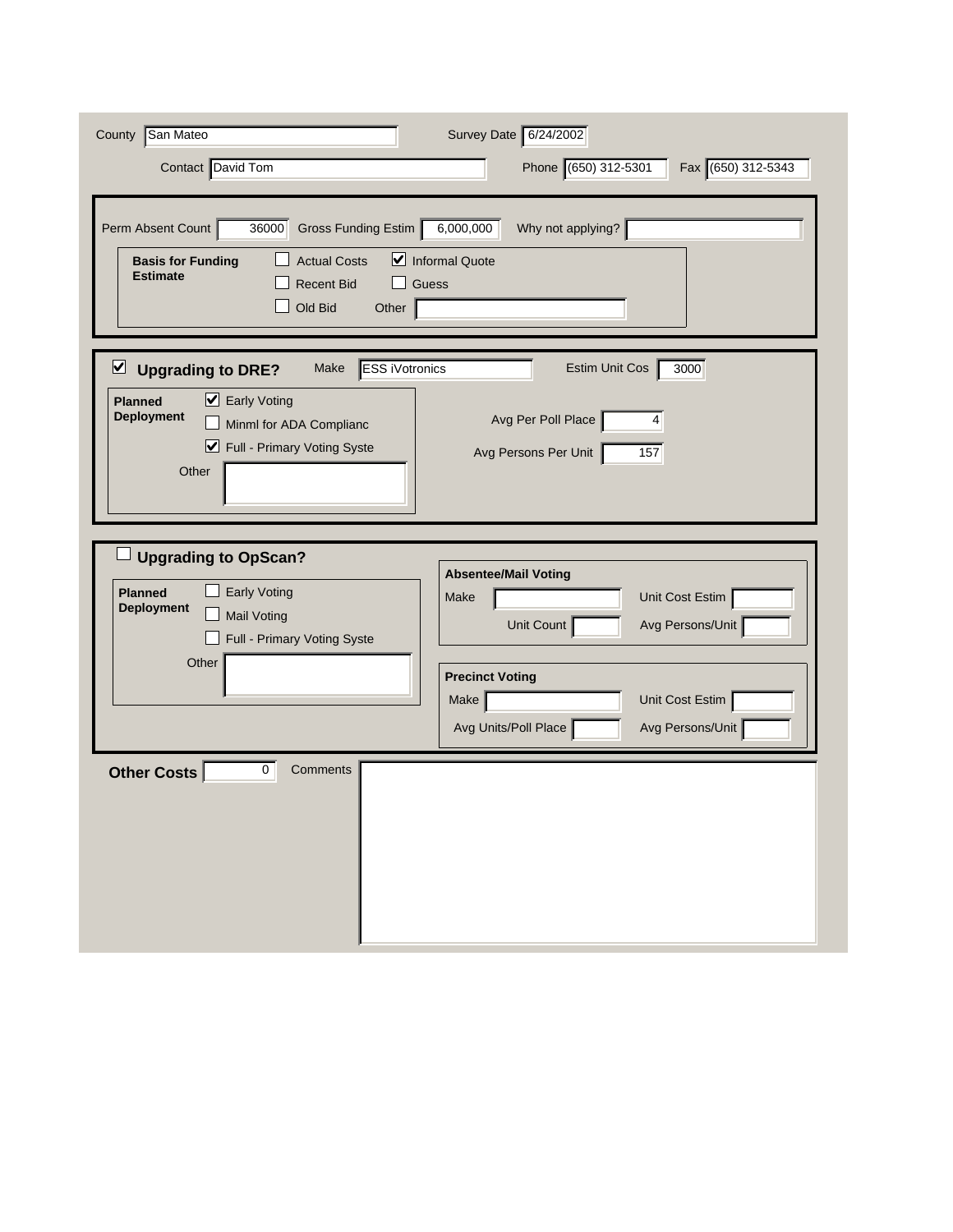| Santa Barbara<br>County<br>Contact Bob Smith                                                                                                                          | Survey Date<br>7/3/2002<br>Phone (805) 568-2204<br>Fax (805) 568-2209                                                                                                                                                                                         |
|-----------------------------------------------------------------------------------------------------------------------------------------------------------------------|---------------------------------------------------------------------------------------------------------------------------------------------------------------------------------------------------------------------------------------------------------------|
| Perm Absent Count<br>12000<br>Gross Funding Estim<br>⊻<br><b>Actual Costs</b><br><b>Basis for Funding</b><br><b>Estimate</b><br><b>Recent Bid</b><br>Old Bid<br>Other | 1,610,000<br>Why not applying?<br><b>Informal Quote</b><br>Guess                                                                                                                                                                                              |
| <b>Upgrading to DRE?</b><br>Make<br><b>Early Voting</b><br><b>Planned</b><br><b>Deployment</b><br>Minml for ADA Complianc<br>Full - Primary Voting Syste<br>Other     | Estim Unit Cos<br>Avg Per Poll Place<br>Avg Persons Per Unit                                                                                                                                                                                                  |
| U Upgrading to OpScan?<br><b>Early Voting</b><br><b>Planned</b><br><b>Deployment</b><br><b>Mail Voting</b><br>Full - Primary Voting Syste<br>Other                    | <b>Absentee/Mail Voting</b><br>Diebold AccuVote<br>Unit Cost Estim<br>Make<br>5000<br>Avg Persons/Unit 2000<br>Unit Count<br>$6 \overline{6}$<br><b>Precinct Voting</b>                                                                                       |
| 600,000<br>Comments<br><b>Other Costs</b><br>held for backup.                                                                                                         | Make Diebold AccuVote<br>Unit Cost Estim 5000<br>Avg Persons/Unit 2000<br>Avg Units/Poll Place 1<br>#14- County reports they have 215 units. About 195 are deployed to pct<br>(1/polling place), around 6 for central tabulation (absentees) and the rest are |
|                                                                                                                                                                       |                                                                                                                                                                                                                                                               |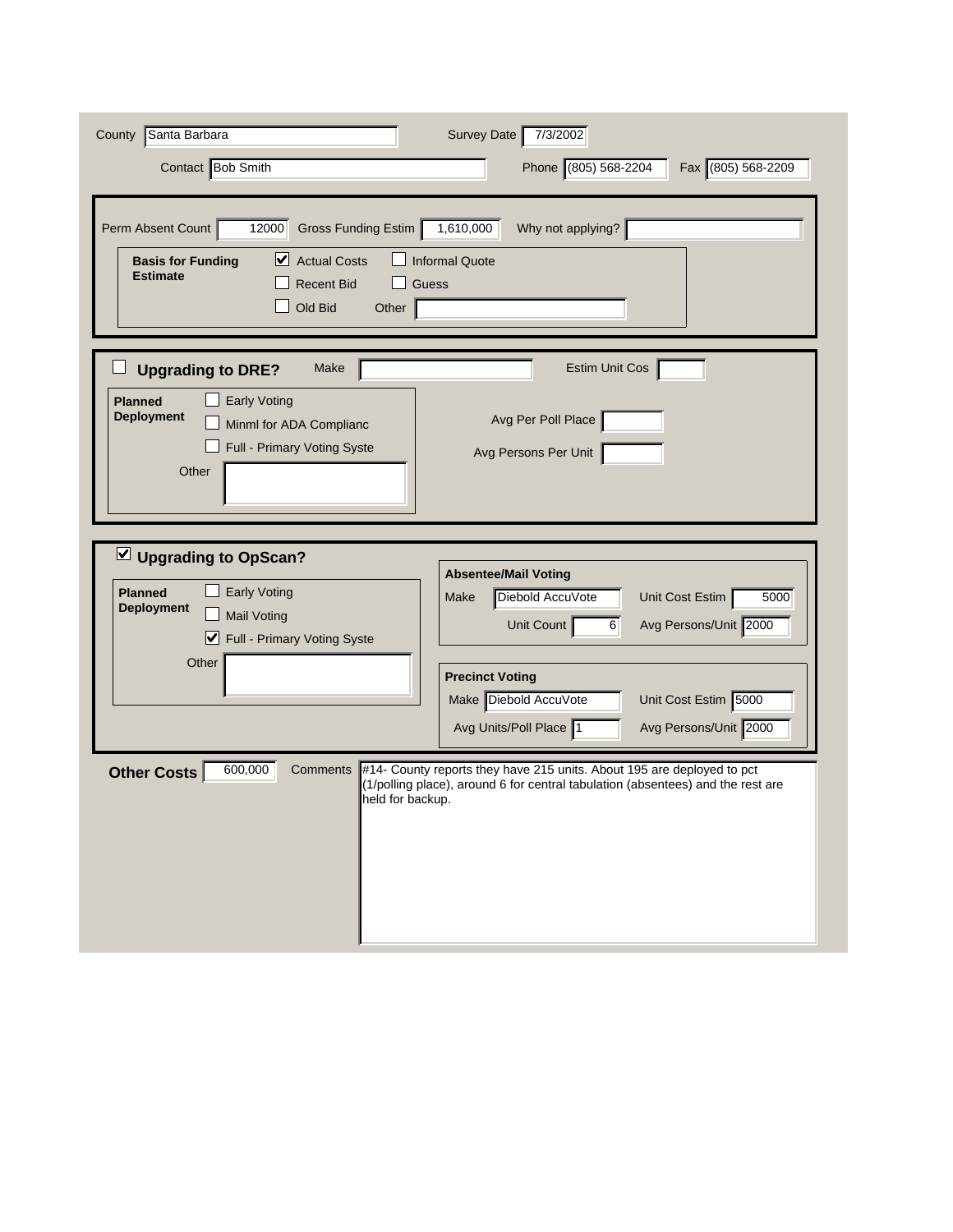| County Santa Clara<br>Contact Jesse Durazo                                                                                                                                                                                                              | Survey Date 6/28/2002<br>Phone (408) 299-2161 x<br>Fax (408) 998-7314                                                                                                                         |
|---------------------------------------------------------------------------------------------------------------------------------------------------------------------------------------------------------------------------------------------------------|-----------------------------------------------------------------------------------------------------------------------------------------------------------------------------------------------|
| Gross Funding Estim 23,000,000<br>Perm Absent Count<br>9130<br><b>Actual Costs</b><br><b>Basis for Funding</b><br><b>Estimate</b><br><b>Recent Bid</b><br>Old Bid<br>Other                                                                              | Why not applying?<br><b>Informal Quote</b><br>Guess<br>"Aggregate data analysis"                                                                                                              |
| (to be determined)<br>$\triangleright$ Upgrading to DRE?<br>Make<br>■ Early Voting<br><b>Planned</b><br><b>Deployment</b><br>Minml for ADA Complianc<br>■ Full - Primary Voting Syste<br>Other<br>+ 125 backup machines & 20<br>electronic network hubs | Estim Unit Cos<br>3000<br>Avg Per Poll Place<br>5<br>Avg Persons Per Unit<br>128                                                                                                              |
| Upgrading to OpScan?<br><b>Early Voting</b><br><b>Planned</b><br><b>Deployment</b><br>Mail Voting<br>Full - Primary Voting Syste<br>Other                                                                                                               | <b>Absentee/Mail Voting</b><br>Unit Cost Estim<br>(to be determined)<br>75000<br>Make<br>Unit Count<br>Avg Persons/Unit 30000<br>$\vert$<br><b>Precinct Voting</b><br>Unit Cost Estim<br>Make |
| 3,521<br>Other Costs<br>Comments                                                                                                                                                                                                                        | Avg Units/Poll Place<br>Avg Persons/Unit                                                                                                                                                      |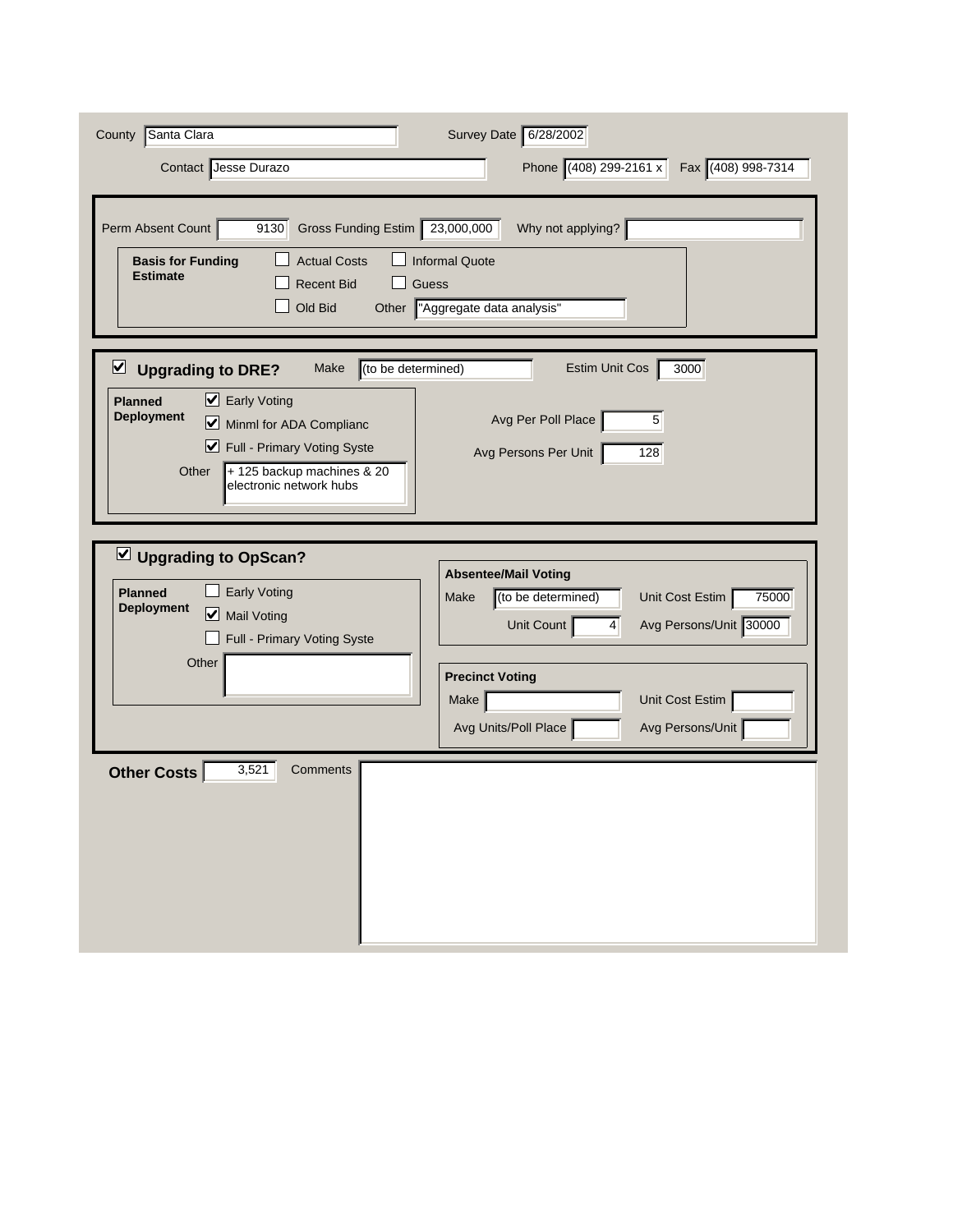| County Santa Cruz<br>Contact Gail Pellerin<br>Perm Absent Count<br>Gross Funding Estim<br>9654<br><b>Actual Costs</b><br><b>Basis for Funding</b><br><b>Estimate</b><br><b>Recent Bid</b> | Survey Date<br>7/1/2002<br>Phone (831) 454-2419<br>Fax (831) 454-2445<br>Why not applying?<br>3,300,000<br>$\triangleright$ Informal Quote<br>Guess |
|-------------------------------------------------------------------------------------------------------------------------------------------------------------------------------------------|-----------------------------------------------------------------------------------------------------------------------------------------------------|
| Old Bid<br>Other<br>$\overline{\mathbf{v}}$<br>(undetermined)<br><b>Upgrading to DRE?</b><br>Make<br>■ Early Voting<br><b>Planned</b>                                                     | 4000<br>Estim Unit Cos                                                                                                                              |
| <b>Deployment</b><br>Minml for ADA Complianc<br>■ Full - Primary Voting Syste<br>Other                                                                                                    | Avg Per Poll Place<br>$4 - 5$<br>Avg Persons Per Unit<br>200                                                                                        |
| Upgrading to OpScan?<br><b>Planned</b><br><b>Early Voting</b><br><b>Deployment</b><br>Mail Voting<br>Full - Primary Voting Syste                                                          | <b>Absentee/Mail Voting</b><br>(undetermined)<br>Unit Cost Estim<br>50000<br>Make<br>Avg Persons/Unit 50000<br>Unit Count<br>1                      |
| Other                                                                                                                                                                                     | <b>Precinct Voting</b><br>Unit Cost Estim<br>Make<br>Avg Units/Poll Place<br>Avg Persons/Unit                                                       |
| 150,000<br>Comments<br><b>Other Costs</b>                                                                                                                                                 | #2: county gross total actually estimated 2.5M - 3.3M.                                                                                              |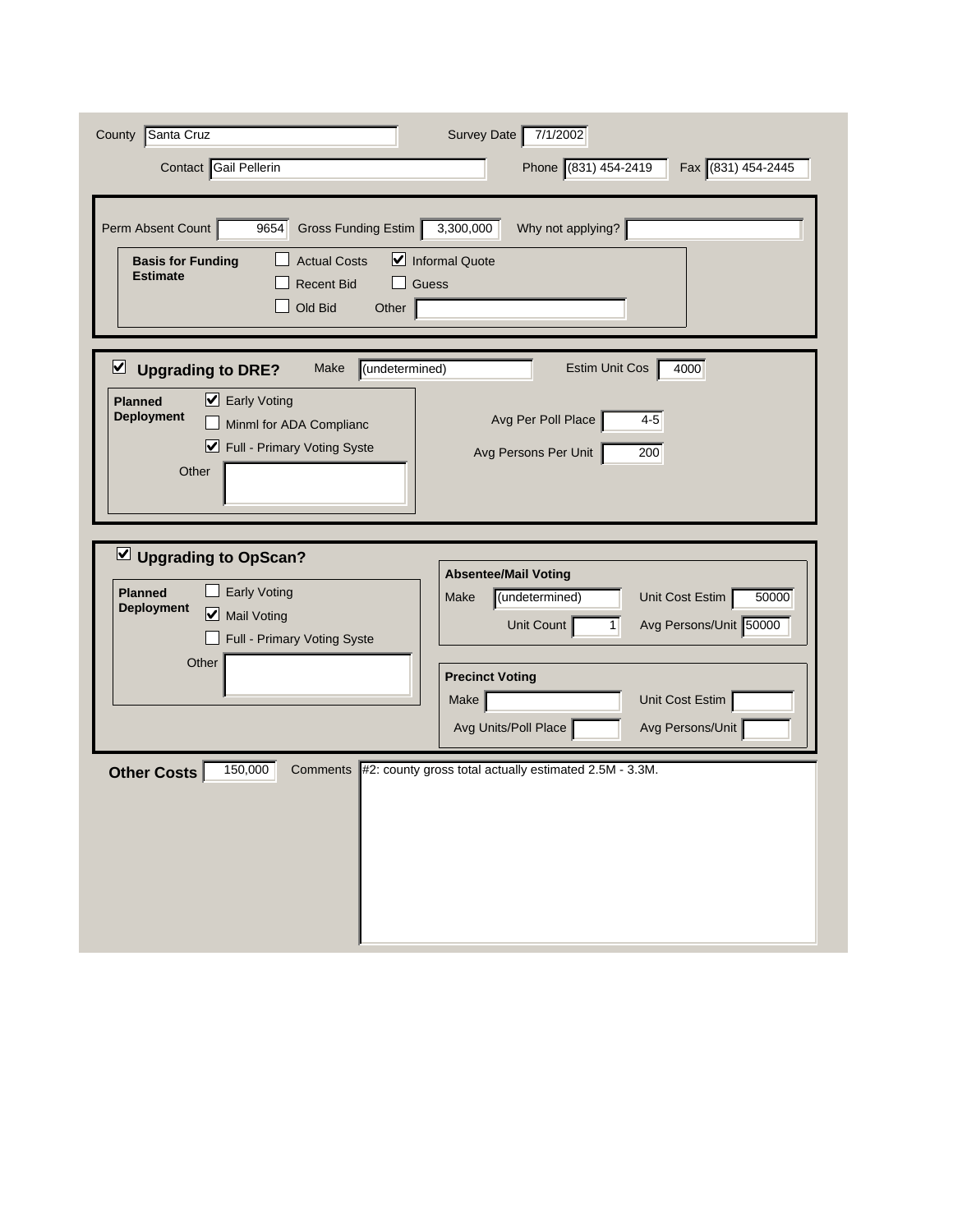| County Shasta<br>Contact Sally Mayr                                                                                                                                                      | Survey Date 6/24/2002<br>Phone (530) 225-5183<br>Fax (530) 225-5454                                                                                               |
|------------------------------------------------------------------------------------------------------------------------------------------------------------------------------------------|-------------------------------------------------------------------------------------------------------------------------------------------------------------------|
| Perm Absent Count<br>Gross Funding Estim<br>1153<br><b>Actual Costs</b><br><b>Basis for Funding</b><br><b>Estimate</b><br>$\triangledown$ Guess<br><b>Recent Bid</b><br>Old Bid<br>Other | 5,000,000<br>Why not applying?<br>Informal Quote                                                                                                                  |
| ⊻<br>(undecided)<br><b>Upgrading to DRE?</b><br>Make<br><b>Early Voting</b><br><b>Planned</b><br><b>Deployment</b><br>Minml for ADA Complianc<br>■ Full - Primary Voting Syste<br>Other  | Estim Unit Cos<br>Avg Per Poll Place<br>6<br>Avg Persons Per Unit<br>125                                                                                          |
| U Upgrading to OpScan?<br><b>Early Voting</b><br><b>Planned</b><br><b>Deployment</b><br>Mail Voting<br>Full - Primary Voting Syste<br>Other                                              | <b>Absentee/Mail Voting</b><br>(unknown)<br>Unit Cost Estim<br>Make<br>Avg Persons/Unit 10000<br>$\overline{3}$<br>Unit Count                                     |
|                                                                                                                                                                                          | <b>Precinct Voting</b><br>Unit Cost Estim<br>Make<br>Avg Units/Poll Place<br>Avg Persons/Unit                                                                     |
| <b>Other Costs</b><br>Comments<br>costs to unit cost.                                                                                                                                    | #1 - county adds they are currently processing over 6000 new PAV applications.<br>#6, 13, 20- total in #2 is based on a rough vendor quote that didn't break down |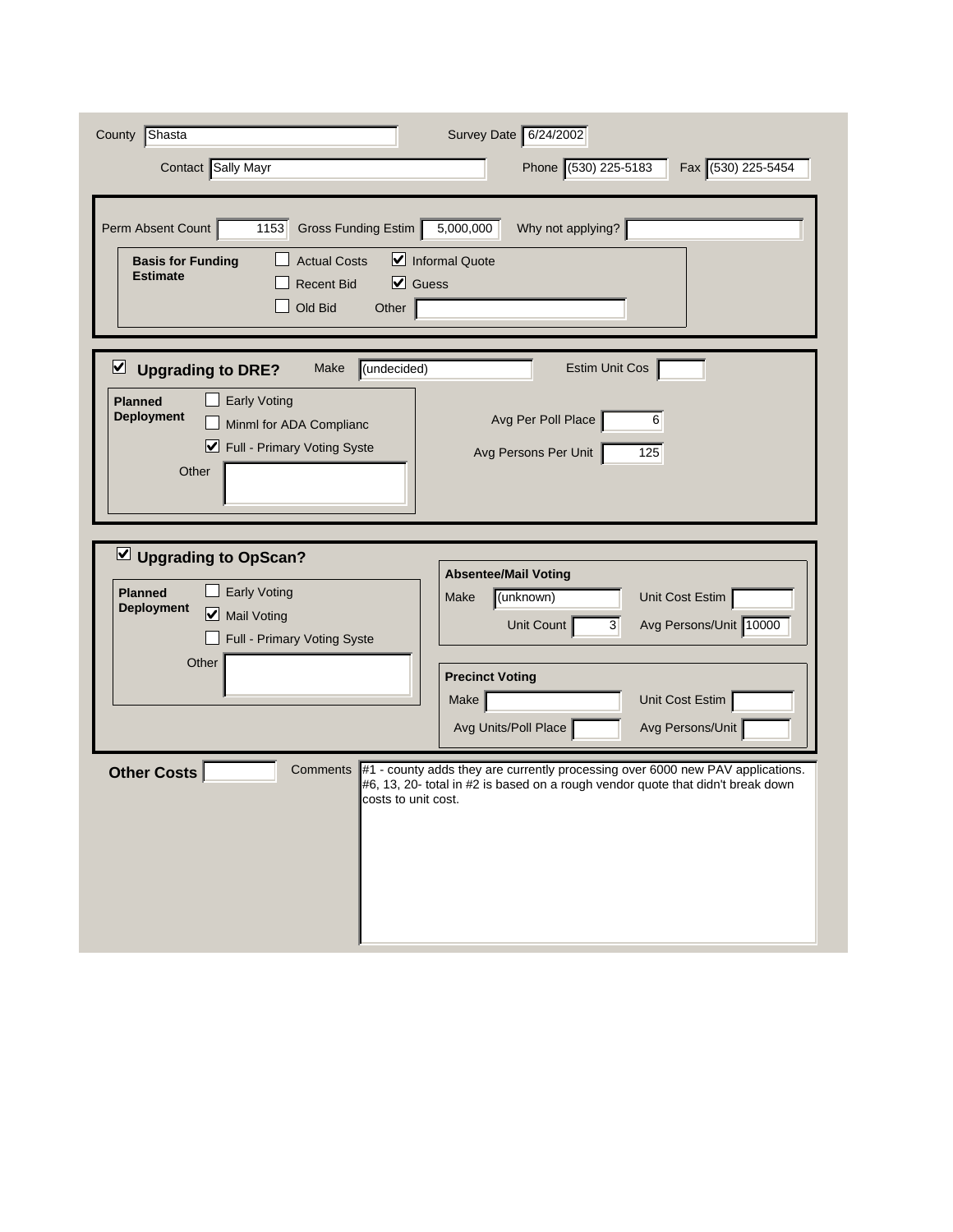| County Sierra<br>Contact Heather Foster                                                                                                                           | Survey Date 6/30/2002<br>Phone (530) 289-3295<br>Fax (530) 289-2830                               |
|-------------------------------------------------------------------------------------------------------------------------------------------------------------------|---------------------------------------------------------------------------------------------------|
| Perm Absent Count<br>Gross Funding Estim<br>262<br><b>Actual Costs</b><br><b>Basis for Funding</b><br><b>Estimate</b><br><b>Recent Bid</b><br>Old Bid<br>Other    | Why not applying? Can't afford matching funds<br>$\overline{0}$<br><b>Informal Quote</b><br>Guess |
| <b>Upgrading to DRE?</b><br>Make<br><b>Planned</b><br><b>Early Voting</b><br><b>Deployment</b><br>Minml for ADA Complianc<br>Full - Primary Voting Syste<br>Other | Estim Unit Cos<br>Avg Per Poll Place<br>Avg Persons Per Unit                                      |
| <b>Upgrading to OpScan?</b><br><b>Planned</b><br><b>Early Voting</b><br><b>Deployment</b><br><b>Mail Voting</b><br>Full - Primary Voting Syste                    | <b>Absentee/Mail Voting</b><br>Unit Cost Estim<br>Make<br>Unit Count<br>Avg Persons/Unit          |
| Other                                                                                                                                                             | <b>Precinct Voting</b><br>Unit Cost Estim<br>Make<br>Avg Persons/Unit<br>Avg Units/Poll Place     |
| Other Costs<br>Comments                                                                                                                                           |                                                                                                   |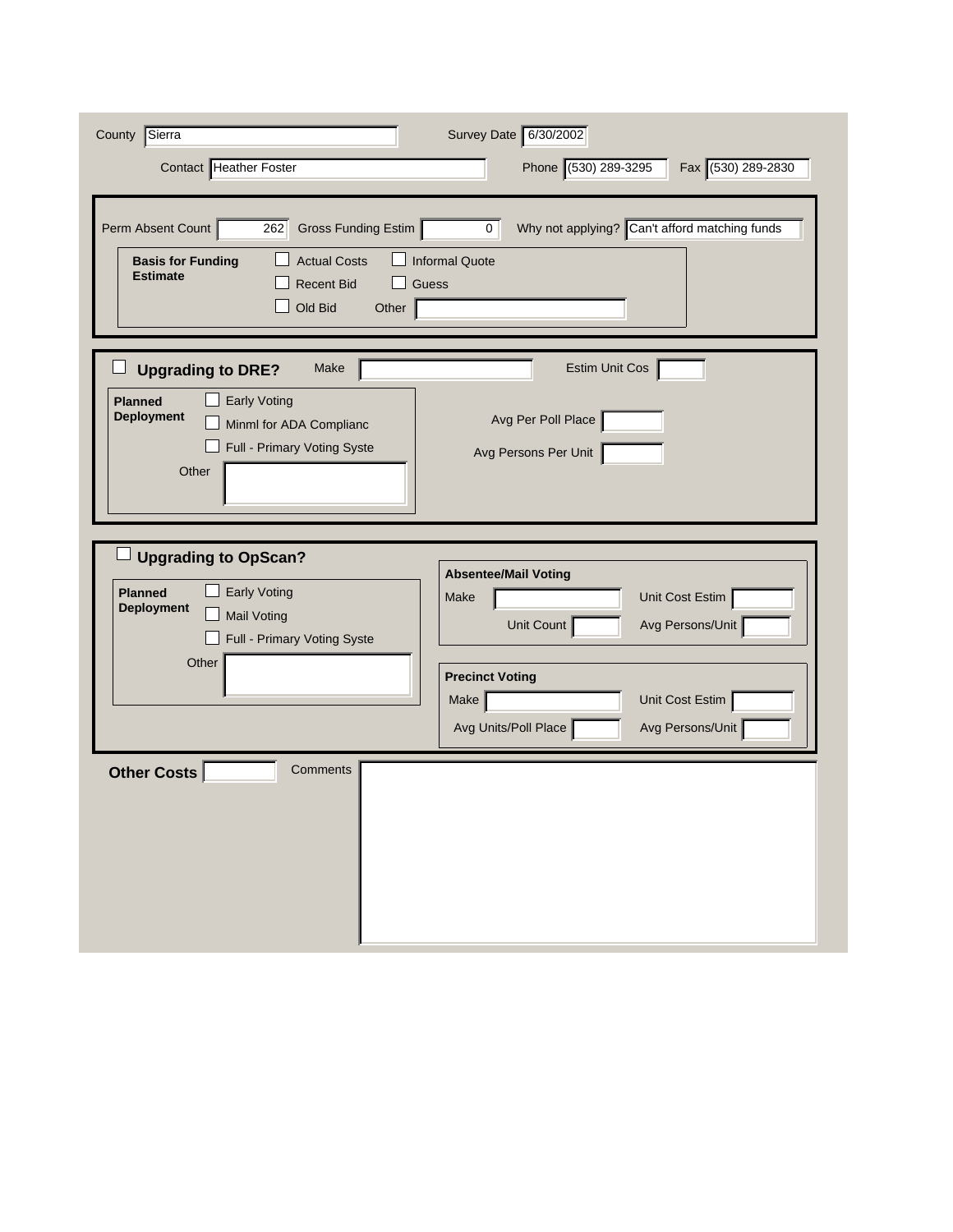| County Siskiyou<br>Contact Colleen Baker                                                                                                                                 | Survey Date<br>7/1/2002<br>Phone (530) 842-8080<br>Fax (530) 842-8093                                                                                        |
|--------------------------------------------------------------------------------------------------------------------------------------------------------------------------|--------------------------------------------------------------------------------------------------------------------------------------------------------------|
| Perm Absent Count<br>755<br>Gross Funding Estim<br>$\triangleright$ Actual Costs<br><b>Basis for Funding</b><br><b>Estimate</b><br><b>Recent Bid</b><br>Old Bid<br>Other | 421,000<br>Why not applying?<br><b>Informal Quote</b><br><b>Guess</b>                                                                                        |
| <b>Upgrading to DRE?</b><br>Make<br><b>Early Voting</b><br><b>Planned</b><br><b>Deployment</b><br>Minml for ADA Complianc<br>Full - Primary Voting Syste<br>Other        | Estim Unit Cos<br>Avg Per Poll Place<br>Avg Persons Per Unit                                                                                                 |
| Upgrading to OpScan?<br><b>Early Voting</b><br><b>Planned</b><br><b>Deployment</b><br><b>Mail Voting</b><br>Full - Primary Voting Syste<br>Other                         | <b>Absentee/Mail Voting</b><br>Diebold AccuVote<br>Unit Cost Estim 6500-7000<br>Make<br>Avg Persons/Unit<br>Unit Count<br>$6 - 10$<br><b>Precinct Voting</b> |
|                                                                                                                                                                          | Make Diebold AccuVote<br>Unit Cost Estim 6500-700<br>Avg Units/Poll Place 3-5<br>Avg Persons/Unit                                                            |
| 40,000<br>Comments<br><b>Other Costs</b>                                                                                                                                 |                                                                                                                                                              |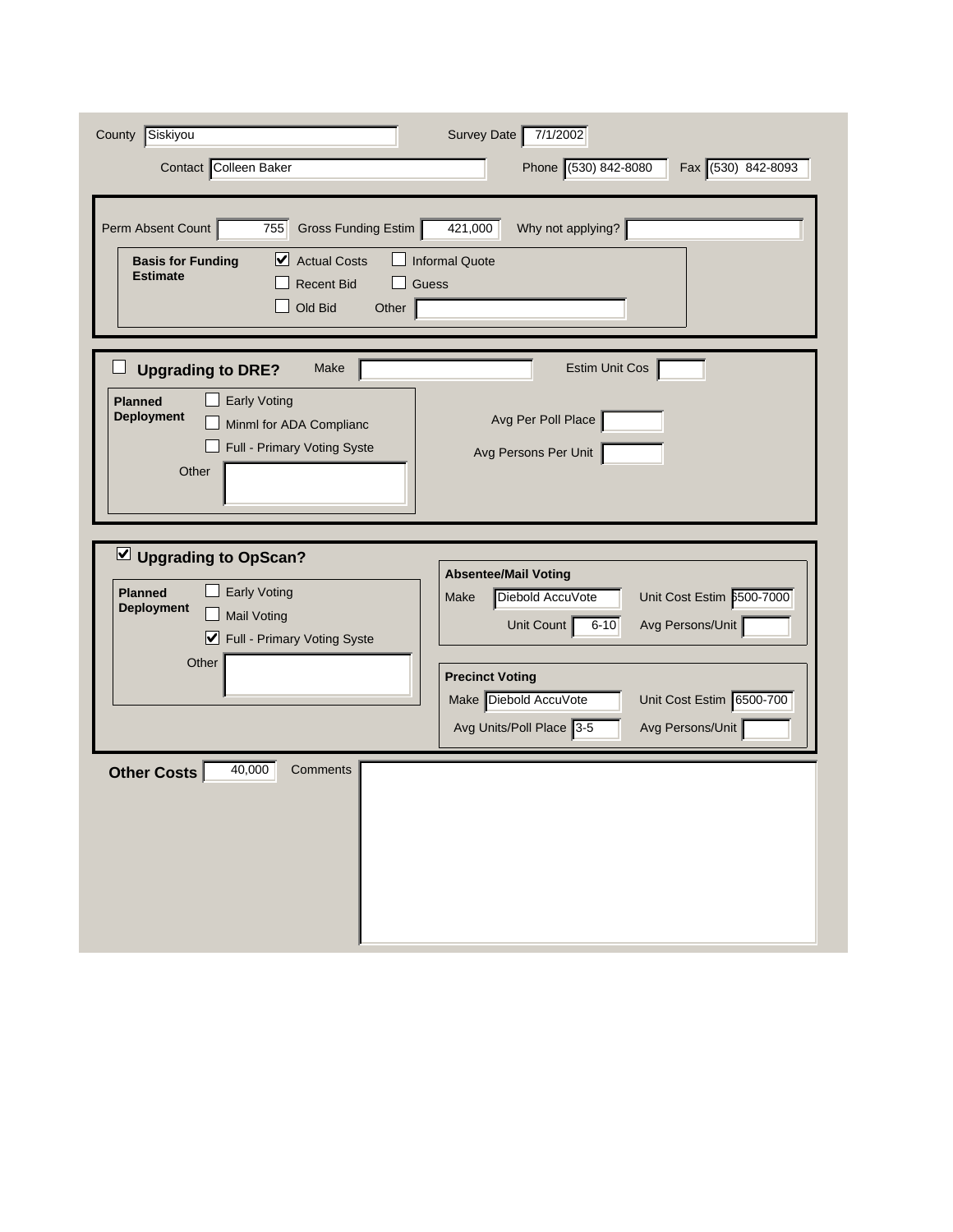| County Solano<br>Contact Laura Winslow                                                                                                                                                     | Survey Date<br>7/1/2002<br>Phone (707) 421-6675<br>Fax (707) 421-6678                                                                                                                                |
|--------------------------------------------------------------------------------------------------------------------------------------------------------------------------------------------|------------------------------------------------------------------------------------------------------------------------------------------------------------------------------------------------------|
| Perm Absent Count<br>2212<br>Gross Funding Estim<br><b>Actual Costs</b><br><b>Basis for Funding</b><br><b>Estimate</b><br><b>Recent Bid</b><br>Old Bid<br>Other                            | 5,200,000<br>Why not applying?<br>Informal Quote<br>Guess                                                                                                                                            |
| (undetermined)<br>⊻<br><b>Upgrading to DRE?</b><br>Make<br><b>Early Voting</b><br><b>Planned</b><br><b>Deployment</b><br>Minml for ADA Complianc<br>■ Full - Primary Voting Syste<br>Other | 3400<br>Estim Unit Cos<br>Avg Per Poll Place<br>4<br>Avg Persons Per Unit<br>200                                                                                                                     |
| Upgrading to OpScan?<br><b>Early Voting</b><br><b>Planned</b><br><b>Deployment</b><br>Mail Voting<br>Full - Primary Voting Syste<br>Other                                                  | <b>Absentee/Mail Voting</b><br>Unit Cost Estim<br>(undetermined)<br>9300<br>Make<br>Avg Persons/Unit<br>Unit Count<br><b>Precinct Voting</b>                                                         |
| $\mathbf 0$<br>Comments<br><b>Other Costs</b><br>makes/models.                                                                                                                             | Unit Cost Estim<br>Make<br>Avg Units/Poll Place<br>Avg Persons/Unit<br>#5, 12: county is currently in RFP process<br>#14, 15: unable to calculate at this time due to the variance between different |
|                                                                                                                                                                                            |                                                                                                                                                                                                      |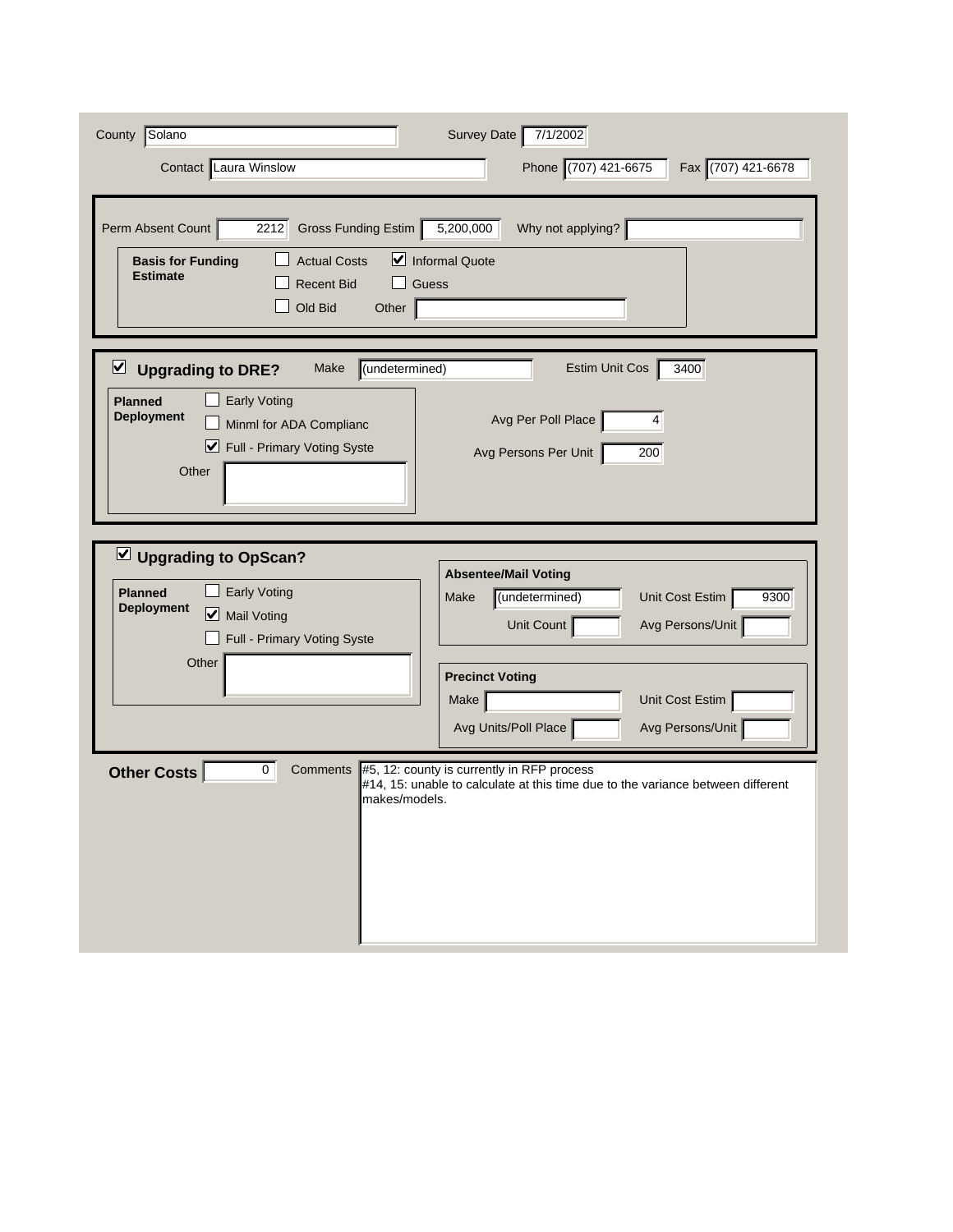| County Sonoma                                                                                                                                                    | Survey Date<br>7/2/2002                                                                                             |
|------------------------------------------------------------------------------------------------------------------------------------------------------------------|---------------------------------------------------------------------------------------------------------------------|
| Contact Janice Atkinson                                                                                                                                          | Phone<br>Fax                                                                                                        |
| Perm Absent Count<br>50964<br>Gross Funding Estim<br><b>Actual Costs</b><br><b>Basis for Funding</b><br><b>Estimate</b><br><b>Recent Bid</b><br>Old Bid<br>Other | Why not applying? County satisfied w/ current sy<br>0 <sup>1</sup><br><b>Informal Quote</b><br><b>Guess</b>         |
| Make<br><b>Upgrading to DRE?</b>                                                                                                                                 | Estim Unit Cos                                                                                                      |
| <b>Early Voting</b><br><b>Planned</b><br><b>Deployment</b><br>Minml for ADA Complianc<br>Full - Primary Voting Syste<br>Other                                    | Avg Per Poll Place<br>Avg Persons Per Unit                                                                          |
| <b>Upgrading to OpScan?</b><br>Early Voting<br><b>Planned</b><br><b>Deployment</b><br><b>Mail Voting</b><br>Full - Primary Voting Syste                          | <b>Absentee/Mail Voting</b><br>Unit Cost Estim<br>Make<br>Unit Count<br>Avg Persons/Unit                            |
| Other                                                                                                                                                            | <b>Precinct Voting</b><br>Unit Cost Estim<br>Make<br>Avg Units/Poll Place<br>Avg Persons/Unit                       |
| <b>Comments</b><br><b>Other Costs</b><br>number.)                                                                                                                | #1 - currently 51,073 (Co converted system and doesn't have access to old<br>#2 - (answer based on prior responses) |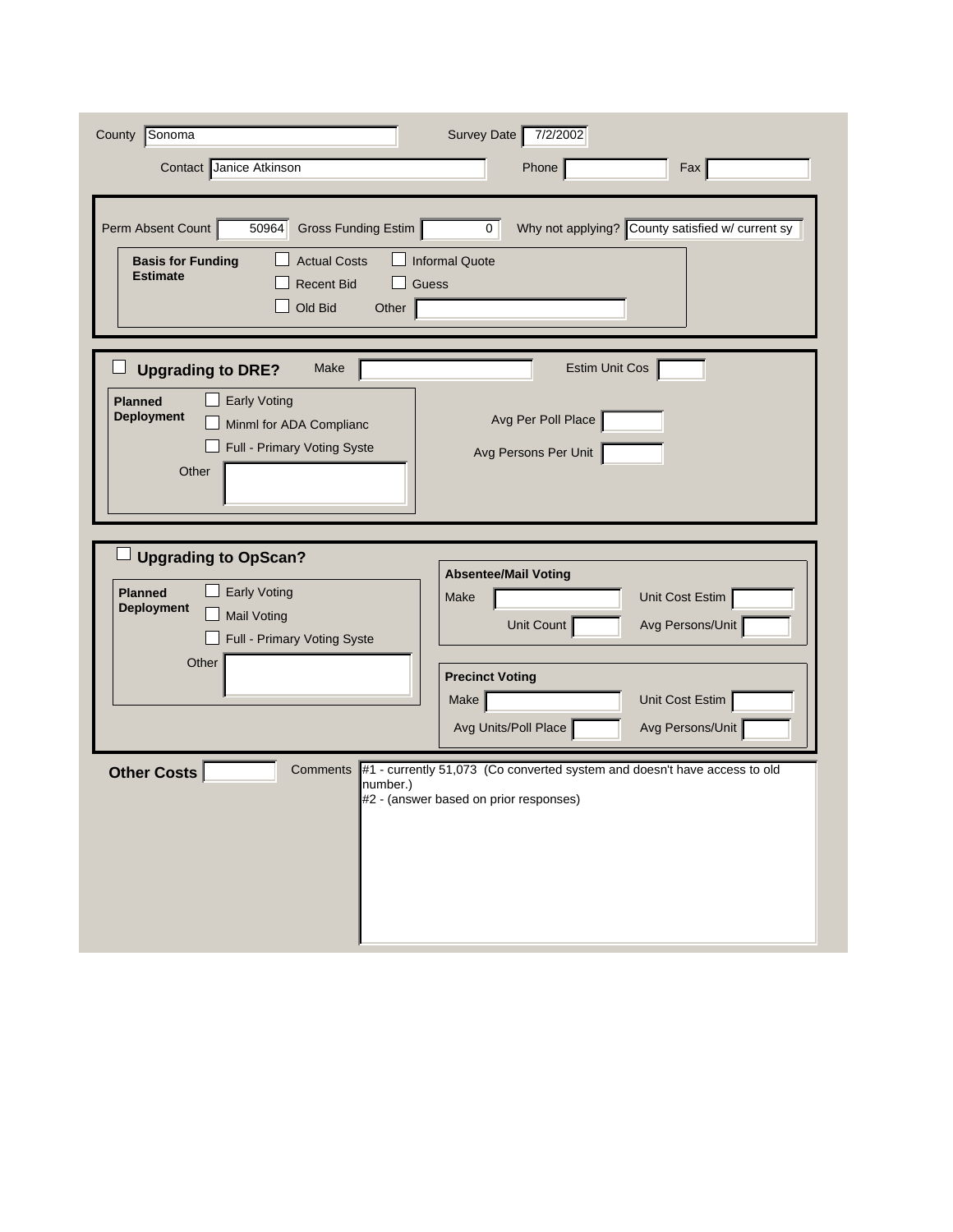| County Stanislaus<br>Contact Lee Lundrigan<br>Perm Absent Count<br>Gross Funding Estim<br>2066                                                                                     | Survey Date 6/28/2002<br>Phone (209) 525-5235<br>Fax (209) 525-5210<br>Why not applying?<br>6,000,000 |
|------------------------------------------------------------------------------------------------------------------------------------------------------------------------------------|-------------------------------------------------------------------------------------------------------|
| <b>Actual Costs</b><br><b>Basis for Funding</b><br><b>Estimate</b><br><b>Recent Bid</b><br>Old Bid<br>Other                                                                        | Informal Quote<br>Guess                                                                               |
| ⊻<br>(undecided)<br><b>Upgrading to DRE?</b><br>Make<br>■ Early Voting<br><b>Planned</b><br><b>Deployment</b><br>Minml for ADA Complianc<br>■ Full - Primary Voting Syste<br>Other | 6000<br>Estim Unit Cos<br>Avg Per Poll Place<br>4<br>Avg Persons Per Unit<br>250                      |
| <b>Upgrading to OpScan?</b><br><b>Planned</b><br><b>Early Voting</b><br><b>Deployment</b><br><b>Mail Voting</b><br>Full - Primary Voting Syste                                     | <b>Absentee/Mail Voting</b><br>Unit Cost Estim<br>Make<br>Unit Count<br>Avg Persons/Unit              |
| Other                                                                                                                                                                              | <b>Precinct Voting</b><br>Unit Cost Estim<br>Make<br>Avg Units/Poll Place<br>Avg Persons/Unit         |
| 80,000<br><b>Other Costs</b><br>Comments                                                                                                                                           |                                                                                                       |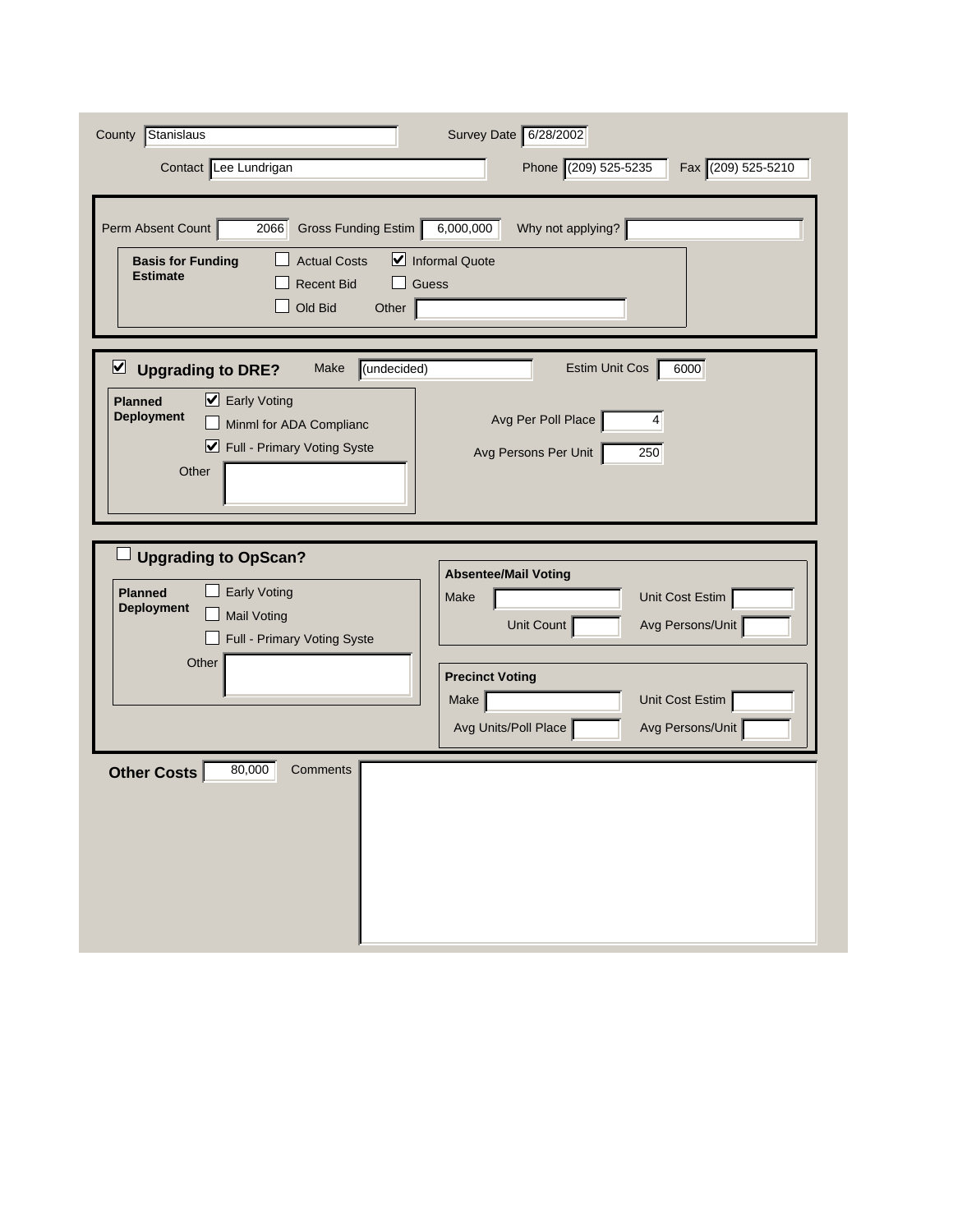| County Sutter<br>Contact Linda Winter                                                                                                                                                 | Survey Date 6/28/2002<br>Phone (530) 822-7122<br>Fax (530) 822-7214                           |
|---------------------------------------------------------------------------------------------------------------------------------------------------------------------------------------|-----------------------------------------------------------------------------------------------|
| Perm Absent Count<br>557<br>Gross Funding Estim<br><b>Actual Costs</b><br><b>Basis for Funding</b><br><b>Estimate</b><br><b>Recent Bid</b><br>Old Bid<br>Other                        | Why not applying?<br>1,500,000<br>Informal Quote<br>Guess                                     |
| $\triangledown$ Upgrading to DRE?<br>unknown<br>Make<br><b>Early Voting</b><br><b>Planned</b><br><b>Deployment</b><br>Minml for ADA Complianc<br>Full - Primary Voting Syste<br>Other | Estim Unit Cos<br>Avg Per Poll Place<br>4<br>Avg Persons Per Unit<br>250                      |
| <b>Upgrading to OpScan?</b><br><b>Early Voting</b><br><b>Planned</b><br><b>Deployment</b><br><b>Mail Voting</b><br>Full - Primary Voting Syste                                        | <b>Absentee/Mail Voting</b><br>Unit Cost Estim<br>Make<br>Unit Count<br>Avg Persons/Unit      |
| Other                                                                                                                                                                                 | <b>Precinct Voting</b><br>Unit Cost Estim<br>Make<br>Avg Units/Poll Place<br>Avg Persons/Unit |
| #6, 20- unknown<br><b>Comments</b><br>Other Costs                                                                                                                                     |                                                                                               |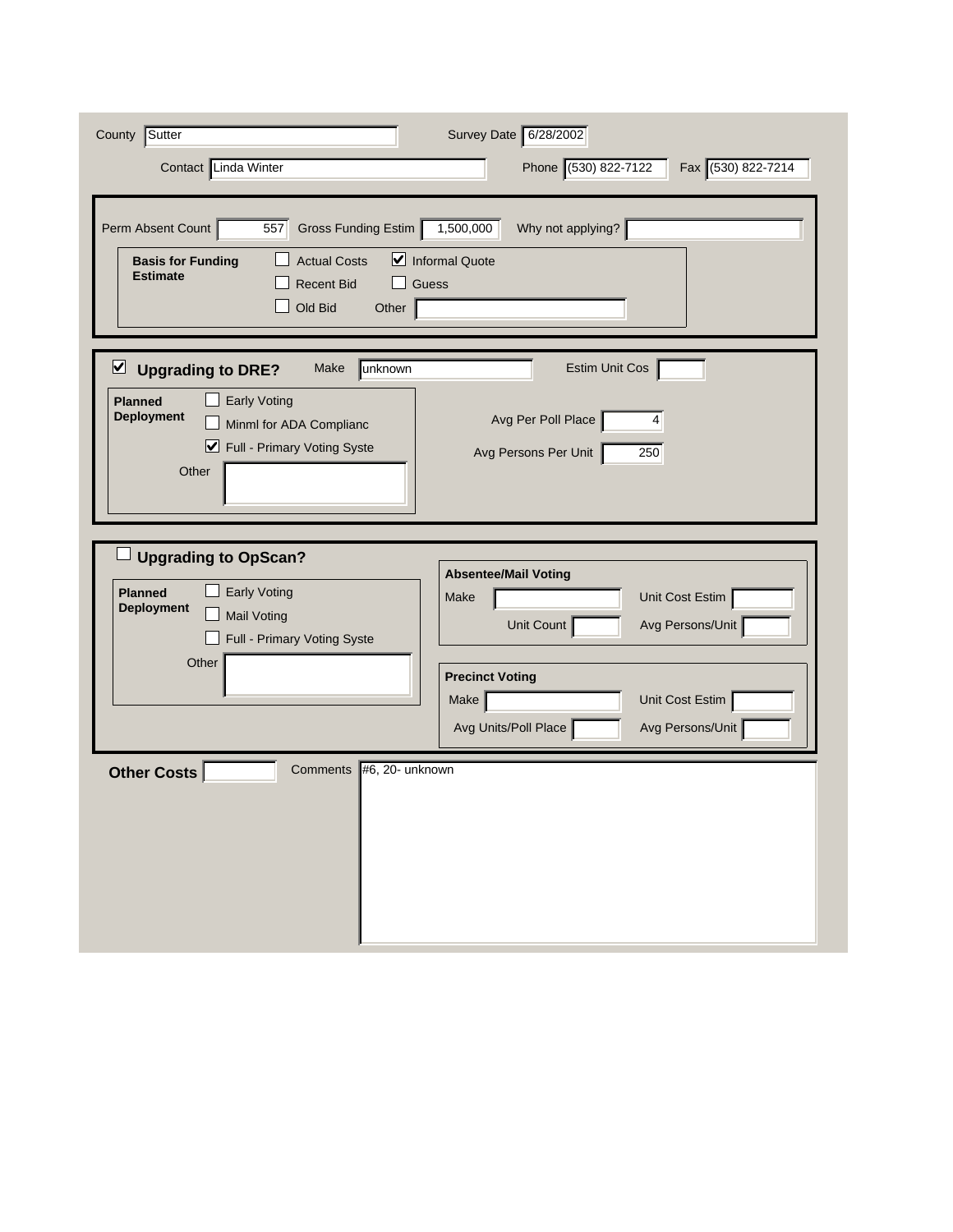| Tehama<br>County                                                          | Survey Date 6/28/2002                             |
|---------------------------------------------------------------------------|---------------------------------------------------|
| Contact Beverly Ross                                                      | Phone (530) 527-8190<br>Fax (530) 527-1140        |
|                                                                           |                                                   |
| Perm Absent Count<br>Gross Funding Estim<br>3335                          | 950,000<br>Why not applying?                      |
| <b>Actual Costs</b><br><b>Basis for Funding</b><br><b>Estimate</b>        | $\triangleright$ Informal Quote                   |
| <b>Recent Bid</b>                                                         | Guess                                             |
| Old Bid<br>Other                                                          |                                                   |
| (undetermined)<br>$\triangleright$ Upgrading to DRE?<br>Make              | 4000<br>Estim Unit Cos                            |
| ■ Early Voting<br><b>Planned</b>                                          |                                                   |
| <b>Deployment</b><br>Minml for ADA Complianc                              | Avg Per Poll Place<br>4                           |
| ■ Full - Primary Voting Syste                                             | Avg Persons Per Unit<br>200                       |
| Other                                                                     |                                                   |
|                                                                           |                                                   |
| Upgrading to OpScan?                                                      |                                                   |
|                                                                           | <b>Absentee/Mail Voting</b>                       |
| <b>Early Voting</b><br><b>Planned</b><br><b>Deployment</b><br>Mail Voting | Unit Cost Estim<br>(undetermined)<br>Make<br>6500 |
| Full - Primary Voting Syste                                               | Avg Persons/Unit<br>Unit Count<br>2 <sup>2</sup>  |
| Other                                                                     | <b>Precinct Voting</b>                            |
|                                                                           | Make<br>Unit Cost Estim                           |
|                                                                           | Avg Units/Poll Place<br>Avg Persons/Unit          |
| 150,000<br>#10- "a possibility"<br>Comments<br>Other Costs                |                                                   |
|                                                                           |                                                   |
|                                                                           |                                                   |
|                                                                           |                                                   |
|                                                                           |                                                   |
|                                                                           |                                                   |
|                                                                           |                                                   |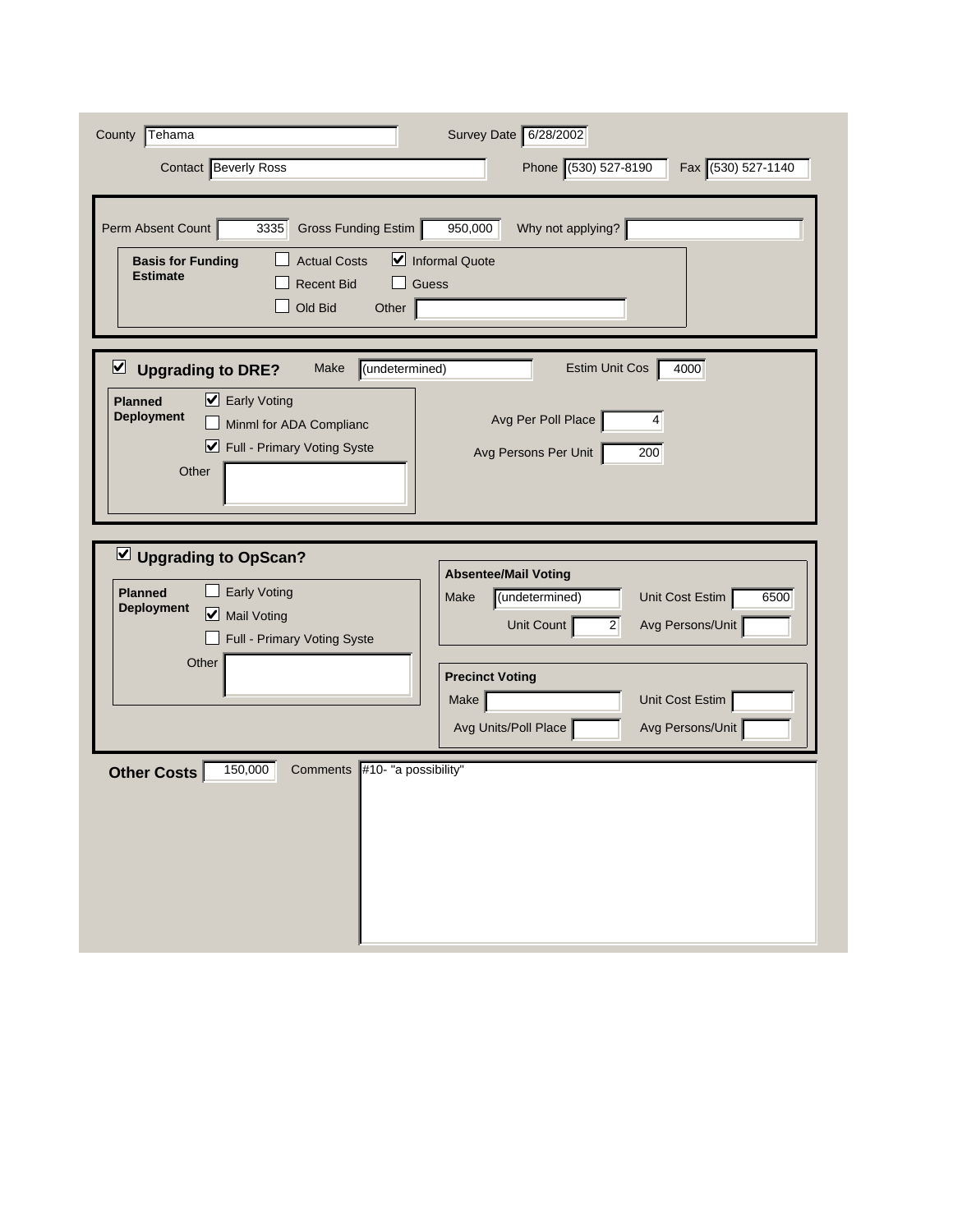| County Trinity<br>Contact Dero Forslund (or Toni Kasper)                                                                                                                                                                                             | Survey Date<br>7/2/2002<br>Phone (530) 623-1220<br>Fax                                        |
|------------------------------------------------------------------------------------------------------------------------------------------------------------------------------------------------------------------------------------------------------|-----------------------------------------------------------------------------------------------|
| Perm Absent Count<br>Gross Funding Estim<br>798<br><b>Actual Costs</b><br><b>Basis for Funding</b><br><b>Estimate</b><br><b>Recent Bid</b><br>Old Bid<br>Other                                                                                       | Why not applying?<br>50,000<br>Informal Quote<br>Guess                                        |
| AccuVote TS<br>$\vee$ Upgrading to DRE?<br>Make<br><b>Early Voting</b><br><b>Planned</b><br><b>Deployment</b><br>Minml for ADA Complianc<br>Full - Primary Voting Syste<br>Other<br>Full deployment at voting<br>centers in Weaverville &<br>Havfork | 3500<br>Estim Unit Cos<br>Avg Per Poll Place<br>$8 - 12$<br>Avg Persons Per Unit<br>300       |
| <b>Upgrading to OpScan?</b><br><b>Early Voting</b><br><b>Planned</b><br><b>Deployment</b><br><b>Mail Voting</b><br>Full - Primary Voting Syste                                                                                                       | <b>Absentee/Mail Voting</b><br>Unit Cost Estim<br>Make<br>Unit Count<br>Avg Persons/Unit      |
| Other                                                                                                                                                                                                                                                | <b>Precinct Voting</b><br>Unit Cost Estim<br>Make<br>Avg Units/Poll Place<br>Avg Persons/Unit |
| Comments #8 - number is per "voting center"<br>Other Costs                                                                                                                                                                                           |                                                                                               |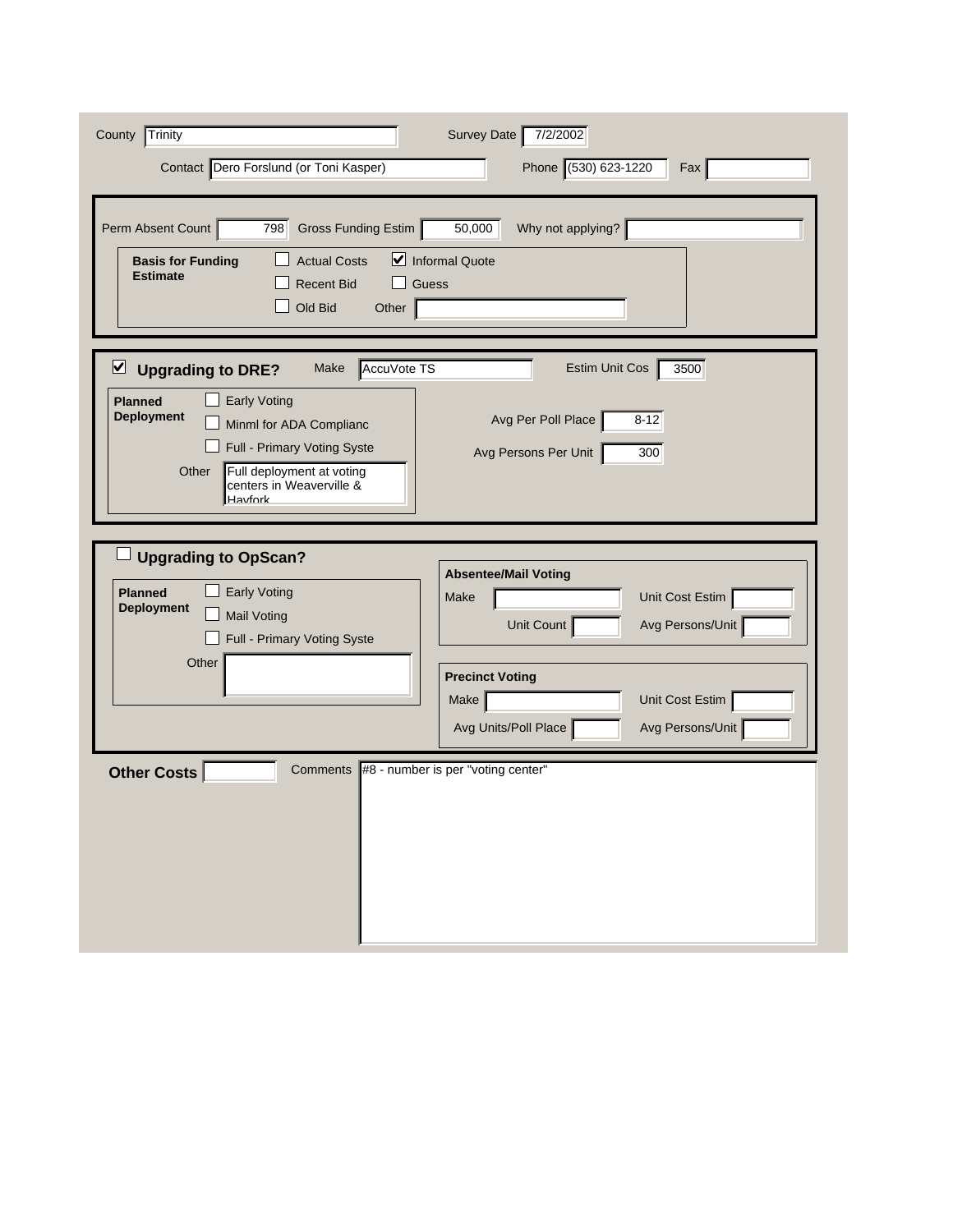| Tulare<br>County<br>Contact Hiley Wallis                                                                                                                                                        | Survey Date 6/26/2002<br>Phone (559) 733-5023<br>Fax (559) 737-4498                                                |
|-------------------------------------------------------------------------------------------------------------------------------------------------------------------------------------------------|--------------------------------------------------------------------------------------------------------------------|
| Perm Absent Count<br>6100<br>Gross Funding Estim<br><b>Actual Costs</b><br><b>Basis for Funding</b><br><b>Estimate</b><br><b>Recent Bid</b><br>Old Bid<br>Other                                 | 2,000,000<br>Why not applying?<br>Informal Quote<br>Guess                                                          |
| $\triangledown$<br><b>Diebold</b><br><b>Upgrading to DRE?</b><br>Make<br>Early Voting<br><b>Planned</b><br><b>Deployment</b><br>Minml for ADA Complianc<br>Full - Primary Voting Syste<br>Other | $\overline{3195}$<br>Estim Unit Cos<br>Avg Per Poll Place<br>3<br>Avg Persons Per Unit                             |
| <b>Upgrading to OpScan?</b><br><b>Planned</b><br>Early Voting<br><b>Deployment</b><br><b>Mail Voting</b><br>Full - Primary Voting Syste<br>Other                                                | <b>Absentee/Mail Voting</b><br>Unit Cost Estim<br>Make<br>Avg Persons/Unit<br>Unit Count<br><b>Precinct Voting</b> |
| 20,000<br>Other Costs<br>Comments                                                                                                                                                               | Make<br>Unit Cost Estim<br>Avg Units/Poll Place<br>Avg Persons/Unit                                                |
|                                                                                                                                                                                                 |                                                                                                                    |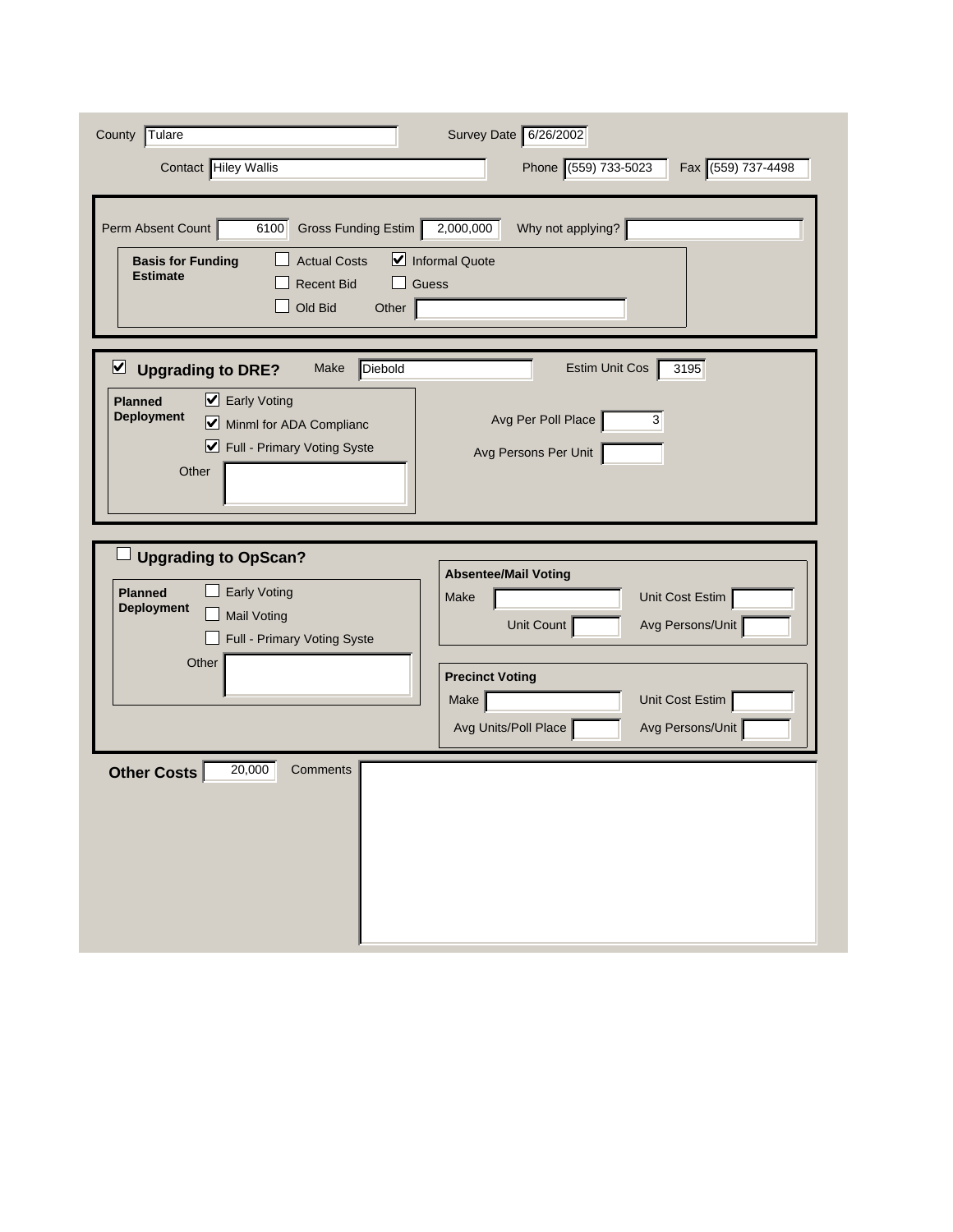| Tuolumne<br>County                                                        | Survey Date 6/28/2002                                 |
|---------------------------------------------------------------------------|-------------------------------------------------------|
| Contact Tim Johnson/Jackie St George                                      | Phone (209) 533-5570<br>Fax (209) 694-8931            |
|                                                                           |                                                       |
| Perm Absent Count<br>Gross Funding Estim<br>3392                          | 395,000<br>Why not applying?                          |
| <b>Actual Costs</b><br><b>Basis for Funding</b><br><b>Estimate</b>        | <b>Informal Quote</b>                                 |
| M<br><b>Recent Bid</b>                                                    | Guess                                                 |
| Old Bid<br>Other                                                          |                                                       |
| <b>ESS iVotronic</b><br>$\vee$ Upgrading to DRE?<br>Make                  | Estim Unit Cos<br>4165                                |
| $\triangleright$ Early Voting<br><b>Planned</b>                           |                                                       |
| <b>Deployment</b><br>Minml for ADA Complianc                              | Avg Per Poll Place<br>1                               |
| Full - Primary Voting Syste                                               | Avg Persons Per Unit<br>250                           |
| Other                                                                     |                                                       |
|                                                                           |                                                       |
|                                                                           |                                                       |
|                                                                           |                                                       |
| $\vee$ Upgrading to OpScan?                                               | <b>Absentee/Mail Voting</b>                           |
| <b>Early Voting</b><br><b>Planned</b><br><b>Deployment</b><br>Mail Voting | ESS iVotronic #100<br>Unit Cost Estim<br>Make<br>5200 |
| Full - Primary Voting Syste                                               | Unit Count<br>Avg Persons/Unit 1000<br>1              |
| Other                                                                     | <b>Precinct Voting</b>                                |
|                                                                           | Make ESS iVotronic #100<br>Unit Cost Estim 5200       |
|                                                                           | Avg Persons/Unit 700<br>Avg Units/Poll Place 1        |
| 126,650<br><b>Comments</b><br>Other Costs                                 | #18 - 45 polling places @ 1 each                      |
|                                                                           |                                                       |
|                                                                           |                                                       |
|                                                                           |                                                       |
|                                                                           |                                                       |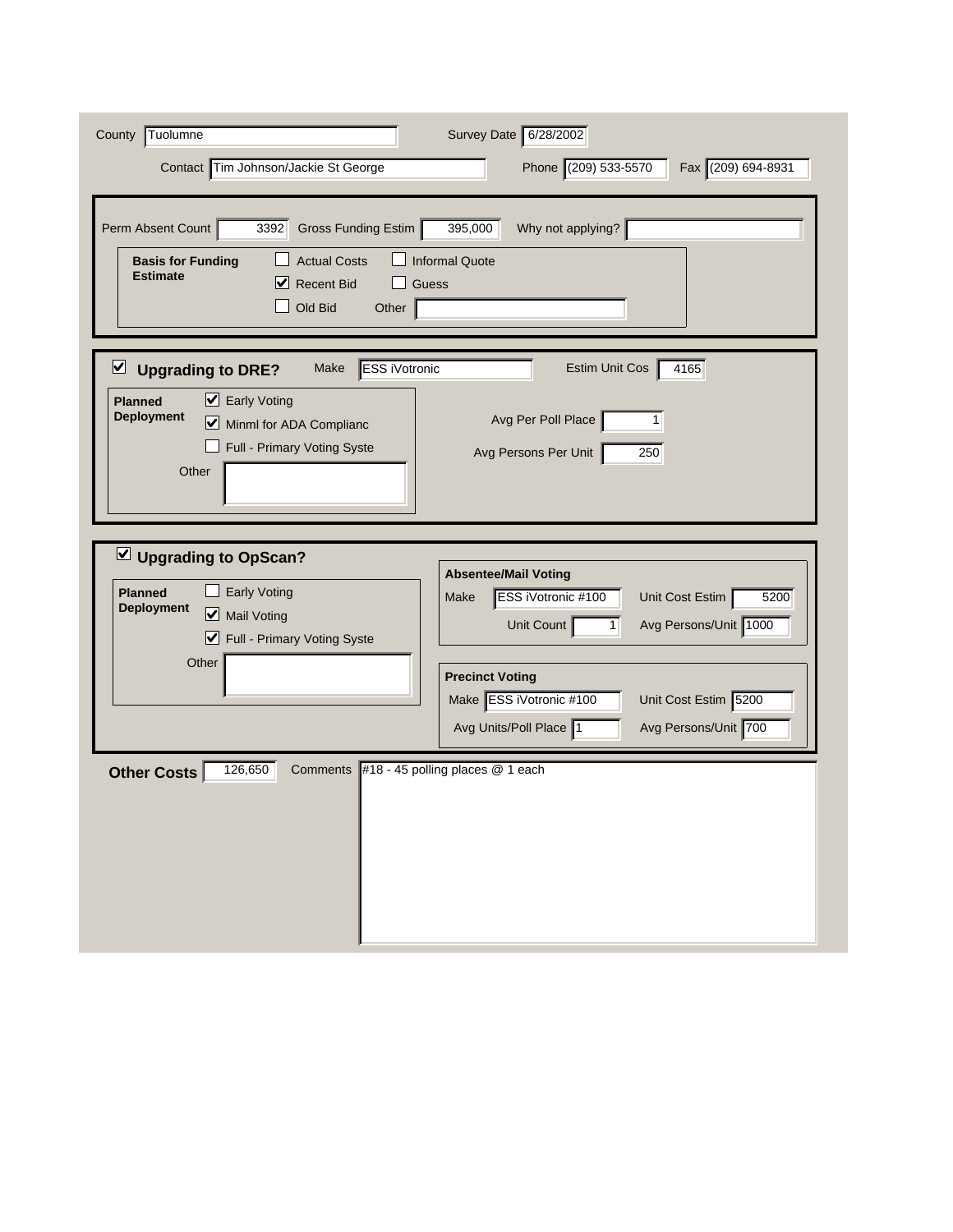| County Ventura<br>Contact Bruce Bradley                                                                                                                                                    | Survey Date 6/27/2002<br>Phone (805) 654-2700<br>Fax (805) 648-9200                           |
|--------------------------------------------------------------------------------------------------------------------------------------------------------------------------------------------|-----------------------------------------------------------------------------------------------|
| Perm Absent Count<br>2500<br>Gross Funding Estim<br><b>Actual Costs</b><br><b>Basis for Funding</b><br><b>Estimate</b><br>$\triangledown$ Guess<br><b>Recent Bid</b><br>Old Bid<br>Other   | 8,465,000<br>Why not applying?<br><b>Informal Quote</b>                                       |
| $\triangledown$<br><b>Upgrading to DRE?</b><br>unknown<br>Make<br>■ Early Voting<br><b>Planned</b><br><b>Deployment</b><br>Minml for ADA Complianc<br>Full - Primary Voting Syste<br>Other | 2500<br>Estim Unit Cos<br>Avg Per Poll Place<br>7<br>Avg Persons Per Unit<br>140              |
| <b>Upgrading to OpScan?</b><br><b>Planned</b><br>Early Voting<br><b>Deployment</b><br><b>Mail Voting</b><br>Full - Primary Voting Syste<br>Other                                           | <b>Absentee/Mail Voting</b><br>Unit Cost Estim<br>Make<br>Avg Persons/Unit<br>Unit Count      |
|                                                                                                                                                                                            | <b>Precinct Voting</b><br>Make<br>Unit Cost Estim<br>Avg Units/Poll Place<br>Avg Persons/Unit |
| #20: "?"<br>Comments<br>Other Costs                                                                                                                                                        |                                                                                               |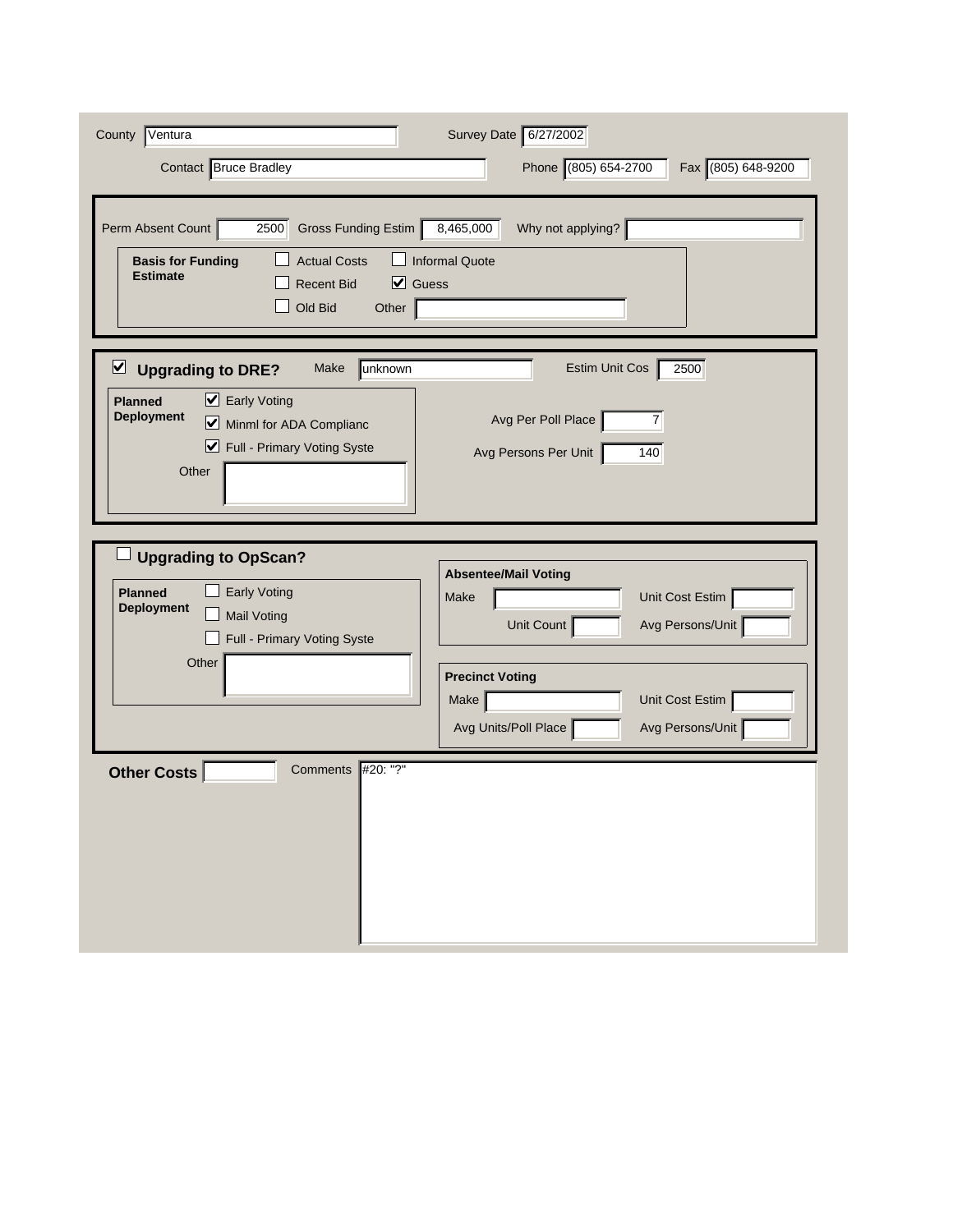| Yolo<br>County                                                                                                                                                                    | Survey Date<br>7/3/2002                                                                                                                                                                       |
|-----------------------------------------------------------------------------------------------------------------------------------------------------------------------------------|-----------------------------------------------------------------------------------------------------------------------------------------------------------------------------------------------|
| Contact Freddie Oakley                                                                                                                                                            | Phone (530) 666-8265<br>Fax (530) 666-8123                                                                                                                                                    |
| Perm Absent Count<br>8000<br>Gross Funding Estim<br><b>Actual Costs</b><br><b>Basis for Funding</b><br><b>Estimate</b><br><b>Recent Bid</b><br>Old Bid<br>Other                   | 2,900,000<br>Why not applying?<br>$\triangleright$ Informal Quote<br>Guess                                                                                                                    |
| $\triangleright$ Upgrading to DRE?<br>unknown<br>Make<br>■ Early Voting<br><b>Planned</b><br><b>Deployment</b><br>Minml for ADA Complianc<br>Full - Primary Voting Syste<br>Other | 4500<br>Estim Unit Cos<br>Avg Per Poll Place<br>5<br>Avg Persons Per Unit<br>200                                                                                                              |
| <b>Upgrading to OpScan?</b><br><b>Early Voting</b><br><b>Planned</b><br><b>Deployment</b><br><b>Mail Voting</b><br>Full - Primary Voting Syste<br>Other                           | <b>Absentee/Mail Voting</b><br>Unit Cost Estim<br>Make<br>Avg Persons/Unit<br>Unit Count<br><b>Precinct Voting</b><br>Unit Cost Estim<br>Make $ $<br>Avg Units/Poll Place<br>Avg Persons/Unit |
| 100,000<br>Comments<br>Other Costs<br>for absentee voting.                                                                                                                        | Note: County plans to modify their current DataVote system to optical scanning                                                                                                                |